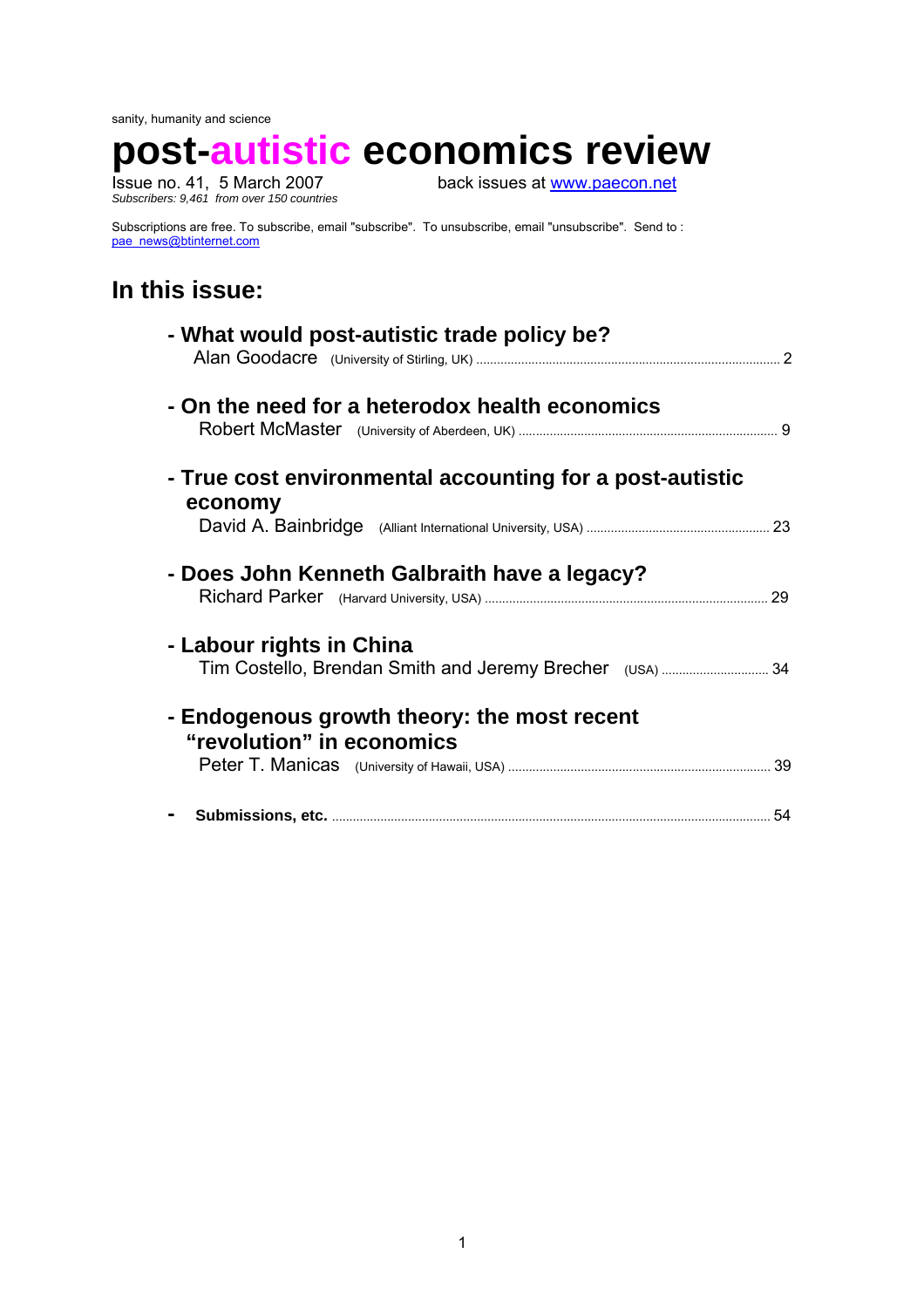## **What would post-autistic trade policy be?**

Alan Goodacre (University of Stirling, UK)

© Copyright: Alan Goodacre

 The theoretical case for free trade continues to crumble under the assault of New Trade Theory. But what actual policies does this imply? Unfortunately, this is unclear, as New Trade Theory is a mess. Once one leaves the autistic fantasy world of free trade's *laissez-faire* economics, one also leaves behind its tidy-but-false policy implications. Postautistic trade economics must reconcile itself to inelegant theory – and almost certainly to catch-as-can policymaking closely dependent upon the economic experiences of the particular nation in question.

 Because New Trade Theory implies that optimal trade solutions vary from nation to nation, and depend upon empirical facts that change over time, there is no universal solution to derive. We can only familiarise ourselves with the fundamental *logic* of the solutions New Trade Theory implies.

 Let us take the United States as the test case, because it is the US retreat from free trade, given its size and command position in the world economy, that will probably bring about the global end of free trade. Not only is American support of the World Trade Organization the driving force for the expansion of free trade as a legal construct, but America's willingness and ability to sustain huge trade deficits is the anchor of the present global trading system. Furthermore, the US economy is most familiar to readers around the world, and it is a broad-based, not a niche, economy, and thus raises the key economic issues that concern us here.

 National self-interest is assumed below to be the objective of trade policy. While this is dogmatic from an ideological point-of-view, it makes the policy logic tractable, and is a fairly reasonable assumption (although not the only possible one) about how the political systems of the US and its trading partners would behave.

 The first big question of the post-free trade environment is the choice between uniform and strategic protectionism. Uniform protectionism means a policy that does not vary, like the same tariff on all imported goods. Strategic protectionism means a policy that varies according to the product, the country of origin, or some other variable. Obviously, tariffs aren't the only alternative to free trade; there also exist quotas, national content requirements, offset requirements, and a host of other policies. But we shall look at tariffs below simply because they are the simplest to analyse, and thus a good place to begin.

 The key advantage of uniform protectionism is that it doesn't require knowledge, presently under-developed outside the sophisticated neo-mercantilist states of East Asia, of how to implement strategic protectionism correctly<sup>[1](#page-1-0)</sup>. For example, a strategic tariff that varied by industry would be vulnerable to lobbyist manipulation, or to mistaken technocratic decisionmaking by the tariff-setting agency. And right now, it would be impossible to give a straight answer about exactly what a strategic tariff would involve. How could any elected official, subject to the usual pressures of an electoral democracy, vote for such a policy when he could not be told what it would do to the industries in his district?

<span id="page-1-0"></span> 1 See Fingleton, Eamonn. *Blindside*. New York. Houghton Mifflin Co, 1995.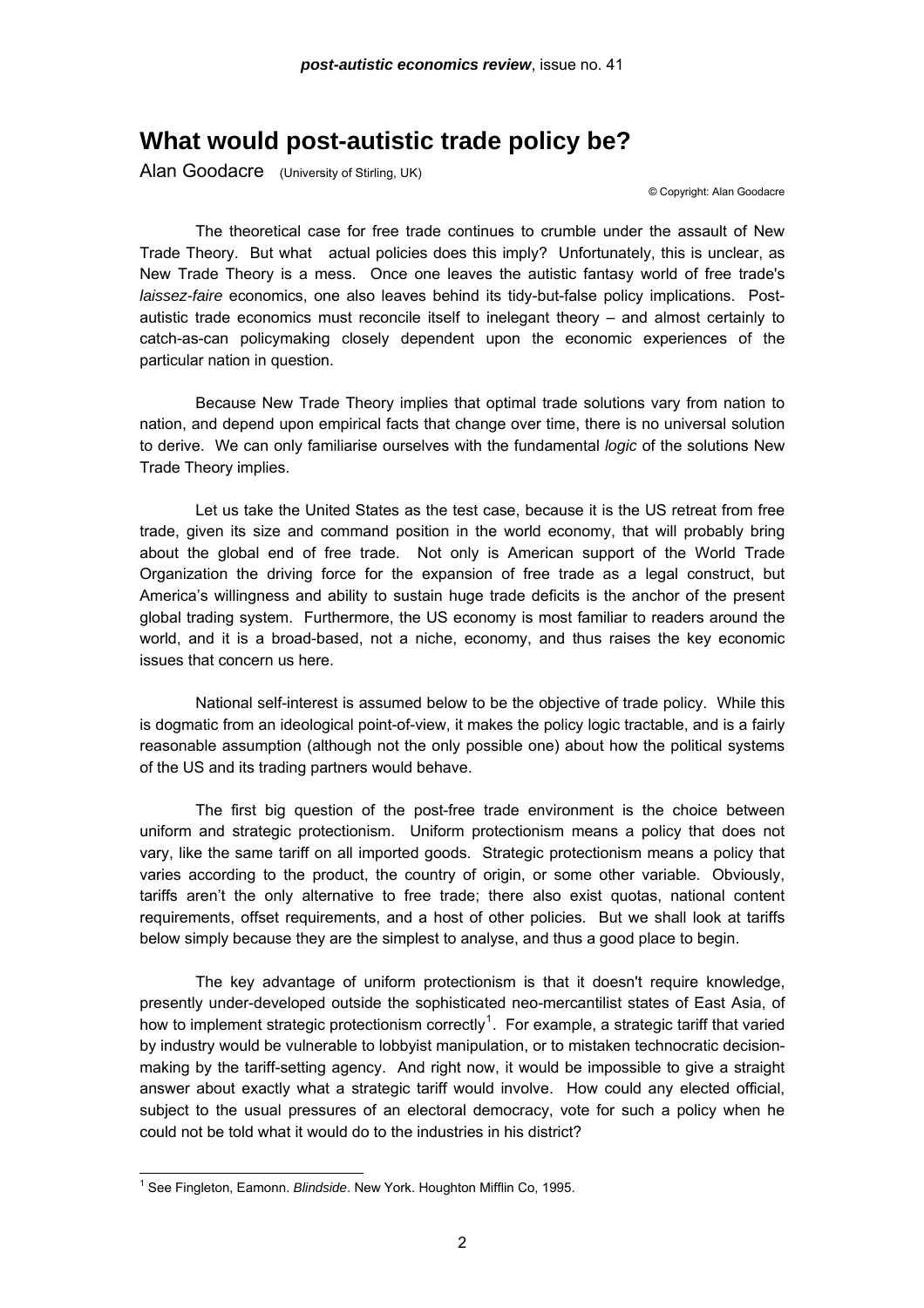### *post-autistic economics review*, issue no. 41

 Unfortunately, choosing a flat tariff means foregoing the economic gains a strategic tariff could have produced. Furthermore, without understanding strategic protectionism, uniform protectionism will be a 'black box' policy, and the electorate won't understand how or why it works. This will lead to misunderstandings about its costs and benefits, producing unnecessary political conflicts and bad policy decisions on domestic economic issues affected by it. More crudely, the problem with uniform protectionism is that even the most autarkist economist will admit that a tariff on bananas is not in the national interest.

 A nation will be richer, by definition, if its economy concentrates on the production of high-value goods, which implies its optimal tariff policy is one that pushes its economy in this direction. But this means pushing it *away* from the production of low-value goods like bananas, which it should aim to import instead. But, at least to a first approximation, uniform protectionism protects, and thus promotes, domestic production of low and high value goods equally. This means it would give an advanced economy like the US more low-value industry, and less high-value, than successful strategic protectionism.

 In essence, a flat tariff would force Americans (or the consumers of any other advanced industrial nation) to buy expensive domestically-produced goods that they could have sourced more cheaply abroad without economic harm. The jobs 'lost' to imports would be low-paying ones in low-grade industries that the nation had deliberately chosen to abandon in favor of more lucrative ones. Now a strategic tariff is designed to avoid this problem. If implemented correctly, it will produce significantly better results, as it will help the national economy systematically 'cream off' the most lucrative industries in the global economy.

The catch? It is very tricky to get right, and very costly to get wrong.

 For a start, what is a high-value industry? Merely expensive products do not automatically make an industry high-value: Pakistan produces expensive Oriental rugs, but by means of huge amounts of low-paid labor, so this is not an industry a high-income nation should covet. But even having a higher tariff on industries with high productivity per manhour, the fundamental basis of sustainable high wages, won't suffice. If Singapore has locked up the computer disk drive industry with a huge amount of sunk capital and accumulated know-how, then the cost of clawing one's way into this industry against an entrenched competitor may be more than it is worth. Particularly since out-competing the established Singaporean industry may mean driving down the price of the product on the world market to the point where it is no longer such a lucrative industry after all.

 So is the answer, perhaps, to chase some industry that is *not* already locked up by a dominant producer? Unfortunately, that does not guarantee results, either. The US could have declared a tariff on supersonic passenger planes in 1965, to help Boeing, not the Anglo-French consortium that built the Concorde, win dominance in this then-promising industry. In an alternate universe, this might have been a great move, and 200,000 high-paying jobs might now be in Seattle and Long Beach, not Toulouse and Filton, because of it. But the industry turned out to be a dud.

 Free traders' *laissez-faire* warnings against letting government pick winners are invalid if elevated to a universal dogma. But they are absolutely correct that one needs convincing reasons *why* government knows better than the free market, when one proposes to intervene with protectionism in an industry. The market isn't always right, but one cannot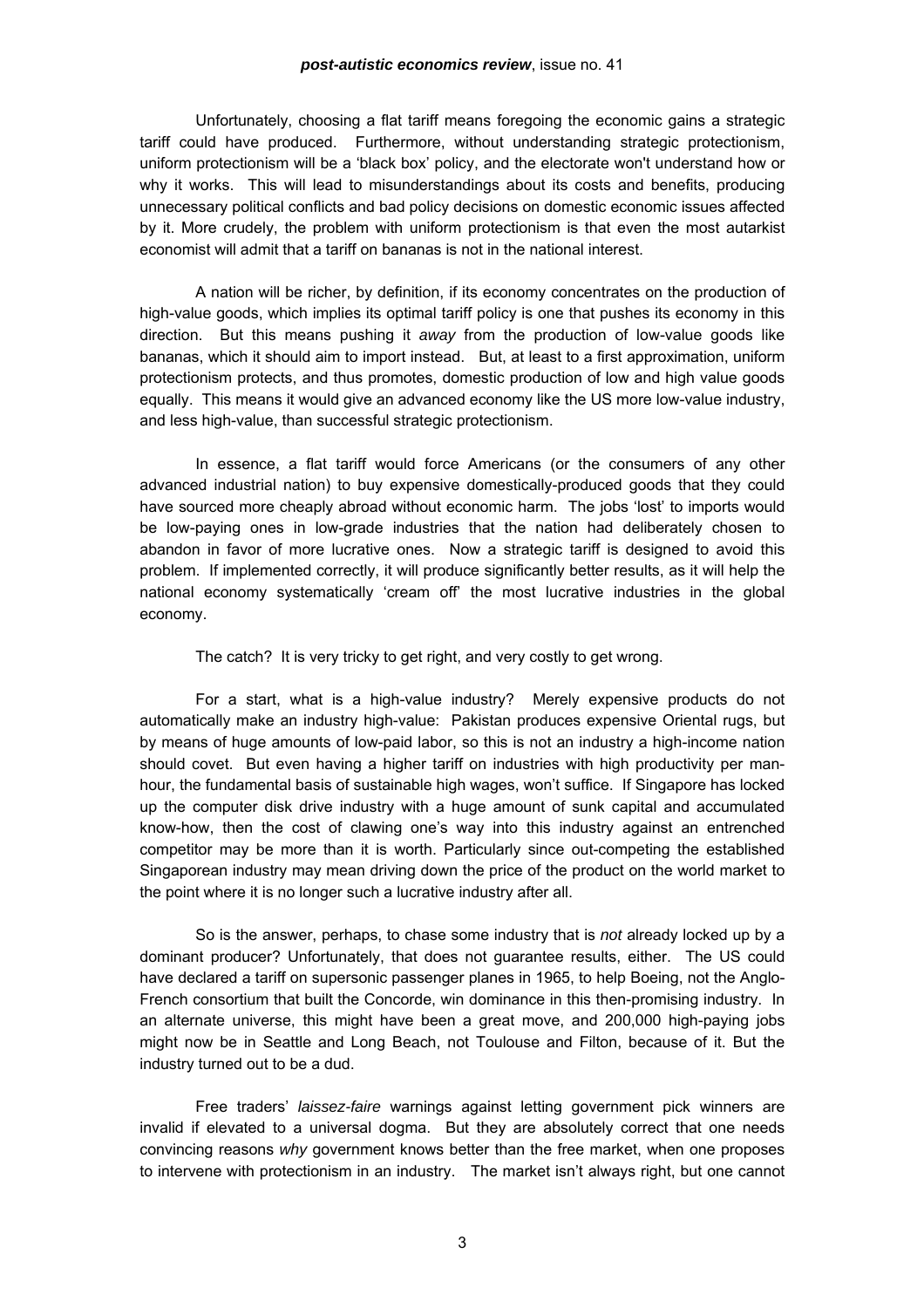outsmart it without knowing something it does not know, or applying some analysis it does not apply.

 What analysis would do this? Such an analysis would require a valid theory concerning which industries to protect, how much, when, and how. At present, we have only glimmers of this Theory of the Optimum Tariff. We have some good critiques of free trade, an understanding of how some fragments of the alternative might work, but there is no great protectionist synthesis. Logically, that synthesis would have to begin with the various refutations, within accepted mathematical economics, of free trade. That New Trade Theory already does. Then, it would deduce what the refuting theories imply would constitute effective protectionist policies.

 New Trade Theory makes basically two lines of attack on free trade. The first pokes holes in the theoretical core of the free-trade position: the venerable Theory of Comparative Advantage. The second argues that even *if* the Theory of Comparative Advantage is true, free trade can *still* be sub-optimal. Let us look at the latter arguments first, simply because they're easier to understand.

 The most obvious argument is simply income distribution. Even if free trade does maximise economic output, it can still cause an increase in income inequality that outweighs this for most earners. It could expand output by 3%, but this could consist of a 4% drop in the output received by the bottom 90% of the population, plus a 20% increase in that received by the top 10%.<sup>[2](#page-3-0)</sup> Let us assume that we, as a political value-judgment, care about the *distribution* of goods; free trade theory only cares about maximising output. So it is technically true, but mismatched to our social objectives.

 The policy implication of this argument? Restrict those aspects of foreign trade that increase income inequality. This question is complex, but it is clear that trade *must* increase income inequality, other things being equal, insofar as it forces low earners into competition with cheap foreign labor *more* than it does high earners. This would happen, for example, if it were easier to import goods whose production requires low-skill labor, like cheap manufactured goods and call-center services, than goods requiring high-skill labor, like accounting, legal services, business management, and surgery.

 It follows that, hypothetically, one could blunt the increase in income inequality by making low earners less exposed to competition from foreign labor. Logically, one would do this by restricting imports of goods produced with low-skilled labor. This is not absolutely impossible, but it would be cumbersome to implement, and would tend to bias the economy in question towards the production of low-skilled goods. Unfortunately, this is actually the *last* thing we want, as these will, by definition, tend to be low-paid. When free traders charge protectionists with 'preserving today's jobs at the expense of tomorrow's,' this is usually what they are talking about. They are wrong, if their argument is elevated to an absolute, but right, as a caution.

 The essential problem is that the value of protecting low-end jobs entirely depends on whether the workers in question would otherwise hold better or worse ones. Saving rust-belt assembly line jobs at General Motors is good, if the alternative is working at Wal-Mart for half the pay. But it is bad, if it means locking up the nation's finite human and financial capital in aging factories when they could have been invested in new industries that pay better. New

<span id="page-3-0"></span> $2^2$  The numbers work if you remember that initial income distribution is not equal.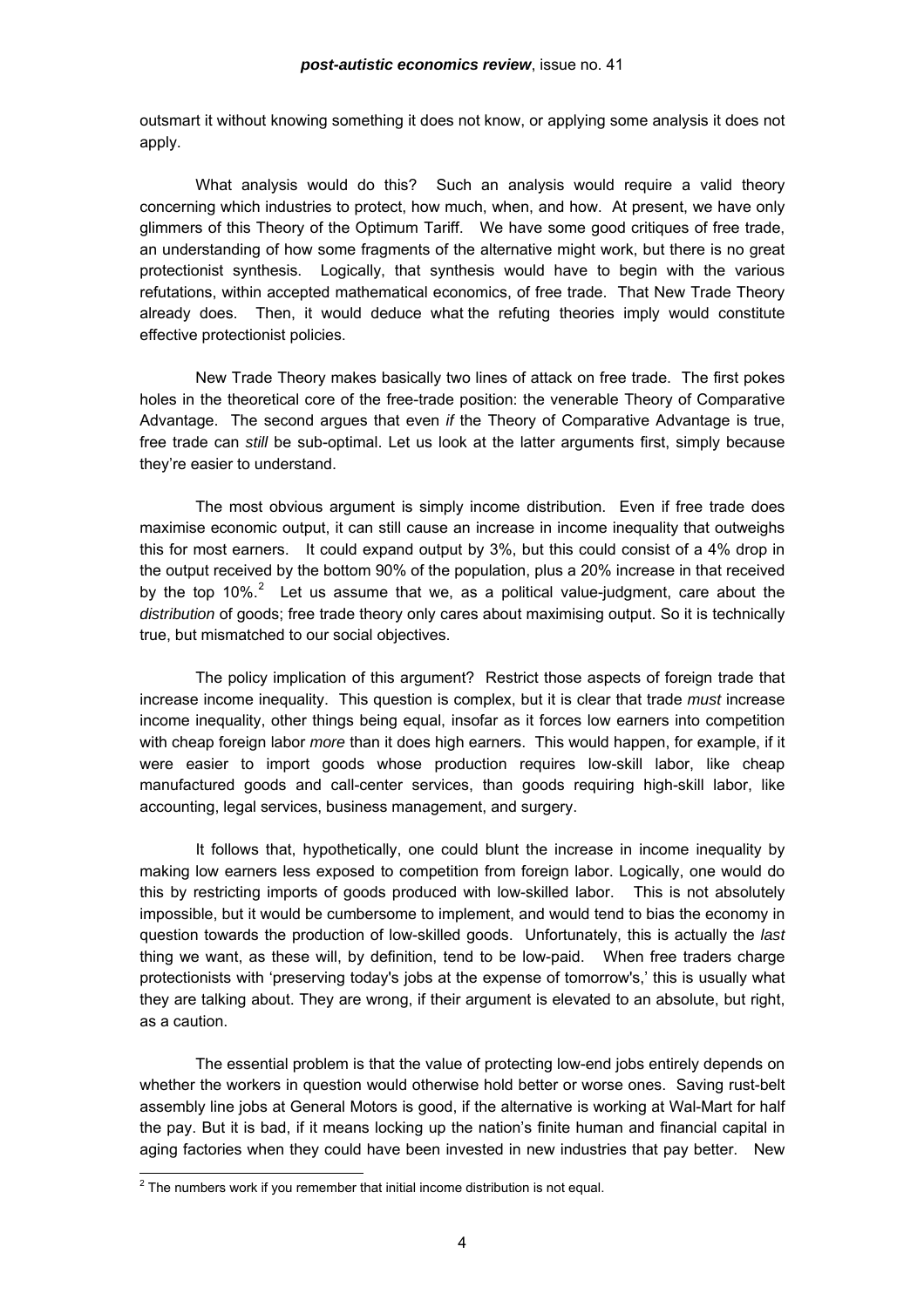Trade theory recognises this fact, but disavows the possibility of an easy formula to discriminate the two cases, particularly *ex ante*, which is of course when policy must be made.

The next major argument against free trade, associated with Ian Fletcher<sup>[3](#page-4-0)</sup>, is that differences between nations in their preference for short vs. long-term consumption can make free trade, when running a trade deficit, merely the most efficient way to splurge on short-term consumption and long-term bankruptcy. If free trade is just a way for chronic deficit nations like the US and UK to eat more apples today, with the nations they run trade deficits with ending up owning the orchards tomorrow, they could be better off, paradoxically, with a policy *less* efficient than free trade. Efficient self destruction is not a good thing! And the analysis reveals they don't even have to be *outright* decadent, just *more* decadent than their trading partners, for free trade to gradually bleed them of their wealth.

 Although it is open to any number of solutions, the interesting thing about this argument it is that it reminds one that it is possible to attack the problem of trade not head-on, but by way of trade's necessary counterpart: the payments a nation's residents give to foreigners in exchange for the imports. When a nation engages in deficit trade, it must*,*  unless it is trading with Father Christmas, *always* be paying for its imports either by assuming debt to foreigners, or by selling off existing assets to them. Therefore, limitations on the ability of its citizens to assume foreign debt, or sell assets to foreigners, would combat its trade deficit. Any international system that regulated capital flows, as Bretton Woods did, could hypothetically opt to do this.

 The difficulty here is that there exist perfectly legitimate reasons for individuals and corporations to assume foreign debt and sell assets to foreigners. And it is only changes in the nation's *net* debt and asset position that matter, so any given transaction means nothing. Furthermore, because foreign debt, and foreign equity in a nation's assets, are sources of capital for its economy, limiting them would tend to raise the price of capital, i.e. interest rates. So this policy would only be viable if combined with a rise in its savings rate, so that domestic capital could make up the shortfall.

 The remaining arguments about post-autistic trade policy concern the theoretical heart of the free-trade case: the venerable Theory of Comparative Advantage.

The most profound such attack is that of Ralph Gomory and William Baumol<sup>[4](#page-4-1)</sup>. They observe that the Theory of Comparative Advantage conceals hidden assumptions. For a start, it presumes that the free international market will automatically shunt every nation into producing that which it is best at, by the same invisible hand that operates in the domestic economy. But real-world industrial history reveals that which nation captures which industry is often quite arbitrary, a matter of 'who got there first' and other historical accidents. There is no *natural* reason why Switzerland should long have dominated the watch industry, or Taiwan dominate the laptop industry today. In the language of technological history, these outcomes are path-dependent.

 This insight is a part of the burgeoning economics of 'multiple equilibria:' the free market sometimes gives no *one* right answer, only answers that are 'locally' optimal, i.e.

<sup>3</sup> Ian Fletcher, "A Neoclassical Hole in Neoclassical Free Trade", *post-autistic economics review*, issue no. 26, 2 August 2004, article 5,<http://www.paecon.net/PAEReview/issue26/Fletcher26.htm>

<span id="page-4-1"></span><span id="page-4-0"></span><sup>4</sup> See Gomory, Ralph & Baumol, William. *Global Trade and Conflicting National Interests*. MIT Press, 2001.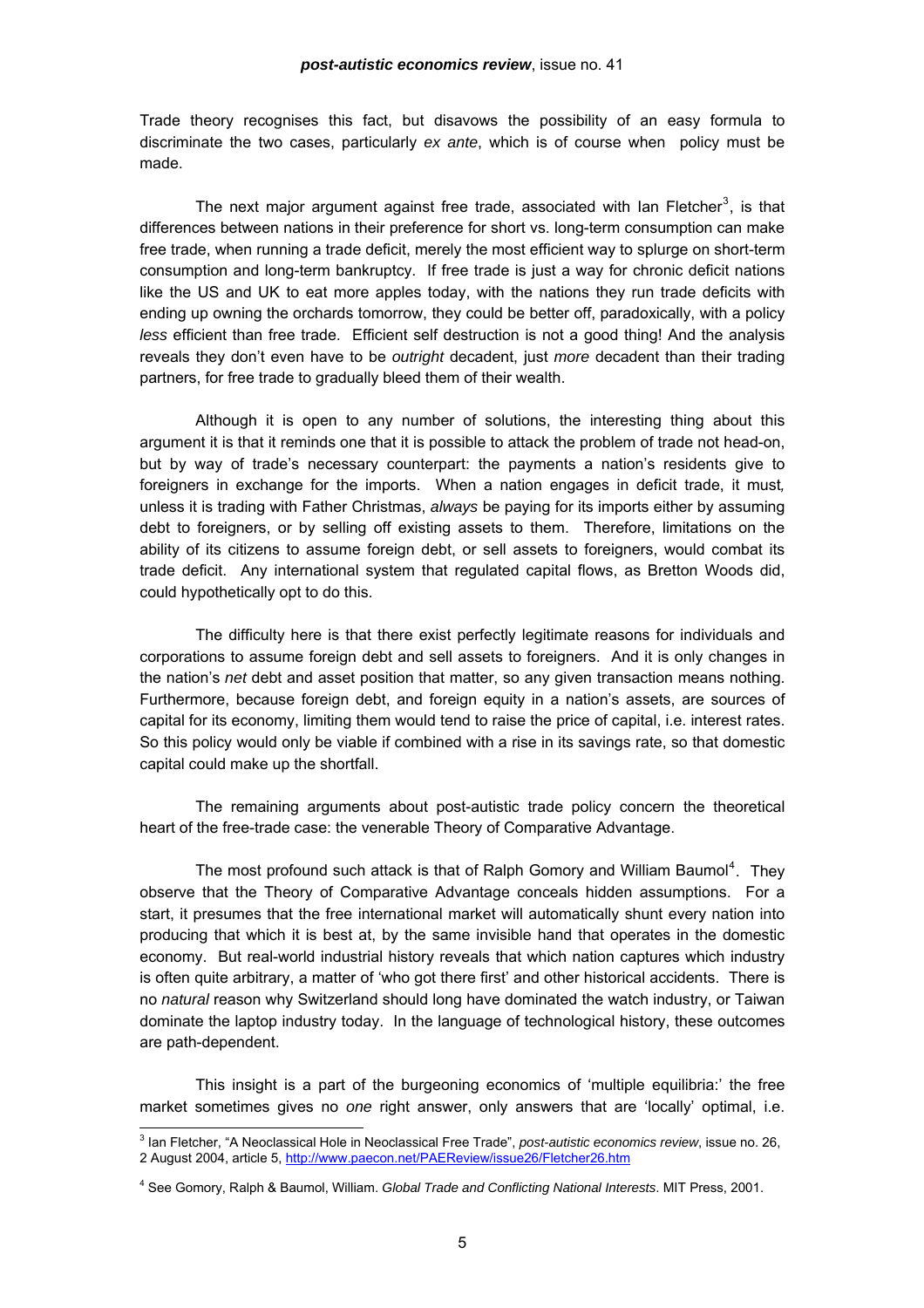#### *post-autistic economics review*, issue no. 41

better than similar alternatives. They are not necessarily 'globally' optimal, i.e. better than any feasible alternative<sup>[5](#page-5-0)</sup>. But if this is true, then the equilibrium the market settles on is not necessarily more efficient than others it might have settled on, and there is no absolute necessity to defer to it.

 Of course, this doesn't mean that any outcome policy-makers might wish to impose is an equilibrium, even a local one, or can be produced by the fiat of policy. Neither does it mean that getting from one quasi-arbitrary equilibrium, to a better one, is easy. It just means that the free market won't necessarily deal a nation the best hand it could possibly have obtained, as classic Ricardian trade theory claims it will do.

 Autistic economists hate multiple equilibria, but they are hard to explain away. What they imply, is that in the world economy, some industries are 'retainable:' once established, they are to meaningful extent sheltered from the full blast of competition, and can rack up exceptional profits – and pay exceptional wages – as a result.

 The most familiar case of this concerns so-called 'infant industries.' But it is not a matter of infant industries only, or only of newly-industrializing nations, as the continuous technological evolution of the world economy means that parts of many industries are always 'infant.' The global economy has a continuously-evolving cutting edge, in which retainable industries are being won, and free trade is not necessarily the way for a nation to win them.

Thus there can be<sup>[6](#page-5-1)</sup> a conflict between a nation's most efficient choice in the short run  $-$  stick to what it produces best, as revealed by the international free market  $-$  and the possibility that sacrificing a bit of short-term efficiency could help it win more lucrative industries in the long run. The Theory of Comparative Advantage is intrinsically short-termist, because it only analyses how a nation may best exploit the comparative advantage it has *today*, and says nothing about how a nation can shift its comparative advantage, over time, up the rungs of the global economy. But it is this upwards evolution – and avoiding its downward converse – that ultimately matters more to a nation's standard of living than whether it squeezes every last drop out of the comparative advantage it has today.

 The catch, of course, is that there is no easy formula for winning at this game. Japan protected its car industry and developed a world-beater. Brazil protected its computer industry, and got stuck with expensive and mediocre domestic computers.

 One indication that Gomory and Baumol's critique is really onto something is that their theory predicts the world economy will exhibit intense rivalry between nations, as they jockey for industrial advantage, not the celestial harmony free trade theory predicts, in which only foolish nations, which don't understand the Theory of Comparative Advantage, waste their time rebelling against the natural order. Their theory is thus the perfect theoretical underpinning for a counter-hegemonic critique that recognises the dishonesty of the dominant economic powers of the day preaching the 'naturalness' of this order to everyone else, but is

 5 Do not confuse the use of the terms 'local' and 'global' here with their geographic sense. Their use here concerns mathematics, and has only an indirect connection to globalism or the global economy.

<span id="page-5-1"></span><span id="page-5-0"></span><sup>&</sup>lt;sup>6</sup> Though there may not be; this is the maddening thing about New Trade Theory: it depends upon circumstances. New Trade Theory's mathematics will accommodate any set of genuine empirical facts, rather than telling hard data it can't possibly exist, as classic free trade theory tends to do. The price one pays for this is a lack of one-size-fits-all prescriptions for what nations should do.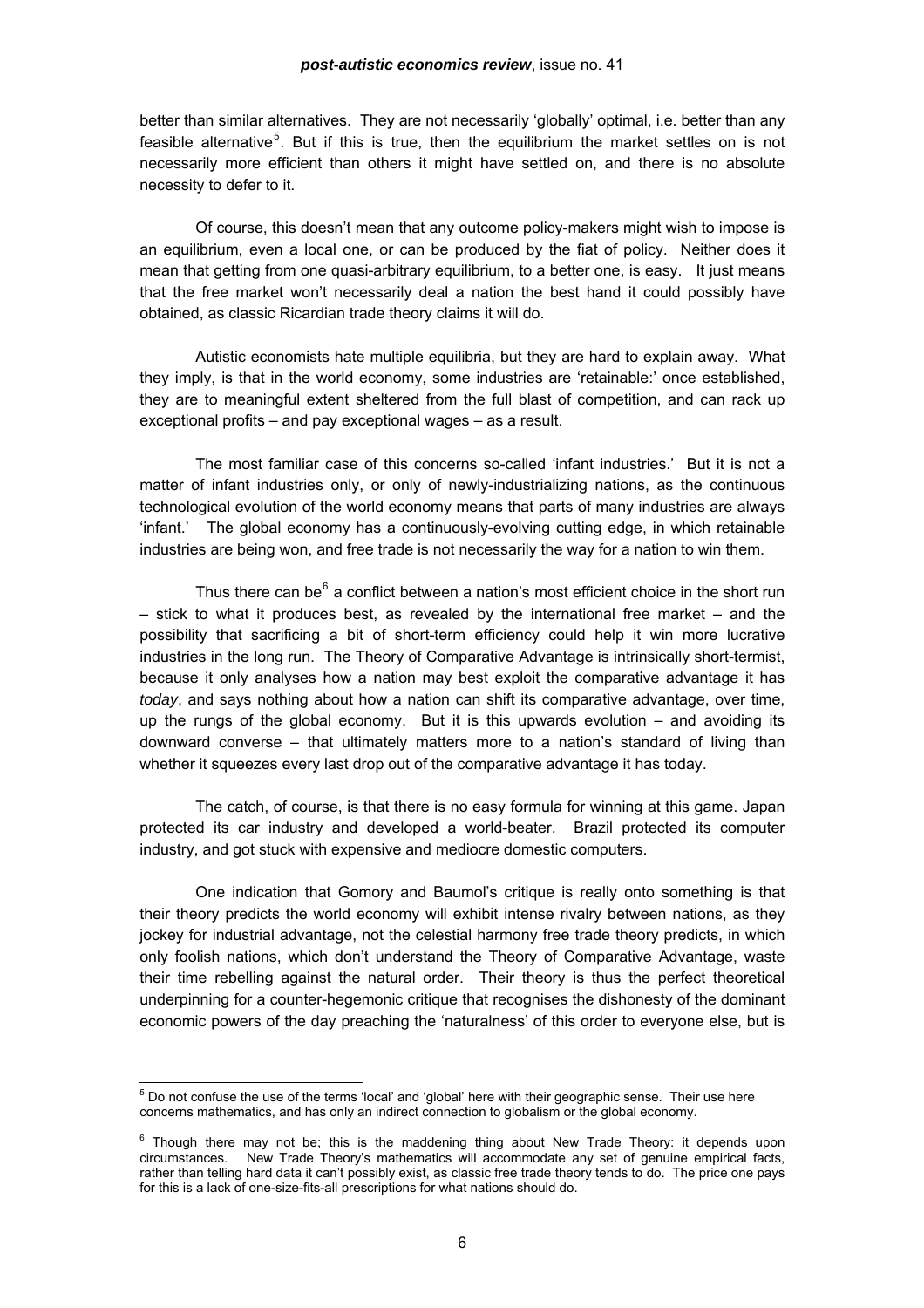realistic about the failure of the old-fashioned socialist economics that is usually offered as the alternative.

 A related insight is that productivity growth in the trading partners of an advanced economy like the US does not necessarily benefit that economy. Paul Samuelson recently published a paper demonstrating this mathematically<sup>[7](#page-6-0)</sup>. . Once again: the Theory of Comparative Advantage only tells a nation what its best move is under *present* conditions; it says nothing about whether free trade may help the rest of the world economy evolve against its interests over time. The disturbing thing about this critique is that it appears to imply that, under some circumstances, advanced nations have a real interest in 'holding others back', something that has been suspected by Marxist critics for a long time<sup>[8](#page-6-1)</sup>.

 The classic Theory of Comparative Advantage also suffers, like much of autistic economics, from the problem of externalities. The key issue here is the poorly understood economic ecology of supporting-industry networks, which can collapse as described here:

'At aircraft maker Boeing Co, for example, "the more Boeing outsourced, the quicker the machine-tool companies that supplied it went bust, providing opportunities for Chinese competitors to buy the technology they needed, better to supply companies like Boeing."'<sup>[9](#page-6-2)</sup>

 The policy implication here is unclear, beyond a strong suggestion that the evolutionary economics of industrial ecology may have a larger role to play in future trade policy formation than is presently realised. The value of an industry network is greater than the sum of the value of the firms in it, and cannot be measured by conventional economic measures, which only take the aggregate of individual firm values into account.

Another critique of the Theory of Comparative Advantage is by Paul Craig Roberts.<sup>[10](#page-6-3)</sup> He argues that it presupposes facts that were once at least mostly true, but no longer hold today. For one, that capital and technology are fixed, not mobile, between nations. In 1950, it would not have been feasible for General Motors to relocate its plants to India, because India in 1950 was a socialist country that wouldn't have wanted a capitalist behemoth like GM, and because the technology of 1950's auto production depended on a vast installed base of plants, human capital, and supporting infrastructure, which India didn't have and GM could not have built there at feasible cost. But in 2006, companies face no such constraints, and relocating white-collar work to India, and blue-collar work to China, is easy. This critique would seem to imply that the advantageous policy for advanced nations is to resist the 'leakage' of their capital and technology to newly-industrialising ones. The nationalistic implications of this may be disturbing, but under some circumstances, they may be validly drawn.

<span id="page-6-0"></span><sup>&</sup>lt;sup>7</sup> [http://econ-www.mit.edu/faculty/download\\_rp.php?id=50](http://econ-www.mit.edu/faculty/download_rp.php?id=50)

<span id="page-6-1"></span> $8$  Though of course, New Trade Theory does not license elevating this to a political dogma, as it reveals that under some circumstances, the dominant economic powers have much to gain, selfishly, by promoting growth in under-developed nations!

<span id="page-6-2"></span><sup>9</sup> Kynge, James. *China Shakes the World*. New York. Houghton Mifflin Co, 2006.

<span id="page-6-3"></span><sup>10</sup> Testimony before the U.S.-China Commission Hearing on China and the Future of Globalization. ([http://www.uscc.gov/hearings/2005hearings/written\\_testimonies/05\\_05\\_19\\_20wrts/roberts\\_craig\\_wrts.htm](http://www.uscc.gov/hearings/2005hearings/written_testimonies/05_05_19_20wrts/roberts_craig_wrts.htm))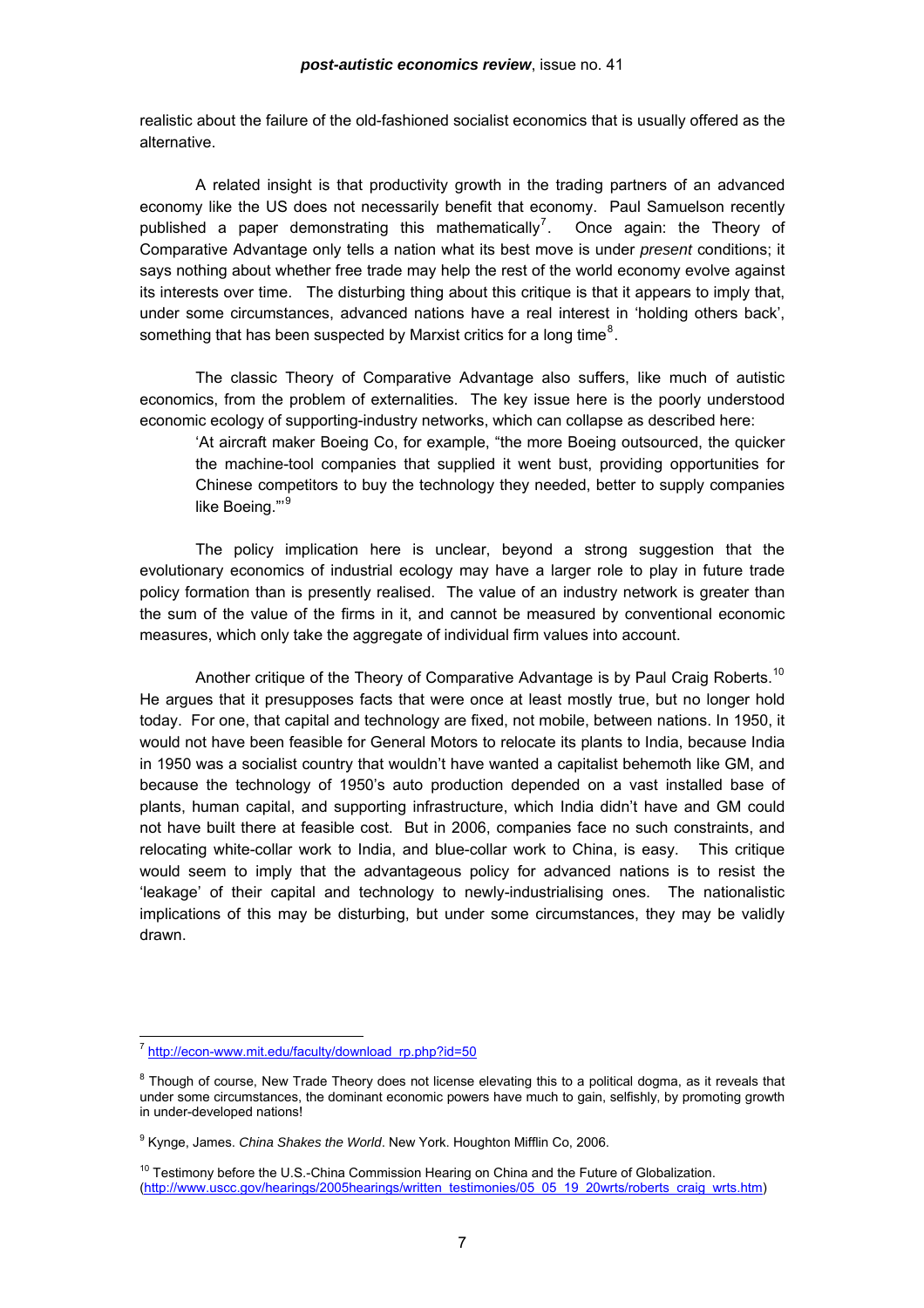Post-autistic trade policy is in its infancy. Given that global free trade is unlikely to outlive the looming collapse of the dollar<sup>[11](#page-7-0)</sup>, there is an urgent need to work out these principles. Otherwise, the end of free trade may simply produce a policy vacuum that will be filled by irrational nostrums derived from populist demagogy, special-interest corruption, and misunderstood history.

l

 $\_$  . The contribution of the contribution of  $\mathcal{L}_\mathcal{A}$ 

SUGGESTED CITATION:

Alan Goodcare, "What would post-autistic trade policy be?", *post-autistic economics review*, issue no. 41, 5 March 2007, pp. 2-8, <http://www.paecon.net/PAEReview/issue41/Goodacre41.htm>

<span id="page-7-0"></span> $11$  These words were written in mid-December, 2006, at which point the dollar had already slid somewhat.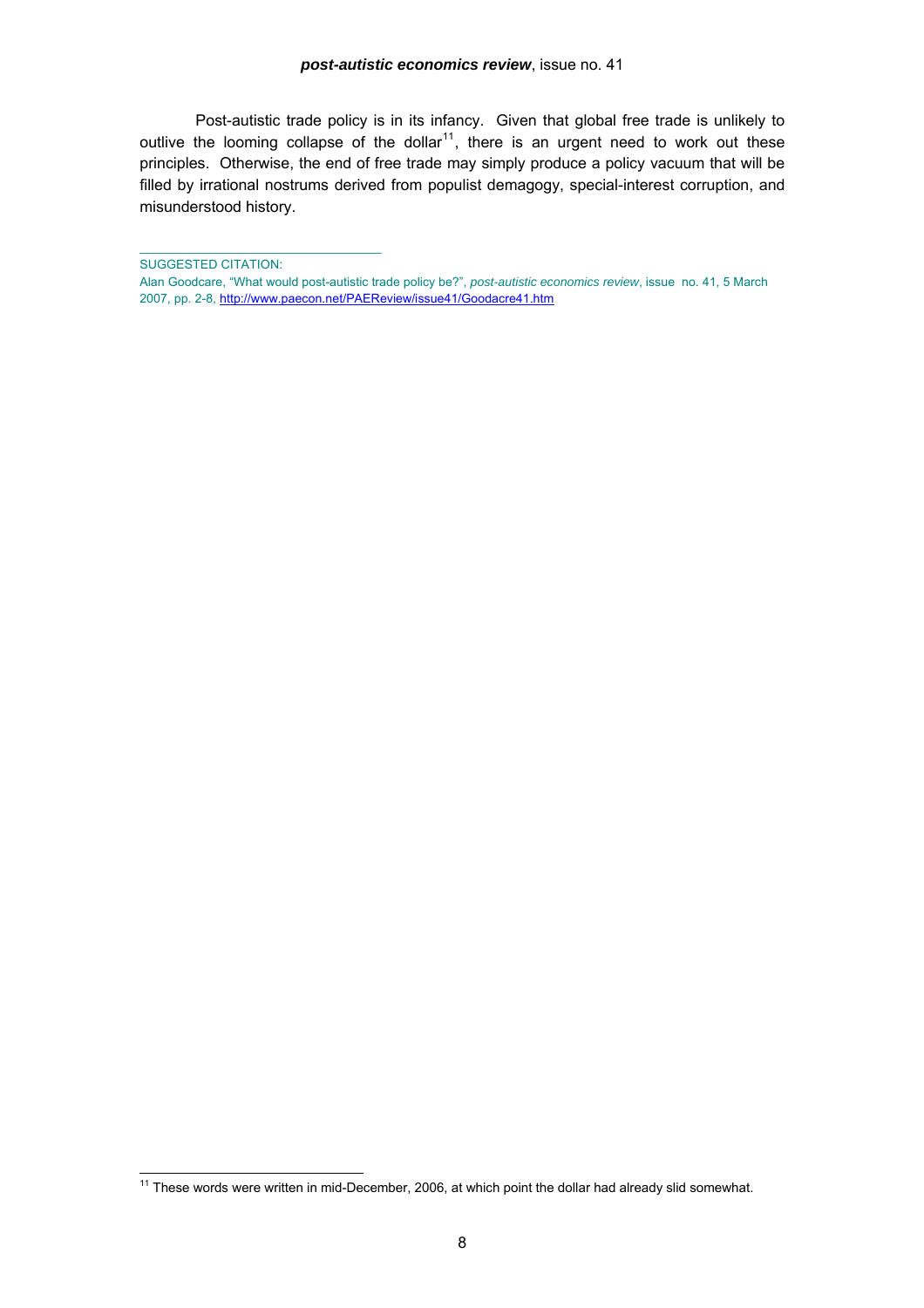# **On the need for a heterodox health economics[1](#page-8-0)**

Robert McMaster (University of Aberdeen, UK)

© Copyright: Robert McMaster

### **Introduction**

l

 This paper is a plea for greater cognizance of the errors of omission and commission committed by mainstream health economics, and the potential orientation in treating health and health care as (metaphorical) commodities that the unfettered influence of health economics may be prompting. Economic criticisms of mainstream health economics are evident, especially in the collection edited by John Davis (2001), but tend to be rather fragmented and lacking in credibility with our mainstream brethren. Contentiously, seeking the approval or otherwise of the mainstream is perhaps not as important as in other areas of economics, if indeed it is the case at all, but gaining the attention of other social scientists, medics, and policy makers may be of considerable consequence. The paper does not seek to speculate on strategies for addressing these bodies; instead it concentrates on the nature of the message.

It is frequently argued that *all* health care systems share a universal feature: a predisposition for cost escalation that results in health care "consuming" ever greater proportions of GDP (see for example, Newhouse, 1992). Health economics, given its emphasis on scarcity, opportunity costs and efficiency (Fuchs, 1996; Birch and Donaldson, 2003, etc.) would seem to be well placed to contribute to policy discussions on this seemingly inexorable growth in health care expenditure, both in tracing its sources; such as ageing populations, the rising costs of medical technologies, and/or misaligned incentives, and in addressing the problems this pattern may pose. Despite Victor Fuchs' (1996) protestations, health economics is displaying increased currency among policy makers. In the UK there has been a substantial growth in the number of institutions offering courses in health economics and in research institutes commissioned to contribute to policy evaluation. Indeed, the World Bank's website highlights the importance of health economics. Culyer and Newhouse (2000: 1) observe, "… by almost any criterion, health economics has been a remarkably successful sub-discipline", and Fuchs (2000) optimistically considers that the "strong demand for health economics will continue".

Yet, as Fuchs recognises, as it is presently constituted, health economics demonstrates weaknesses (Fuchs is bullish about overcoming those weaknesses he identifies, I am much less so). Evelyn Forget's (2004) excellent paper on the contested histories of health economics reveals some of the dangers of a fallacy of omission in a lack of historical consciousness. Forget considers that health economists are indelibly ahistorical (which Fuchs comes close to acknowledging), and consequently have little acuity of alternatives: the ground is set; a variation of *de gustibus non est disputandum*. Famously, for Stigler and Becker (1977) tastes were taken as stable and given; for health economics it's an unquestioning taste for Paretian-Utilitarian and Cartesian foundations that masquerade as scientific "objectivity", and posit the individual as socially disembedded. These fallacies of commission are fairly well recognised by critics (see for instance, Cohen and Ubel, 2001;

<span id="page-8-0"></span><sup>1</sup> This paper represents an overview of part of an on-going exercise exploring conceptual issues in health economics. I am grateful to the participants, too numerous to identify, of various conferences and workshops for their insightful and helpful criticisms, observations, and encouragement. I am also extremely grateful to John Davis for his comments on this paper and for his collegiality on other related work. Of course all errors, omissions and views expressed are mine alone.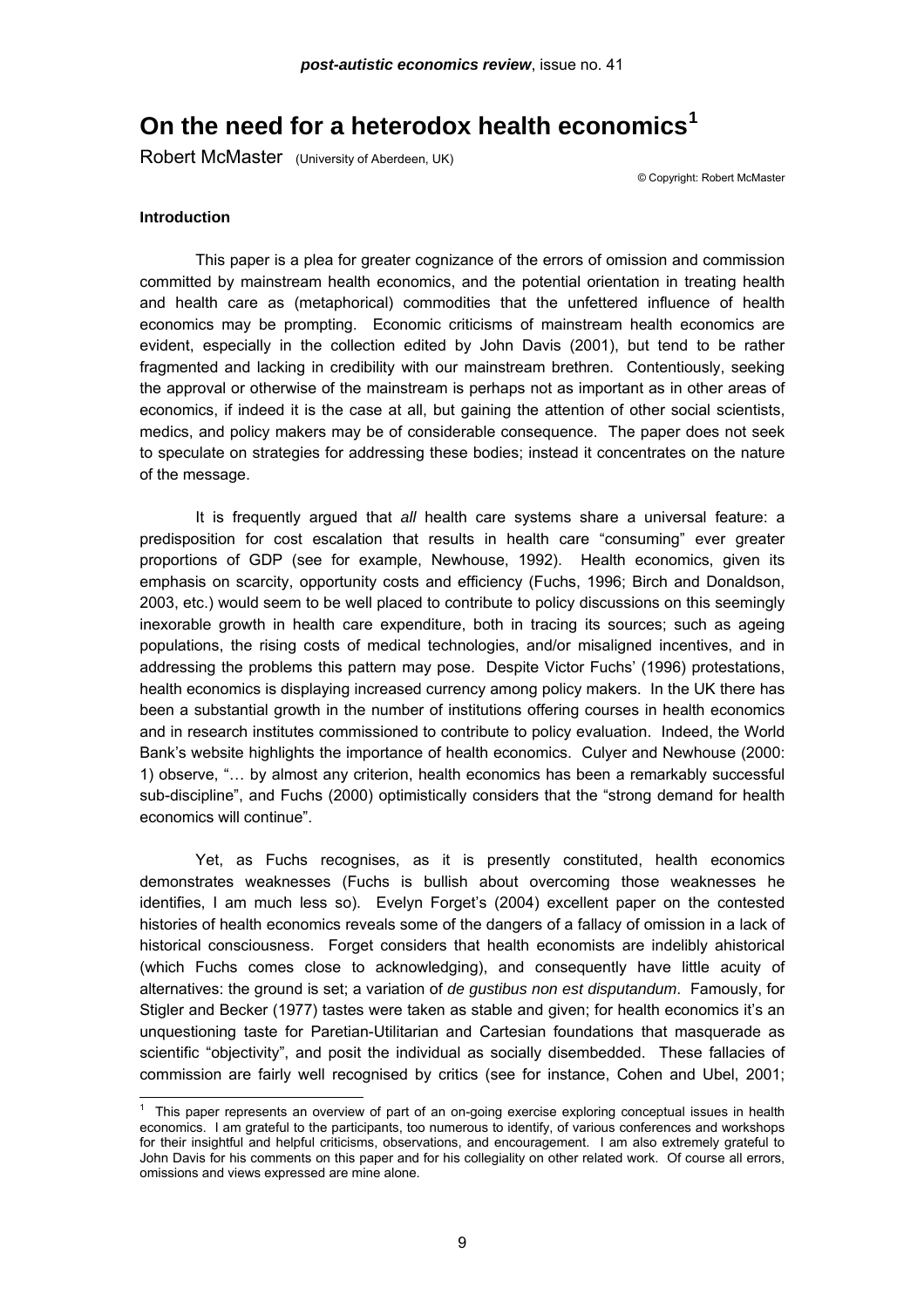Davis and McMaster, 2005; Hurley, 2000), but the potential ramifications tend to be underemphasised. Of course, much of the foregoing is not unique to health economics *per se*, with mainstream economics, *in toto*, often being accused of demonstrating such contested traits. This aside, there are several factors that accent the significance of this area of criticism of health economics: First, as Forget identifies, its employment of cardinal utility measures embodies certain uniqueness. Second, as noted, the health economics project has experienced a remarkable growth in the past twenty-five years, and concurrently its influence on policy has also burgeoned. Arguably, more than any other area of applied economics is the reductionist calculation mode of reasoning of the mainstream likely to have such a direct short-term impact on people's lives. Third, health economics may also have the potential to act as a conduit to a fundamental shift in the praxis of medicine. For these reasons, and undoubtedly for others, health economists', perhaps unintentional, propensity for *de gustibus non est disputandum* requires to be challenged.

The remainder of the paper is structured as follows: the following section offers a brief characterisation of health economics, endeavouring to avoid constructing a straw man. The third section considers some of the potential ramifications of the basis of health economics in terms of theory, and method. The final section urges the deployment of a heterodox approach(es) to offer greater pluralism in the theatre of health economics.

### **A résumé of (mainstream) health economics: Of Pareto, Descartes and Utilitarianism?**

 Mainstream health economics textbooks adopt a familiar structure in that material is organised according to the neoclassical dual of demand and supply, and then usually followed by issues of economic evaluation. Nevertheless, from the emergence of the subdiscipline many core neoclassical tenets have been queried, with health economists prominent in questioning their "validity" (for example, Culyer, 1989; Rice, 1998). The "distinctive features" of health and health care as "commodities" likely to invoke market failure are highlighted, with the latter exhibiting the characteristics of a derived demand (consumers are presumed to demand "health", and only demand health care as a means of attaining better health); interdependent demand and supply sides; externalities; information asymmetries between providers and patients; and the frequent uncertainty over the efficacy, and outcome, of medical procedures. There are those who dissent from this emphasis. For example, Pauly (1988) has argued that a significant proportion of medical care procedures are sufficiently routine to consider them analytically equivalent to other consumer-initiated purchases. Indeed, in a foreword to a recent World Bank publication Julian Le Grand (2003) makes a related point in arguing for the potential expansion of private sector participation in health care provision. He states (2003: *x*):

"Quite why it should be morally objectionable to make profits from the provision of health care than in other areas of equal or even greater importance to human welfare where private provision was common, such as food or housing, was never made clear".

Modelling the demand for health adopts a decidedly Beckeresque construction. Grossman's (1972) seminal contribution draws heavily from the human capital literature identifying health as an analogue to a commodity possessing both investment and consumption properties. Like Becker, Grossman assumes that households produce as well as consume health. Individuals are endowed with a "stock" of health that they can choose to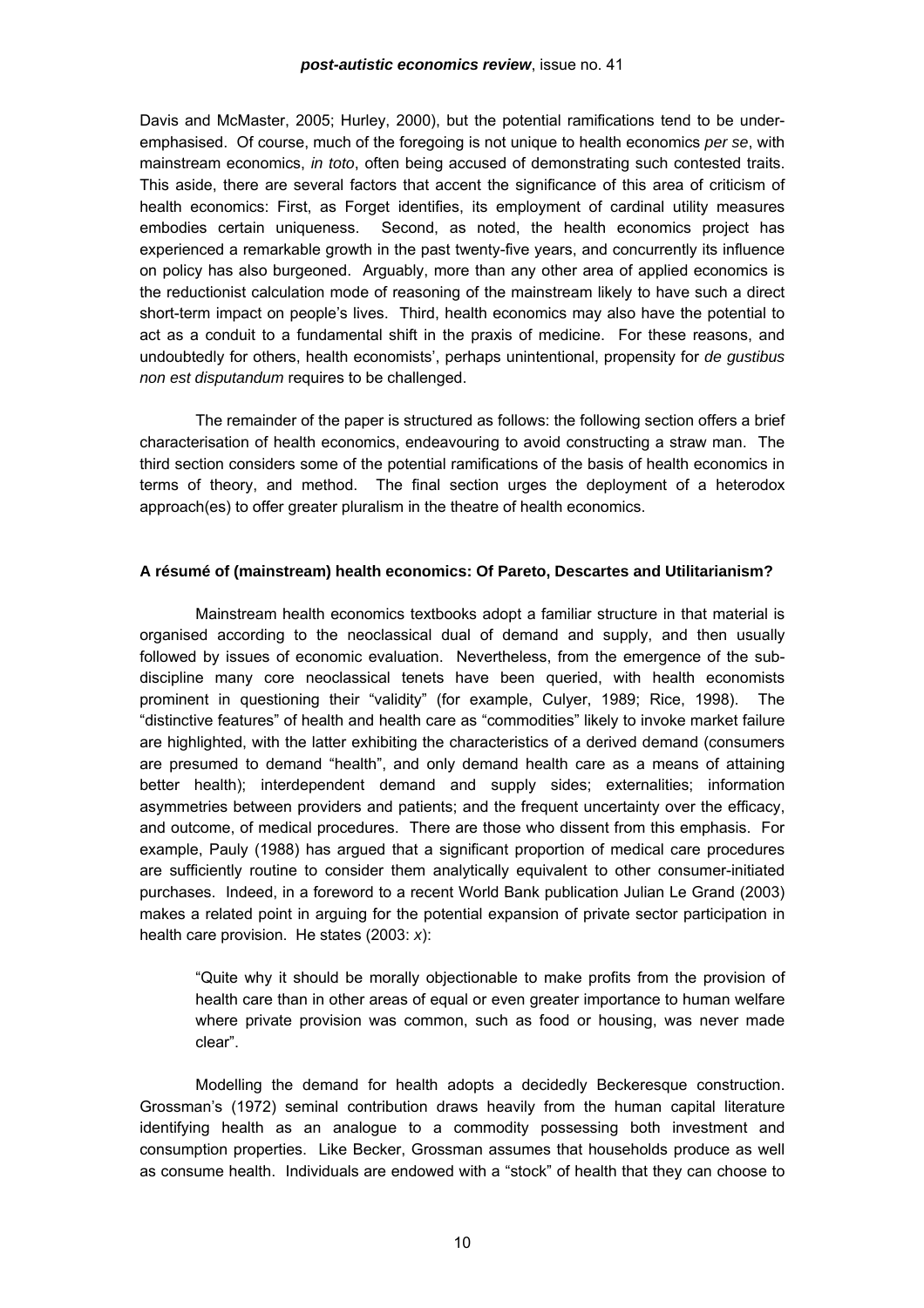<span id="page-10-0"></span>invest in by engaging in activities that contribute to this stock (including health care) and offset depreciation; subject to constraints, such as income and, more controversially, educational attainment. Grossman portrays an intriguing exercise in the extension of rational choice over an extended time frame. The simpler version of the model implies that the rational individual can, in effect, calculate her/his optimal lifespan subject to changes in discount rates. Thus, a possible interpretation is that poorer, less well-educated people die earlier as low income acts as a more binding constraint in the optimising algorithm: it is "rational" (sic) for them to die earlier.

Grossman's model bridges the supply and demand sides of health, and this is analytically reproduced to some extent in the analysis of health care provision. The development of agency models in health economics departs somewhat from the standard framework. This is partly a vestige of health economists' delineation of the characteristics of health care, especially "uncertainty", and the theoretical acknowledgment of interdependent utility functions. Health economic approaches tend to model patient-physician interactions as principal-agent (see, for example, Dranove and Satterthwaite, 2000), where the clinicianagent gains utility directly from either acting in a patient's best interest or from vicariously experiencing a patient's recovery. This reflects the inclusion of medical ethics in the physician's utility function (Arrow, 1963; Mooney and Ryan, 1993; McGuire, 2000), a "caring externality" (McGuire, *et al*., 1982), or a "humanitarian spillover" (Culyer, 1976). The literature considers that different physicians may have different propensities in this, suggesting that health care is an experience good where the "consumer" (sic) faces an adverse selection problem. Indeed, McGuire (2000) argues that differences in physicians' "caring" is analogous to brand differentiation. Of course, the foregoing is subject to constraints, and the "caring externality" is potentially tradable should the circumstances dictate. US health economists, in particular, have contested that physicians will have incentives to engage in some form of supplier-induced demand, where clinicians manipulate patients' demand for services to the benefit of the former as opposed to the latter (Evans, 1974; Fuchs, 1996; McGuire, 2000). Conceptually, supplier-induced demand is a potentially invidious source of inefficiency.

As with mainstream economics generally, efficiency is the dominating rubric, and is manifest most obviously in the economic evaluation techniques that dominate the literature (see for example, Donaldson, *et al*, 2002). Health economists have been among the most innovative (and controversial) in their development of evaluation procedures. It is in this area that health economics is evoking considerable policy interest. Economic evaluation is firmly embedded in the cost-benefit architecture, with two broad approaches discernible: cost minimization studies of interventions with identical outcomes, and allocative efficiency analyses of different types of procedures with no common unit for outcome measurement. It is in this latter area that most work is concentrated, with a range of techniques emerging in the literature: from cost-utility analysis to contingent valuations (of willingness to pay) based on discrete choice in conjoint analyses (see, for example, Ryan, 1999). There is a quest for fungibility in each of these approaches, frequently through monetization, with the controversial  $QALY<sup>2</sup>$  $QALY<sup>2</sup>$  $QALY<sup>2</sup>$  (quality adjusted life years) measure of health states retaining some popularity among health economists. Here welfare economics exhibits an obvious influence (Culyer and Newhouse, 2000; Hurley, 2000), although there has been recent debate between "extra-welfarists" and "welfarists" regarding the form of this influence<sup>[3](#page-10-0)</sup>. Birch and Donaldson (2003)

<sup>2</sup> QALYs is claimed to permit direct comparisons across diverse health care procedures and interventions as it furnishes a measure for the quantity of life (mortality) and captures changes in life quality (morbidity).

 $3$  Extra-welfarists are associated with Culyer's (1991) attempts to integrate Amartya Sen's capabilities approach in an economic evaluation framework through the incorporation of non-goods characteristics into a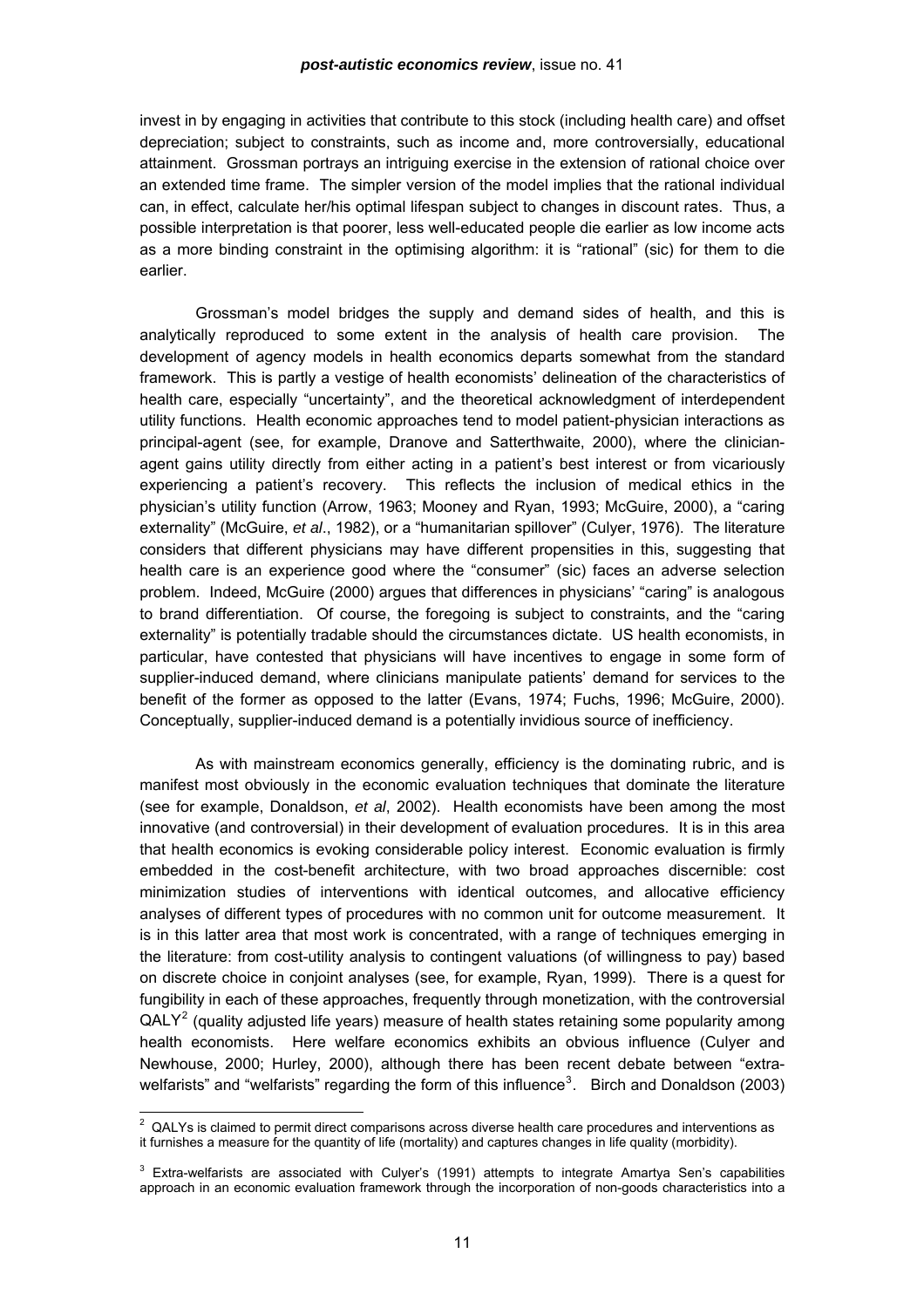<span id="page-11-0"></span>and Hurley (2000) argue that the two share key elements; principally, a consequentialist orientation and limited capacity to accommodate equity concerns. The latter are frequently invoked by health economists as a check on an efficiency rubric. Hutton and Maynard (2000: 92) express this in stark terms,

"… no country is interested in efficiency alone in its health care system: if countries used the efficiency criterion alone, many low birth weight babies would be left to die!"

That there is an overtly normative element in health economics (in its own terms) is well recognised by health economists (Culyer and Newhouse, 2000; Fuchs, 2000). This adopts a particular appearance, being shaped by utilitarianism and Paretianism. Sen's (1987) discussion of ethics in economics characterises utilitarianism as: consequentialist; welfarist, and as sum-ranking. Of course, mainstream discourse has arguably retained its consequentialist credentials through instrumental rationality, whilst shifting away from sum ranking and welfarism following the rejection of interpersonal comparability, the adoption of ordinal and revealed preferences, and Pareto optimality. Nevertheless, as argued above, such a retraction is not as marked in health economics, where there is evidence of sum ranking via the persistent invocation of cardinal utility (Forget, 2004). Culyer (1998) considers that one of the advantages of the Pareto criterion is that it affords the minimisation of any infringement of "personal values" by invoking a criteria that any change should not be to the cost of any individual, which for Culyer (1998: 364) "seems innocuous enough". As Culyer recognises, the Paretian metric requires "demanding" conceptual assumptions that may render it inoperative in health care: hence his advocacy of extra-welfarism. Despite Culyer's reservations, Pareto remains the litmus test for many health economists. Whynes (1996) is typical of mainstream economists in his appeal to two philosophical foundations in his analysis: utilitarianism and Paretianism (see also, for example, Diamond, 1998, and Birch and Donaldson, 2003). From the perspective of the argument presented here there is also a discernible Cartesian flavour in health economics, principally through Cartesian dualism and rationalism<sup>[4](#page-11-0)</sup>. These views are substantiated upon below, as are the potential ramifications for the analysis of health care provision.

### **Ramifications and the nature of a critique**

l

 In a thoughtful and reflective piece on the future of health economics, Fuchs (2000) lists five areas where health economics makes a substantial contribution: endogenous preferences and technology; social norms; principal-agent relations; human behaviour, and the measurement and analysis of quality of life. He then catalogues what he considers as the weaknesses of current health economics' practice as: psychological experimentation, the use of survey research, and most importantly (given the space dedicated by Fuchs) an insufficient

social welfare function, typically featuring subjective assessments of health (as measured by QALYs) as the maximand. Birch and Donaldson (2003) provide an example of the criticisms of extra-welfarism. They argue that extra-welfarism through its "narrow" focus on health as a maximand ignores trade-offs between health and other commodities and/or characteristics, and consequently furnishes a restrictive account of opportunity costs.

<sup>&</sup>lt;sup>4</sup> Descartes' dual is associated with his delineation between mind and body, where the essence of the former is self-conscious thinking, whereas the latter is matter. The body is conceptualised as a machine operating according to mechanical principles. Cartesian rationalism is Plantonic in that it considers that knowledge is derived from innate ideas and constructed by reason. For Descartes only eternal truths, such as mathematics, the epistemological and metaphysical foundations of sciences, were derived from reason alone. There is a role for experience in generating other forms of knowledge.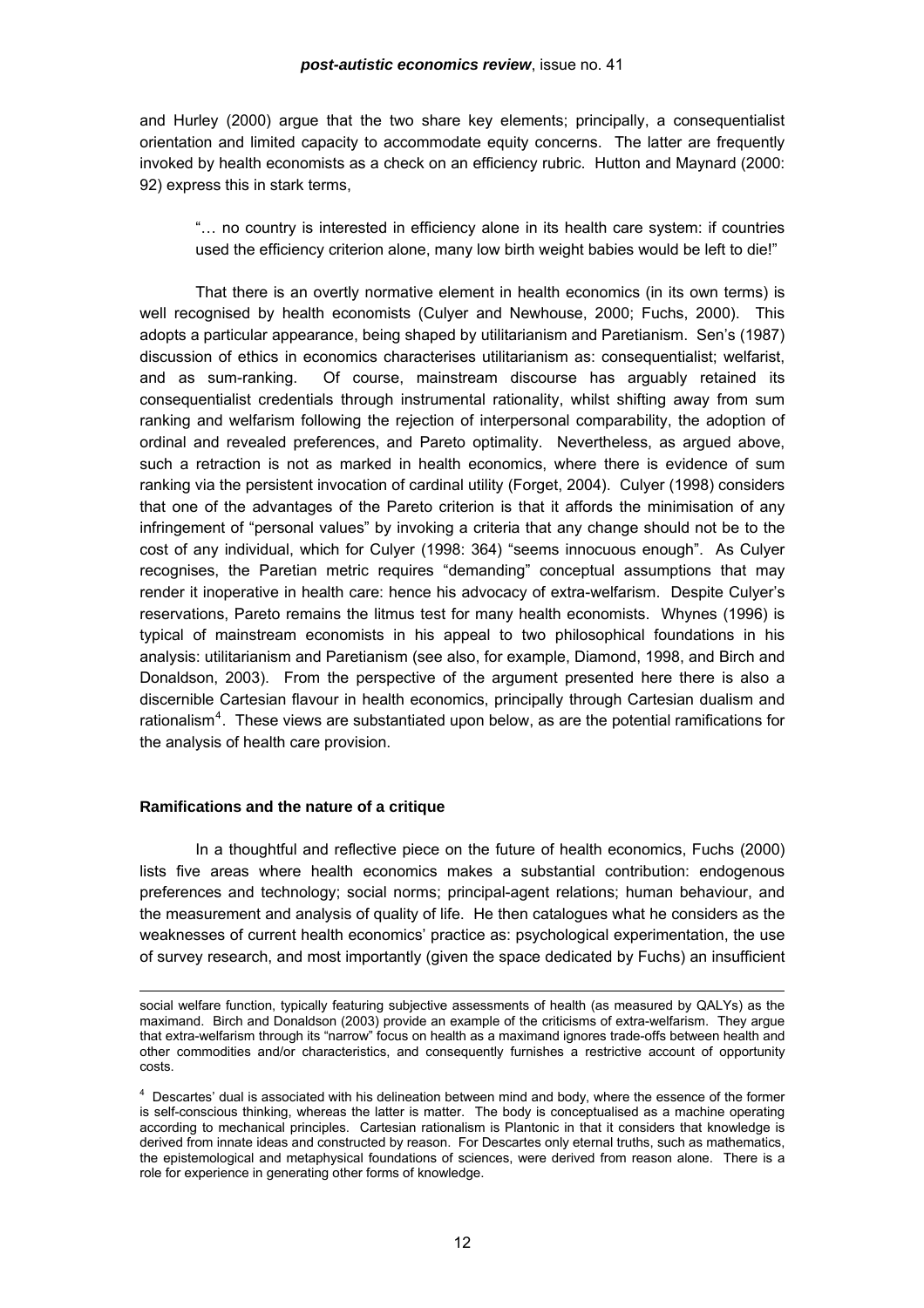<span id="page-12-0"></span>consideration of institutions. Fuchs (2000: 149) states, "Institutions *matter* … particularly in health care … in part because history matters" (original emphasis). This is a highly refreshing recognition of the institutional lacuna in health economics, and Fuchs is to be commended for this. However, Fuchs shows no cognisance of the sources for this omission. Despite Fuchs' laudable message there are compelling grounds to conjecture that the core propositions of health economics will not enable Fuchs' lacuna to be addressed. There is insufficient space here to take issue with Fuchs' "strengths" of health economics; only some indicative remarks are offered by way of a critique. Obviously the general criticisms of the underlying philosophical foundations of health economics have a similar currency of applicability to health economics itself. This section, however, concentrates on three areas: health and health care and clinical-medical care as commodities<sup>[5](#page-12-0)</sup>, the resulting reliance on quantification, and the conceptualisation of care.

### *Health, health care and clinical-medical care as commodities?*

 As is well known, Marx (1990) observed that commodities possess both use and exchange values. It is in the latter that their defining feature may be discerned: as a commodity is an entity that may be potentially monetized. In short, the distinguishing characteristic of a commodity is that it can be sold for money (Fine, 2002), is produced *for* sale in a market (Polanyi, 1944), and therefore property rights to the entity can be defined and transferred. This is of considerable import, as treating health and health care as analogous to a commodity can be viewed as an attempt to create commensurability in the measurement of the value of the activity.

The process of commodification has two major ramifications with relevance to the discussion here: first, commodification engenders a particular pattern of social relations broadly but not exclusively, encapsulated in markets. For Radin (1996) and O'Neill (1998) commodification denotes a particular form of social construction and process of valuation of things that can be apprehended as commodities. It is this specific social arrangement that founds a particular means of valuation that is highly contested for some activities. However, for some commentators, markedly Gary Becker and Richard Posner, all aspects of social interaction are, and can be, treated as commodities. Becker's treatise on family relations is the exemplar par excellence: children are treated as commodities, and all household decisions and interactions are consequences of rational choice.

Radin (1996) argues that, analytically, Becker may be employing 'children as commodities' as a rhetorical device. She distinguishes between literal and metaphorical commodities: the latter permits what she terms as "universal commodification". Thus, individuals can be considered as commodity traders, either buying or selling at particular episodes: interaction is exchange, and the value of interactions corresponds, or is reduced, to exchange value. Radin identifies this commodity trading via 'universal commodification' as a central aspect of a particular conception of human freedom, rights, and autonomy (see also, O'Neill, 1998). Trading, and trading possibilities, represent both the exercise of choice and choice sets respectively. If the market exchange of commodities, both literally and

 5 It is possible to distinguish between health care and clinical-medical care. The former is more general than the latter, whilst the latter can be viewed as a sub-set of the former. A broad interpretation of health care can invoke a host of measures, actions and commodities. As Hurley (2000) observes crash barriers on roadways may be conceived as health care given that their intention is the prevention of serious injury. By contrast clinical-medical care is usually provided within a particular institutional arrangement centring on the relationship between the clinician and patient (see McMaster, 2006).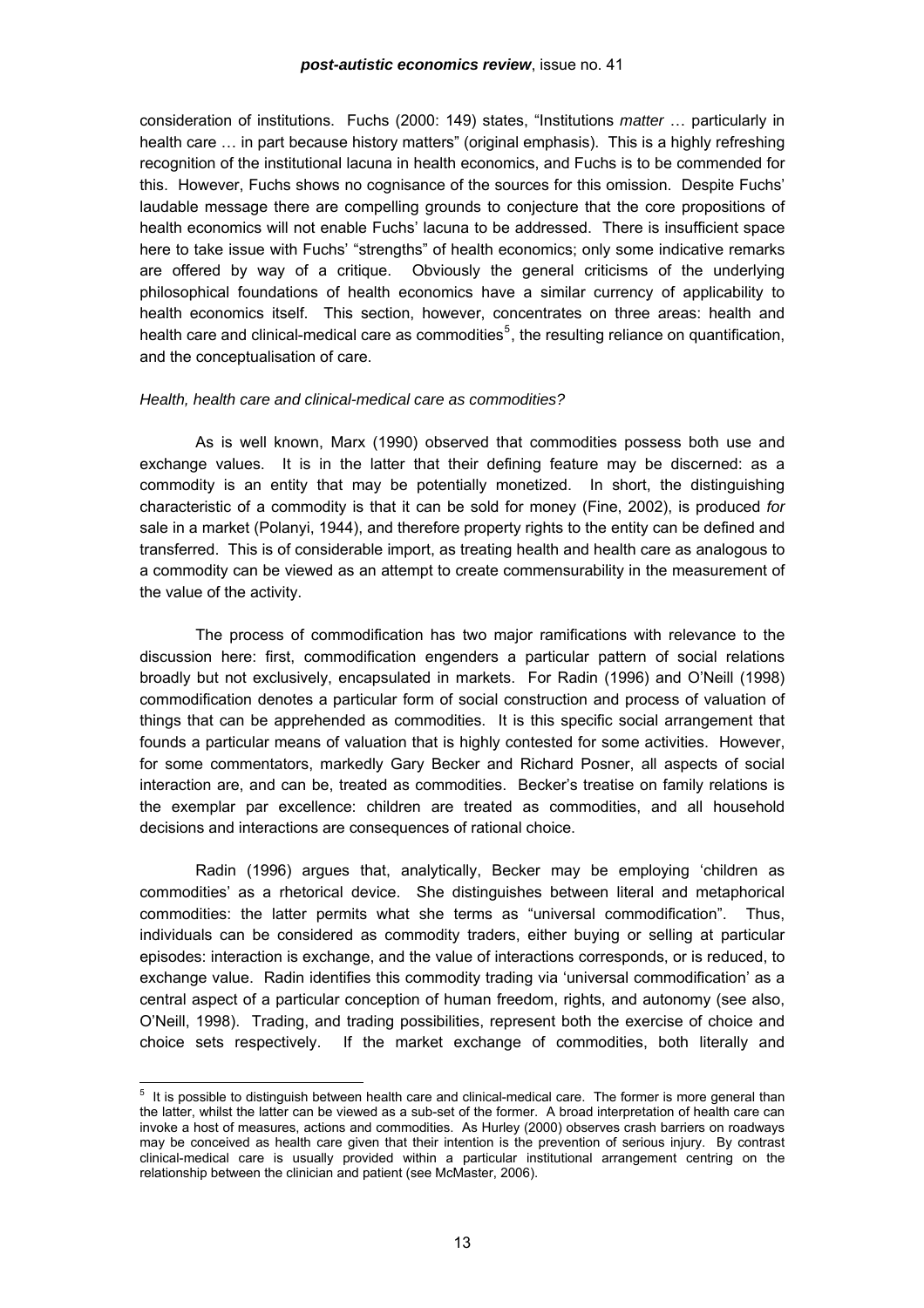metaphorically, constitutes human liberty, then why should health and health care be any different? It is a powerful, albeit highly contentious rhetoric and mode of thought that has informed the trajectory of policy in recent decades. Thus, in health economics Grossman's rhetoric of health status as a capital stock that the individual may choose to invest in depending on constraints bears all the features of the freedom of choice. Health stock may be traded for other commodities should the circumstances (incentives) dictate.

A reading of Grossman produces some interesting explanations. For instance, the average life expectancy for males in some parts of Glasgow, Scotland is declining and is now in the region of 68 years: similar to levels recorded in the 1940s. Following Grossman, a plausible explanation (requiring empirical testing) would be along the following lines: income constraints are becoming more binding for certain groups, or their tastes have changed, in this particular locale and accordingly rational individuals reduce their demand for health, implying that their health stock depreciates more quickly. Like Becker, instrumental rationality is at the centre of Grossman's explanation. Here the association between poverty and poor health status is recognised as a constraint: the individual trades-off health stock for other utility yielding commodities subject to a more binding constraint. The individual is socially disembedded in an institutional vacuum.

Famously, Marx (1990: 163) referred to capitalism as generating "commodity fetishism", which he regarded as the tendency to view a proportion of one commodity to be worth the equivalent of the proportion of another, and hence confined to exchange values, which reveal little or nothing of underlying social relations. Marx was in effect advocating an analytical focus on socially embedded relations that admit historical specificity.

This recognition of social emddedness keys into Polanyi's seminal work, and his notion of a "commodity fiction". The fiction is perpetrated on the basis of a failure to appreciate the definition of a commodity. Moreover, as Polanyi goes on to demonstrate, *treating* all entities *as if* they were commodities, as in metaphorical representations, is a dangerous fiction that entails a self-regulating market without the social protection for individuals or the environment. It is a consequence of a failure to recognise the social embeddedness of markets. Markets are inherently destructive as well as constructive: it is obviously the former property that presents considerable dangers for civil society.

From here, exchange as embodied by commodification entails a reductionist disembedded representation of social connections: what Georgescu-Roegen (1971) and Potts (2000), drawing from the philosopher Alfred Whitehead, have described as the fallacy of misplaced concreteness. Yet, for the mainstream economist who conceptualises connections in a singular fashion questions remain: is there really a problem of "commodity fetishism" and "commodity fiction" as reference to Marx and Polanyi, respectively, suggests? Is there a dichotomy between commodities and gifts (the latter frequently associated with the delivery of medical care)? In other words, does the commodification of health care drive out the altruistic or gift elements of health care and render it incompatible with the enhancement of human capabilities? *Prima facie*, the answer would appear to be no. After all, a Cartesian interpretation would formulate bodily health in the mechanical terms of its functionings. Moreover, critical elements of medical care are commodities. Health care, however, encapsulates considerable differences in the process of provision: the process of *care*. Drawing from Polanyi, it is this process of care that is altered through the commodification of care: it is the social embeddedness of care that is crucial, and what is missing from mainstream analysis (Davis and McMaster, 2005). In Polanyi's terms, the social relations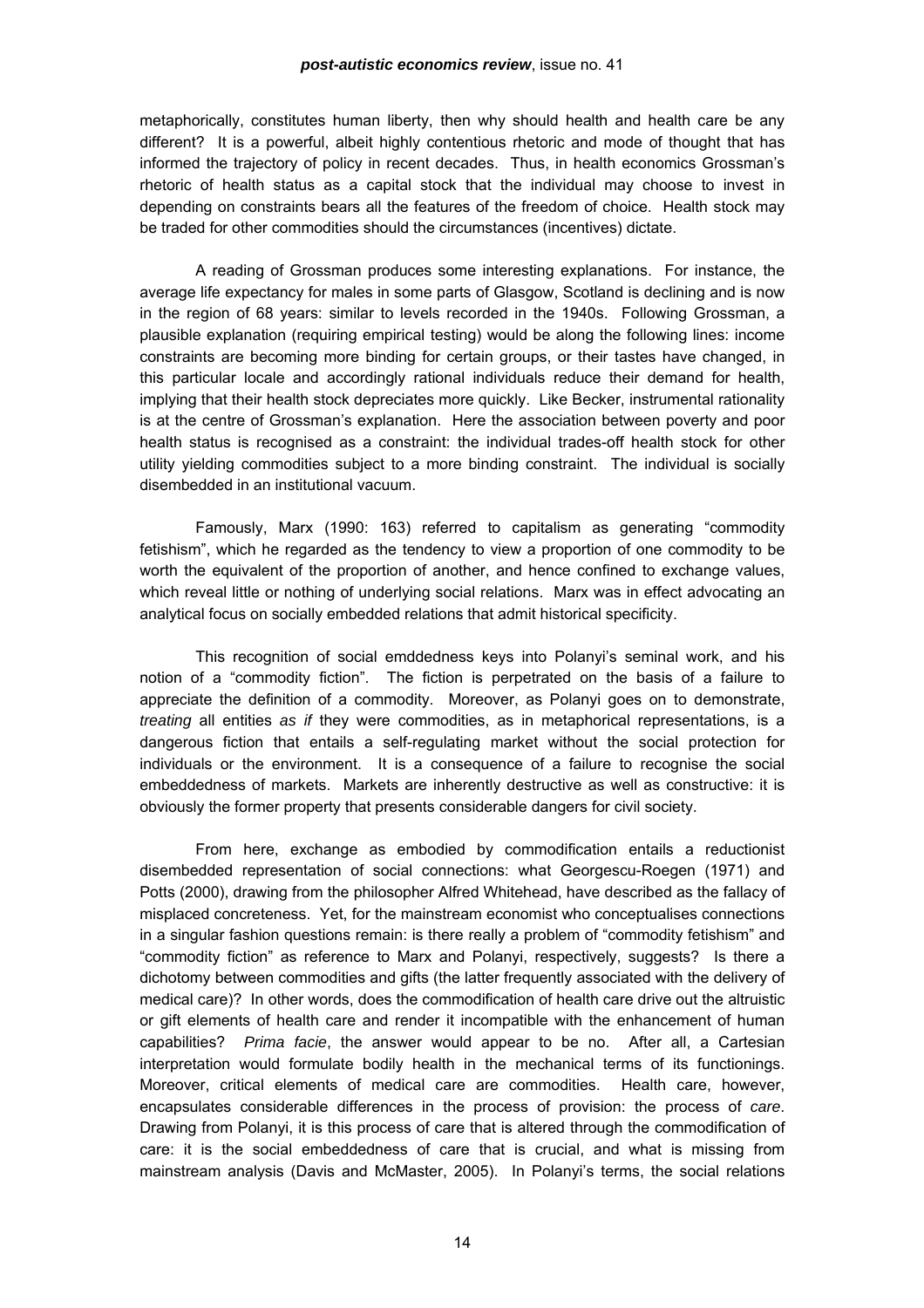<span id="page-14-0"></span>typifying health care provision, the patterns of social integration, come to be overwhelmingly dominated by exchange: what Ouchi (1980) has referred to as the transformation from clan to market exchange.

The potential theoretical expression of Polanyi's "commodity fiction" and Radin's "universal commodification" in health economics can be further demonstrated in the principalagent model. The conception of clinician-agency and patient-principal, inculcates the notion of patient as consumer or client. This is suggestive that the 'demand' for health care (and health) is broadly comparable with the demand for commodities generally (as Le Grand, 2003, cited above appears to suggest). Rice (2001) notes that 'consumer choice' in health care is not always desirable: there are important impediments to the process of choice. To note one major constraint: consumer choice is predicated on consumer sovereignty, which in mainstream economics, is grounded on the agent possessing information of the relevant costs and benefits of an action, presuming its outcome is knowable. As noted, mainstream health economics explicitly recognises this.

Yet this is a partial recognition. The relationships between conceptions of need, exigencies, necessities and wants are as complex as they are subtle, and some health economists have contributed highly insightfully to this area (see Culyer, 1995, and Williams, 1988) Yet mainstream health economists persist in employing the term commodity (see Rice, 1998) $<sup>6</sup>$  $<sup>6</sup>$  $<sup>6</sup>$ .. It is only possible here to engage with this in an exiguous fashion. Needs,</sup> exigencies and necessities can be associated with basic human rights, whereas wants are less convincingly associated with such rights. Moreover, needs, exigencies and necessities possess a fundamental quality that eludes wants. Thus, Boulding (1966) talks of health care as frequently meeting fundamental need and explicitly not a want. Following Galbraith (1979) commodities are associated with wants, and treating needs as wants conflates their meaning. The commodification of needs *is hardly analogous to the exercise of a human right* (see Anand and Wailoo, 2000), as commodities are coupled with markets, prices and property rights, none of which resonate with the universality of provision. Wants, on the other hand, are not fundamental, and as Galbraith *et al*. have noted, may be moulded by corporations and other institutions that potentially generate frivolous wants; health care is not exempt from this $^7$  $^7$ .

Conceptions of need and necessity can be traced to the Ancient Greeks. Aristotle identified several senses of necessity. The most apposite for the argument here refers to that which an organism cannot live without: it is intrinsic to the functioning of an organism; something that wants are not. Obviously classifications of commodities, such as the generic term 'food' may be deemed as necessities. Thus we *need* food and nutrition, but may *want*, or desire, particular foodstuffs. Fuchs (2000) claims that health care, more accurately clinicalmedical care, is a necessary commodity. Necessary commodities serve universal needs; not wants. Clinical-medical care is focussed on the individual, although medical facilities are not.

 6 Mainstream health economists are not the only culprits, as Hurley's (2000) critical coverage of the normative basis of health economics continually refers to health and health care as "commodities".

 $7$  Following this line of argument, pharmaceutical companies have an interest in creating new markets to perpetuate and expand demand; perhaps it is overly cynical to suggest that there is an incentive to create new illnesses! Nonetheless, Reinhardt (2004) reports that pharmaceutical corporations' outlays on marketing activities are approximately double research and development expenditure (see also Dunn, forthcoming, and Keaney, 2002). Moreover, pharmaceutical and other medical supplies companies may be unintentional beneficiaries of the marketing activities of corporations in the alcohol, food, and tobacco industries, which aims to increase consumption in those industries, but has a deleterious impact on health (Fine, 2002, see also WHO, 2002).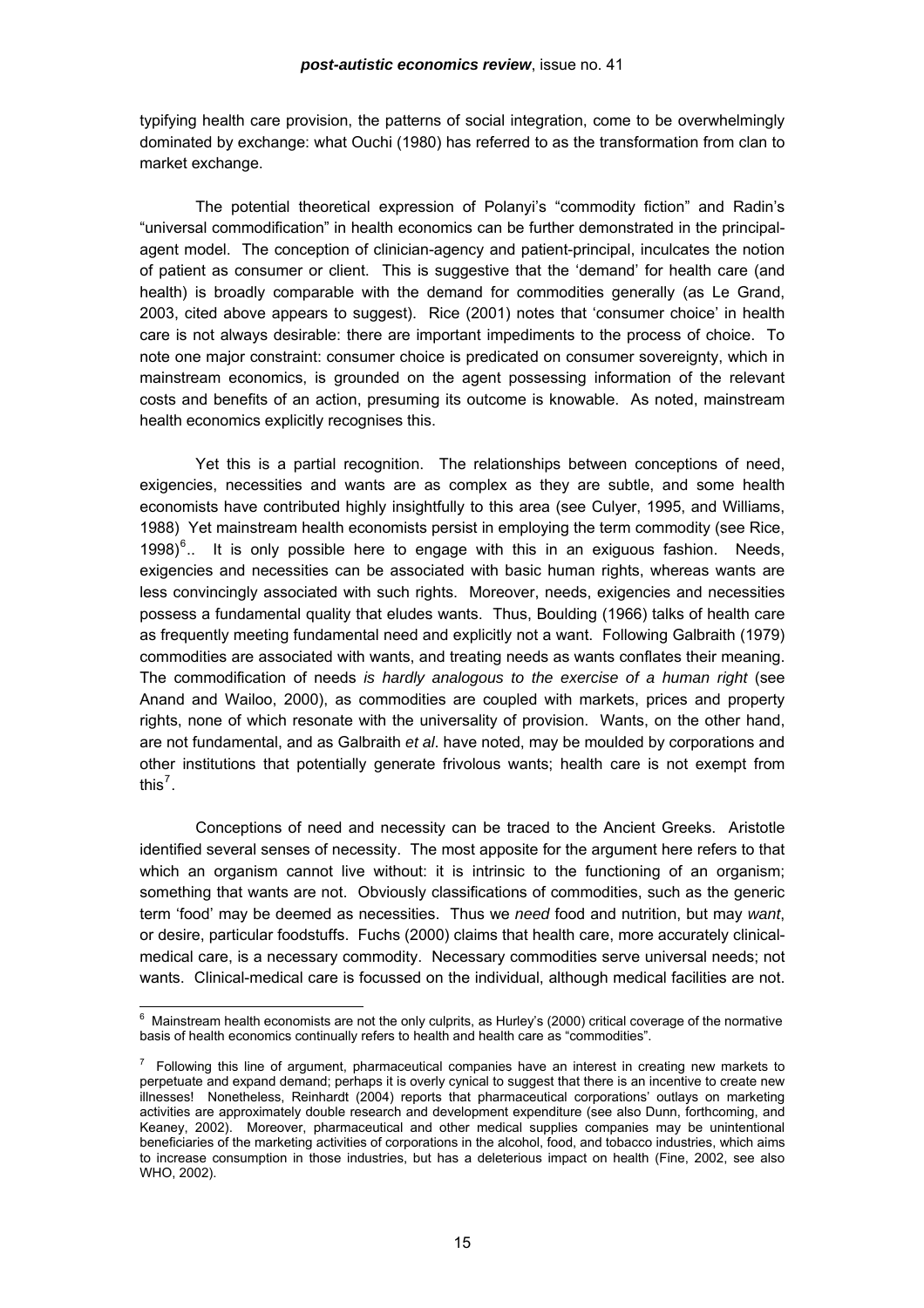<span id="page-15-0"></span>This is an important distinction. Individual clinical need is contingent upon certain circumstances, which may or may not be socially constructed, and accordingly is not universal. It is conceivably the case, even in contemporary society, for an individual to go through life without *requiring* clinical-medical care (Sulmasy, 1993). Thus, clinical-medical care is primarily relational, i.e. institutional, and is state contingent. It does not serve a universal need in the sense of water, vitamins, air, and food do. *Pace* Fuchs, it is not a necessary commodity, or indeed a commodity.

The wants-needs conflation is compounded by a further conflation apparent from the information-theoretic basis of the agency approach – agency advantage stems from information asymmetries – implying a conflation of information with knowledge. Theoretically, by generating greater information about the "value" of services and procedures agency advantage is eroded and the consumer is again sovereign. Such a notion is predicated on deeply flawed bases that there is no distinction between know-how and know-that, knowledge is codifiable, as well as needs being analytically identical to wants, and hence influenced by price $^8$  $^8$ .

In short, mainstream health economics' Paretian and utilitarian underpinnings are consistent with a mechanistic tendency that is supportive of a flawed institutional analysis that endorses the notion of universal commodification. It is a short step to presuming that markets are an entirely "natural" provider of health care.

### *Commodification and quantification*

As Marx and Polanyi clearly recognised, commodification by requiring fungibility engenders an increased concentration on potentially quantifiable performance outcomes, usually expressed in the single dimension of money. Porter's (2004) recent references to a "culture of quantification", and Shenav's (1999) and Dupré's (2005) distinctive yet complementary works challenging a mechanistic scientistic approach resonate with this. Broad social changes that institute and legitimize an "objective" status on systems predicated on valueladen assumptions, such as efficiency, maximization, and standardization, can be traced (Shenav, 1999). This is related to increased reliance on quantifiable outcome measures, which Porter (2004: 168) argues:

"… I [associate] the modern role of calculation, and particularly the spirit of the "bottom line", with democratic *distrust*, and with an ethic that reins in experts even if it assigns important decisions to them" (emphasis added).

Porter's reference to the effective codification of rationality not only signals distrust, but that decision-making out of the defined parameters may be indistinguishable from *ad hocness* or even corruption – it ceases to be legitimate.

In economics Georgescu-Roegen (1971), like Dupré, was highly critical of a "mechanistic tendency" that assumed the ubiquity of measurement on a numeric scale. Famously he reproached this trait as an "ordinalist fallacy" where there is,

<sup>&</sup>lt;sup>8</sup> Indeed, the separation between patients and clinicians implied by the commodification of health care and the resulting agency relationship may inadvertently undermine any promotion of preventive care activities. The potential patient as consumer may well be motivated differently from the potential patient as a member of a mutualised body exercising a human right. Simply, the former has an emphasis on individual consumption and exclusiveness, as opposed to universality (see also Keaney, 2002).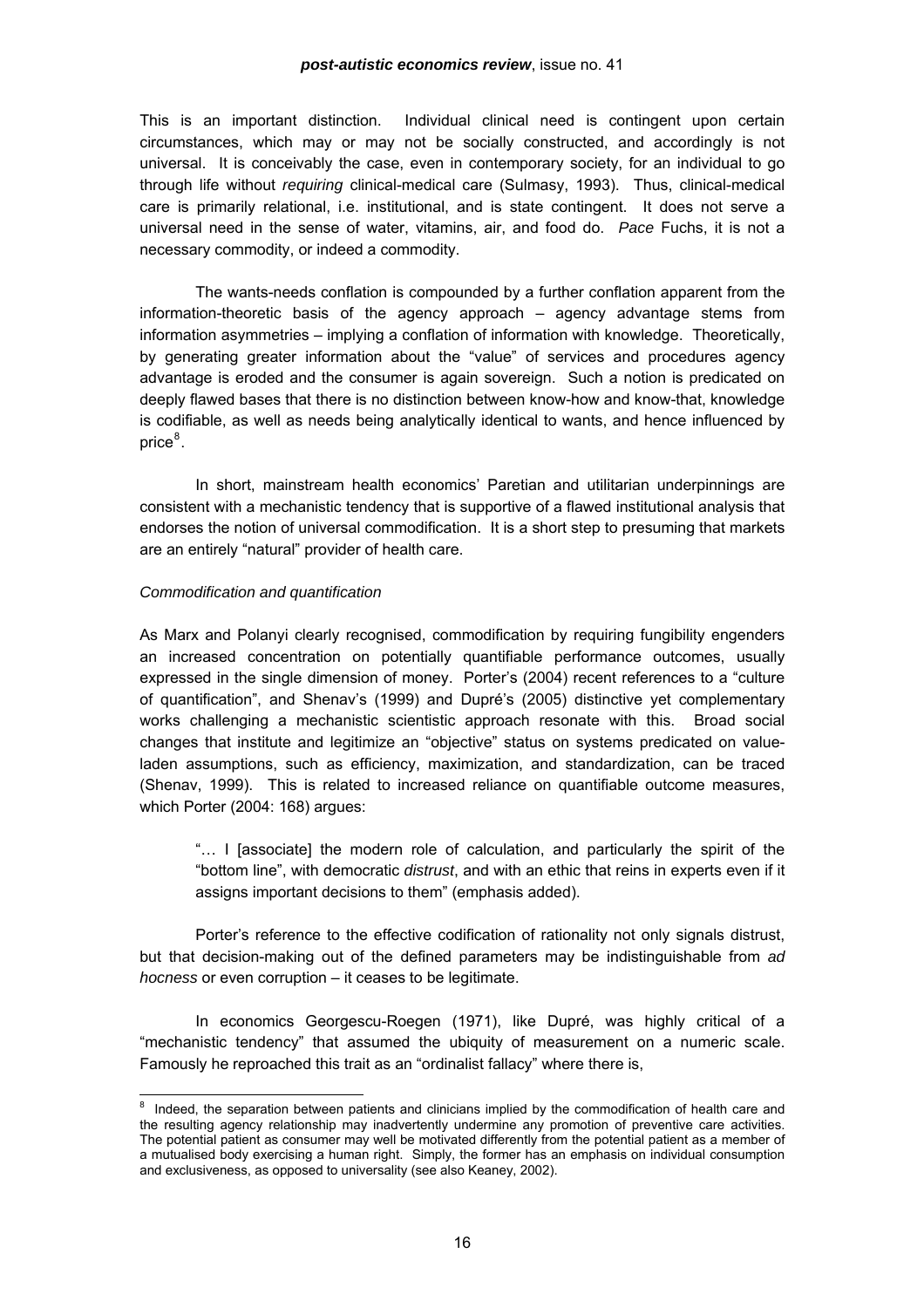<span id="page-16-0"></span>"A measure for all uncertainty situations, even though a number, has absolutely no scientific value, for it can be obtained only by an intentionally mutilated representation of reality … It was under the influence of the idea 'there is a number for everything' that we have jumped to the conclusion 'where there is 'more' and 'less' there is also 'quantity', and thus enslaved our thoughts to what I have called 'the ordinalist's error' – which is to hold that wherever there is ordering there is also measure …" (Georgescu-Roegen, 1971: 83).

Economic evaluation techniques in health clearly encompass recourse to quantification. Usefully, this may be viewed as means of enhancing agents' accountability, and of furnishing "objective" evaluations of procedures to produce the greatest net benefit, and hence ration health services in an "efficient" fashion. Nonetheless, the unfettered adoption of economic evaluation techniques must be cautioned against. The more general criticisms of mechanical quantification and scientism are amplified in health care provision. Economic evaluation presumes a relatively straightforward subjective-objective dual, and promotes a particular form of information as more 'scientific' without sufficiently recognising the framing effects involved in measuring, interpreting and judging data (see Hildred and Watkins, 1996). To be sure, quantification relies on certainty and confidence in the processes of measurement, yet many medical activities are profoundly uncertain and heterogeneous<sup>[9](#page-16-0)</sup>. An emphasis on measurable outcomes as the principal, or only, metric has the potential to distort activities in unintentional ways, such as narrowing the focus of behaviour to centring on financial outcomes (Keaney, 2002), and may relegate the process of health *care* (Daniels, 1998).

### *Where's the 'care' in health (care) economics?*

l

Daniels raises an important issue. As noted, health economics treats "caring" as an externality, which is identical to the more general conceptualisation of altruism in mainstream economics. Comparably, altruism is viewed as an argument in an individual's utility function: a preference. Thus, altruism takes the form of agent X's preference for satisfying agent Y's preferences (Folbre and Goodin, 2004), or, as, for example, Khalil (2003: 116) defines it, the altruist (qua charity) lowers, "… his interest in order to buttress the recipient's interest". Khalil distinguishes three rationalistic approaches to altruism: "egoistic", where altruism revolves around the expectation of future benefits accruing to the benefactor; "egocentric" (associated with Becker) where the donor's utility reflects the utility of beneficiaries, and "altercentric", where altruistic actions are associated with a personality trait.

In health economics where "care" is explicitly considered, it has the properties of the instrumental rational Beckerian "egocentric" orientation (Davis and McMaster, 2005). The employment of medical ethics as a constraint on utility maximisation is a similar methodological device inferring some notion of care by limiting the pursuit of purely selfinterested activities. In effect, care is manifest as other-regarding, but, following metaphorical commodification, limitedly so since arguments in the individual's utility function may be traded off against one another following some exogenous change. Thus, an individual, specifically the representative agent, may care less following, for example, an increased flow of information regarding the recipients of care, which the agent finds distasteful. This implies an efficiency loss if the same level of care is maintained despite the preferences of the

<sup>&</sup>lt;sup>9</sup> Obviously the heterodox critique of formalism and unconsidered theoretical closure is of considerable currency here (see Chick and Dow, 2001).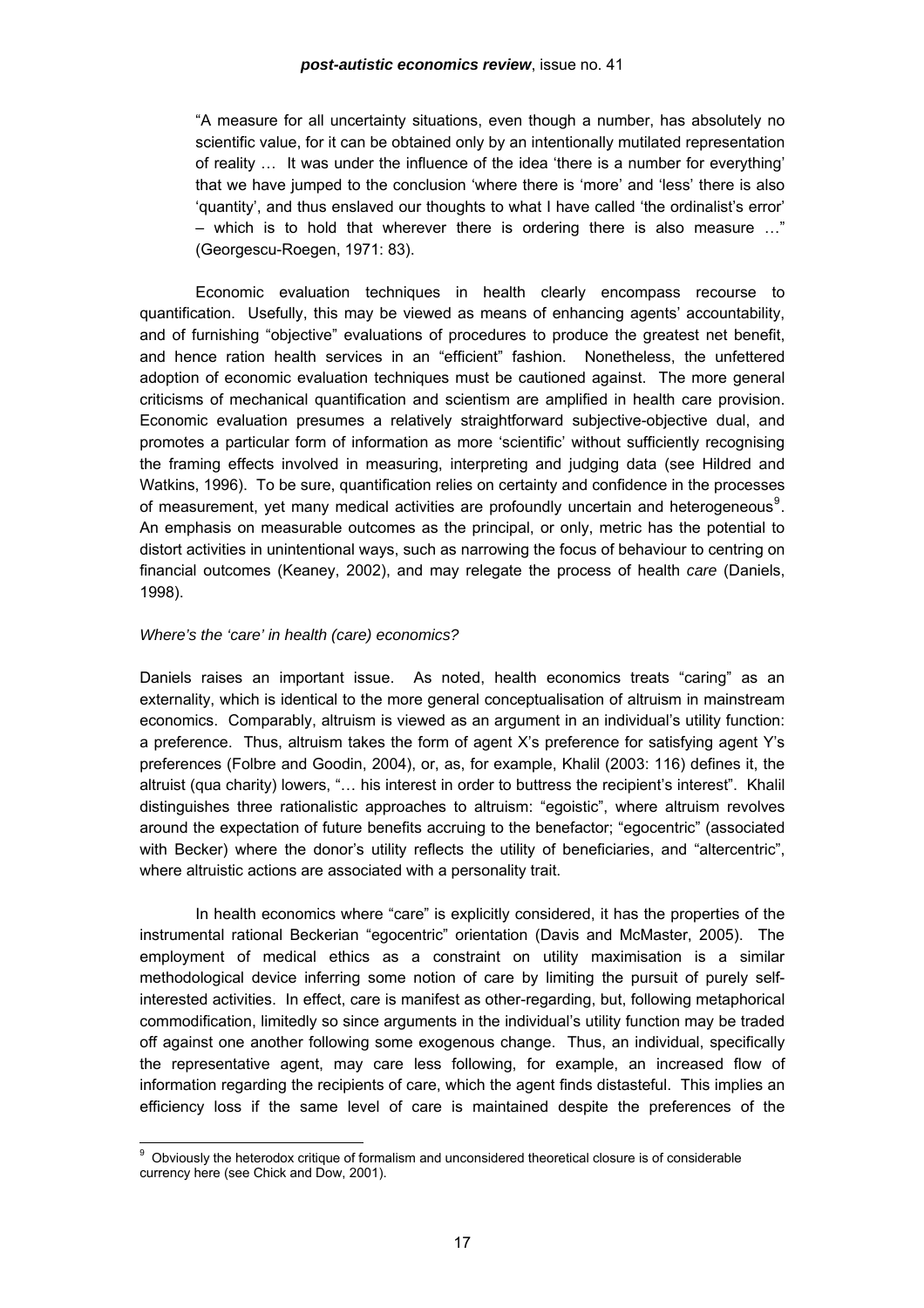<span id="page-17-0"></span>representative agent. In effect, the "caring externality" is diminished. There are very obvious ethical ramifications following such a scenario that potentially conjure issues of ageism, racism and sexism, to name but a few.

The foregoing notion of altruism has been heavily criticised, and by extension much of this criticism may be applied to the (limited) mainstream notions of care (see Davis and McMaster, 2005, and van Staveren, 2005). For instance, if a caring externality implies a trade-off in terms of lost income to support the provision of health care, then the well-known challenge of individual free-riding surfaces from within the parameters of the model. Indeed, the question arises as to why anything other than free-riding would occur. Khalil further raises empirical and conjectural objections to the egocentric account: the former relates to altruistic donations even in circumstances where the benefactor cannot conceive of the recipients' condition. The egocentric approach presumes that the altruist can engage vicariously in the utility-raising activity: hence, in interpreting the standard health economics approach, altruists can identify with health care, and so are willing to fund health care provision (Culyer, 1976). However, altruistic donations are also forthcoming as a response to events such as famines: a phenomenon unlikely to be encountered by many who donate in western countries. Khalil thus argues that the egocentric account of altruism can be equivalent to masochism! Masochism implies that in order to vicariously gain utility the rational masochist has to appreciate the persistence of the wretched state of the parties (s)he contributes to in order to continue benefiting from her/his donations.

Accepting Khalil's conflation of egocentric altruism and masochism and applying it to the egocentric account of care/altruism in health economics suggests a potential absurdity in Culyer's idea of "humanitarian spillover" and in the interdependence of clinician and patient utility functions. It is hardly humanitarian, or caring in a positive sense, that others' misery continues in order to generate vicarious utility for the (representative) altruistic/caring agent when (s)he has knowledge of how to relieve this misery. Similarly, *in extremis*, a "caring" physician may enter upon an infinite regress in gaining utility from easing a patient's pain, only to desire to establish the *status quo ante* in order to vicariously experience the process again, presumably after calculating the discounted disutility of inducing the initial state! Under this conception medical cures are the last thing physicians wish: therapeutic treatments are ruled out, and medical procedures are reduced to some form of intermittent palliative episodes of "care" followed by periods of a toleration for a patient's worsening medical condition, to be followed by yet further episodes of palliative "care", and so on. Khalil's masochist transforms into a sadomasochist with a stethoscope. Obviously Arrow's "medical ethics" *constrains* a physician's toleration of a patient's deteriorating condition, but it is only a constraint: the logic of the mainstream conception of vicarious utility implies a physician *motivated* to behave in the manner outlined.

This limited conception of care reflects mainstream economics' Cartesian, Utilitarian, and Paretian underpinnings: Cartesian in that care is analogous to a mechanical element in an individual's utility function<sup>[10](#page-17-0)</sup>; Utilitarian in that the process of care has no intrinsic value,

<sup>10</sup> Kennedy (1981) in his influential and highly controversial book, *The Unmasking of Medicine*, argues that the medical profession has extensive power through its ability to diagnose illness and set standards of care. He queries whether this power should rightfully reside within the medical profession, which he contests gains legitimacy by recourse to special expertise. However, this scientific expertise is based on the Cartesian notion of the body as a machine (Kennedy, Ch. 1): humans are reduced to machines. This he considers to be a "fundamental" misconception in the philosophy of medicine: it dehumanises and diminishes the very people medicine seeks to help.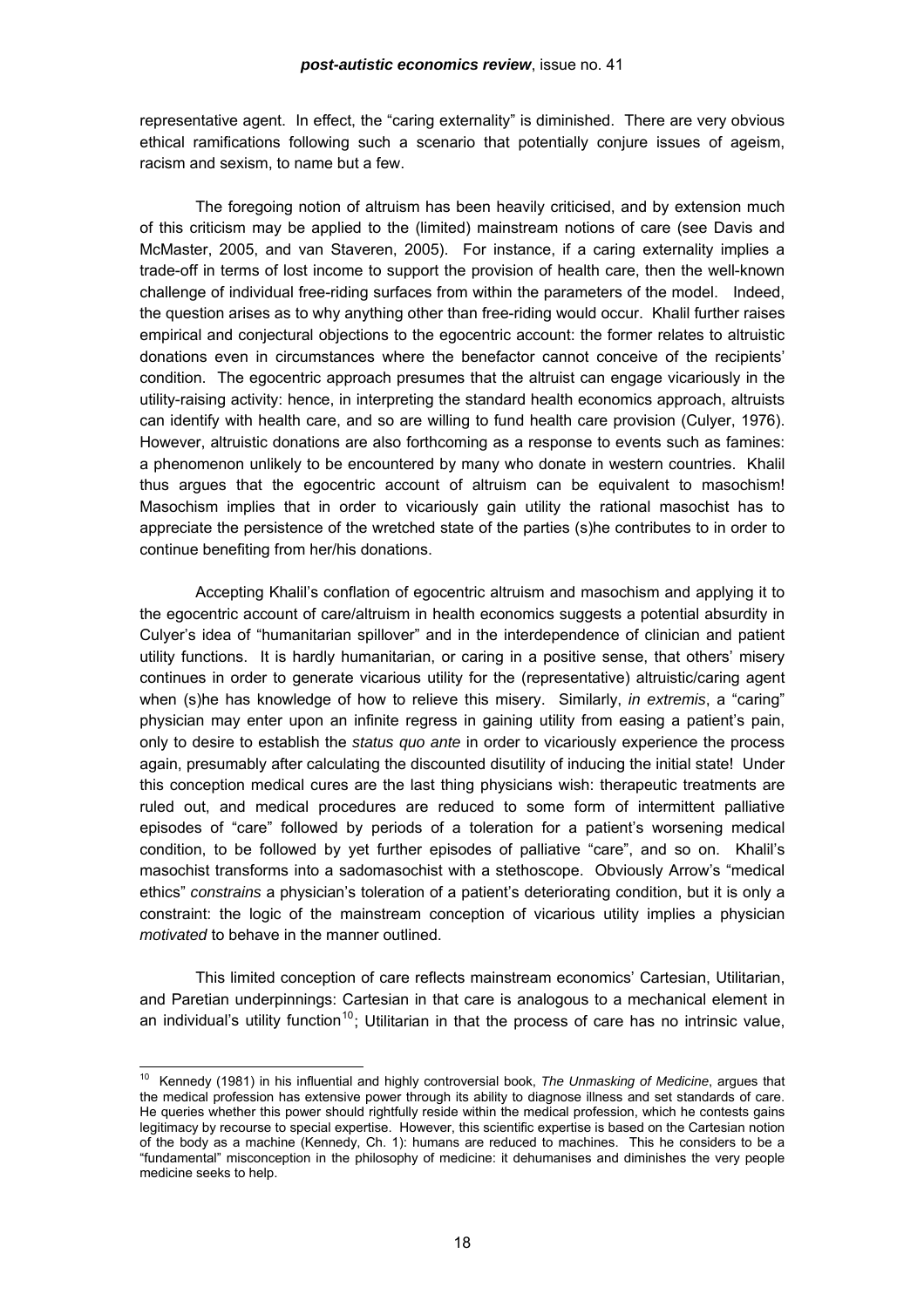<span id="page-18-0"></span>and in that it is an instrument in the quest for utility maximisation<sup>[11](#page-18-0)</sup>; Paretian in that there is an inherent default predisposition for the *status quo*. According to Williams (1985) and Maclean (1993), instrumentalism removes care from the realm of ethical consideration<sup>[12](#page-18-0)</sup>. For Williams, the outcomes of actions certainly warrant classification as ethical considerations, but so also do obligations and duties as do character dispositions (virtues), given that they affect how individuals' deliberate in undertaking actions, or avoiding actions, of certain types. Williams' and Maclean's, *et al*. arguments stress deontological value and the social embeddedness of the individual (see Davis, 2003). In contrast, a health economics based on socially *dis*embedded individual imparts, at best, a thin notion of care, and moreover, has the potential to generate egregious explanations.

### **Towards a heterodox health economics?**

l

 Fuchs' (2000) reference to the absences of institutional and historical contexts in standard health economics is, though he may not appreciate it, effectively a plea for a heterodox agenda. Following Davis (2006) the nexus of mainstream economics may be typified as rationality-individualism-equilibrium, with possibly exchange as an adjunct. By contrast heterodox economics may be categorised as an institutions-history-social structure nexus (with production as an additional sphere). This nexus offers the potential for a more lucrative explanation of health care provisioning issues, and in explicitly recognising the importance of social embeddedness and deontology in the provisioning of care. Likewise, such a nexus also affords the opportunity to offer an effective challenge to the reductionist Cartesian, Paretian and utilitarian variants of mainstream health economics. This is not say that important works do not already challenge the standard economic approach. The collection edited by Davis (2001), and the substantive works by Tom Rice; Joshua Cohen and Peter Ubel (2001); Evelyn Forget; Jeremiah Hurley; Michael Keaney; latterly Geoff Hodgson (2006) Gavin Mooney (2001), and Stephen Dunn (forthcoming) and many others offer exciting prospects. Nevertheless, heterodox economics as a whole has not paid sufficient attention to this important area. As far as I am aware there are few references to health care economic issues in many of the main heterodox journals. This needs to be addressed.

Also, heterodox contributions are embryonic in that they mainly offer, like this paper, critiques of the established mainstream. Some coherence in constructing alternative coalitions is required: Mooney's (2001) recent contributions on communitarianism is an initial example. Perhaps Fuchs' (1996: 16) allusion to Adam Smith's definition of a necessity as commodities that are indispensable in the support of life that "… renders it indecent for creditable people, even of the lowest order, to be without" provides a useful initial reference point that emphasises the importance of language and underlying values. Cohen and Ubel (2001) have exhorted that the language of health economics is critically analysed and its framing effects appreciated. Second, Fuch's reference to Adam Smith is only partial. Smith's (2000) *Theory of Moral Sentiments* furnishes an instructive guide for heterodox health economists. Here Smith expansively investigates the importance of conscience and duties on

<sup>11</sup> Culyer (1998), *et al*., proposes the notion of "process utility", i.e., the patient may gain utility from how care is provided, the *process* of care. In advocating this Culyer presumes that processes are the *consequences* of decisions. This appears to advance a dubious conflation between process and outcome; the former subsumed into the latter.

 $12$  Williams denotes ethics as a reflection on morality, which he views as a narrower conception of the former, where ethics discusses what constitutes the "good life". Morality refers to particular views on how the individual should live.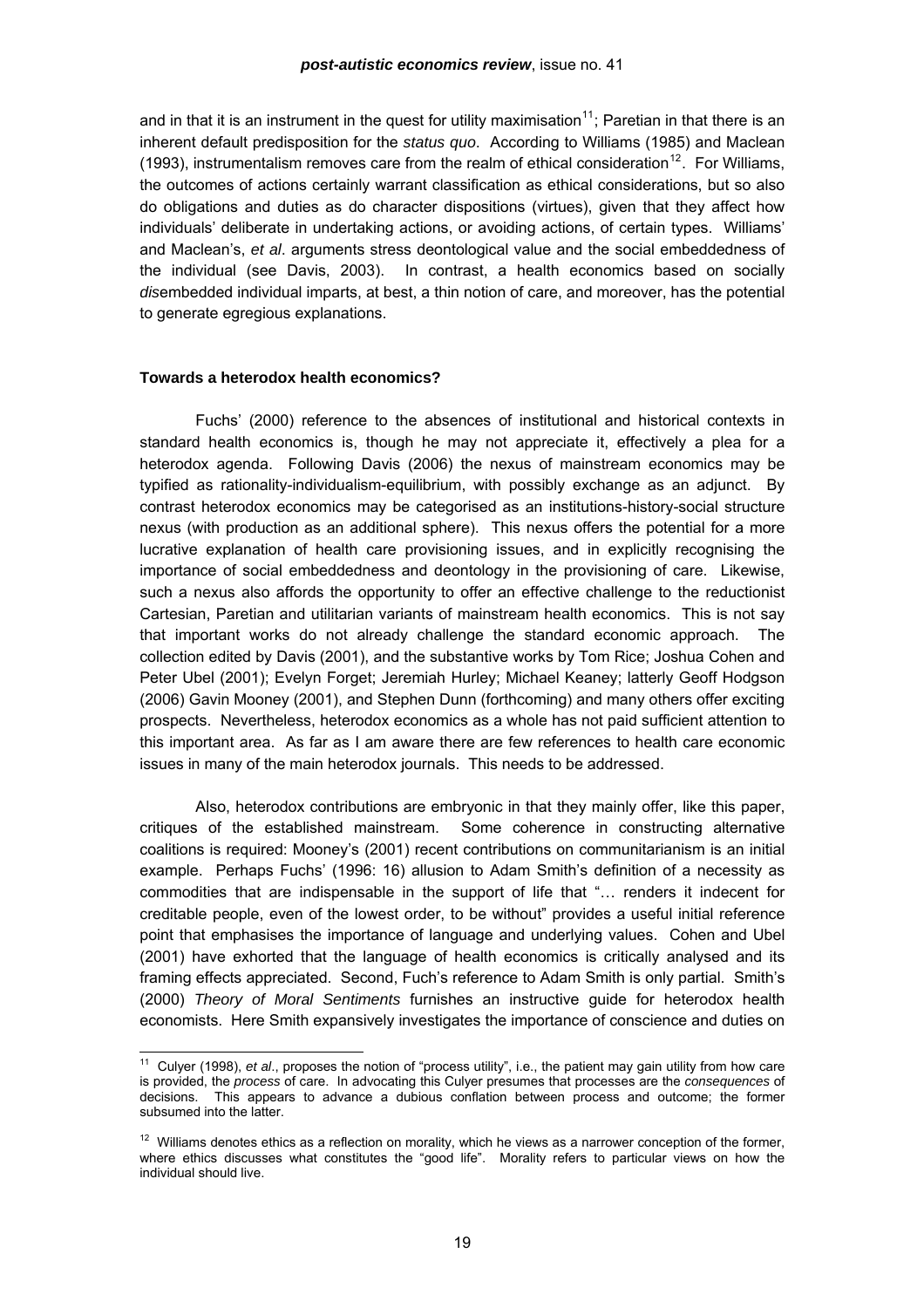an individual's conduct. In effect, Smith explores the importance of deontology and context. In language redolent of Thorstein Veblen Smith states:

"When … general rules … have been formed, when they are universally acknowledged and established, by the concurring sentiments of mankind, we frequently appeal to them as the standards of judgement … Those general rules of conduct, when they have been fixed in our mind by habitual reflection, are of great use in correcting the misrepresentations of all self-love concerning what is fit and proper to be done in our particular situation" (2000: 226).

Smith avoids a solely instrumentally rational account of conduct/action, and his reference to rules as both constraining and enabling is entirely consistent with Veblen. In the context of health economics, Smith's *Theory of Moral Sentiments* stresses the importance of the critique of the mechanistic framework fostered by Cartesian, Paretian and utilitarian influences in mainstream health economics. Hippocrates may yet be influential in shaping a richer economic approach to health, health care and clinical-medical care.

### **References**

- Arrow, K. J. (1963) Uncertainty and the welfare economics of medical care, *American Economic Review*, 53: 941-973.
- Anand, P. and Wailoo, A. (2000) Utilities versus rights to publicly provided goods: Arguments and evidence from health care rationing, *Economica*, 67: 543-577.
- Birch, S. and Donaldson, C. (2003) Valuing the benefits and costs of health programmes: where's the 'extra' in extra-welfarism? *Social Sciences and Medicine*, 56: 1121-1133.
- Boulding, K. (1966) The concept of need in health services, *Milbank Memorial Fund Quarterly*, 44: 202- 223.
- Chick, V. and Dow, S. C. (2001) Formalism, logic and reality: a Keynesian analysis, *Cambridge Journal of Economics*, 25: 705-721.
- Cohen, J. and Ubel, P. (2001) Accounting for fairness and efficiency in health economics, in Davis, J. B. (ed).
- Culyer, A. J. (1989) The normative economics of health care finance and provision, *Oxford Review of Economic Policy*, 5: 34-58.
- Culyer, A. J. (1991) The normative economics of health care finance and provision, in *Providing health care: the economics of alternative systems of finance and delivery*, McGuire, A., Fenn, P. and Mayhew, K. (eds.), Oxford University Press: Oxford.
- Culyer, A. J. (1998) How ought health economists to treat value judgements in their analyses? in *Health, health care and health economics: perspectives on distribution*, Barer, M. L., Getzen, T. E. and Stoddart, G. L. (eds.), John Wiley and Sons: London.
- Culyer, A. J. and Newhouse, J. P. (2000) Introduction, in the *Handbook of health economics*, Vol. 1A, Culyer, A. J. and Newhouse, J. P. (eds.), North-Holland: Amsterdam.
- Daniels, N. (1998) Symposium on the rationing of health care 2: rationing medical care a philosopher's perspective on outcomes and process, *Economics and Philosophy*, 14: 27-50.
- Davis, J. B. (ed) (2001) *The social economics of health care*, Routledge: London.
- Davis, J. B. (2003) *The theory of the individual in economics: Identity and value*, Routledge: London.
- Davis, J. B. (2006) Heterodox economics, the fragmentation of the mainstream and embedded individual analysis, in *Future directions in heterodox economics*, Garnett, R. and Harvey, J. (eds), University of Michigan Press: Ann Arbor.
- Davis, J. B. and McMaster, R. (2005) The individual in mainstream health economics: a case of *persona non-grata*? Unpublished manuscript (presented at the 2004 EAEPE Conference).
- Diamond, P. (1998) Symposium on the rationing of health care 1: rationing medical care an economist's perspective, *Economics and Philosophy*, 14: 1-26.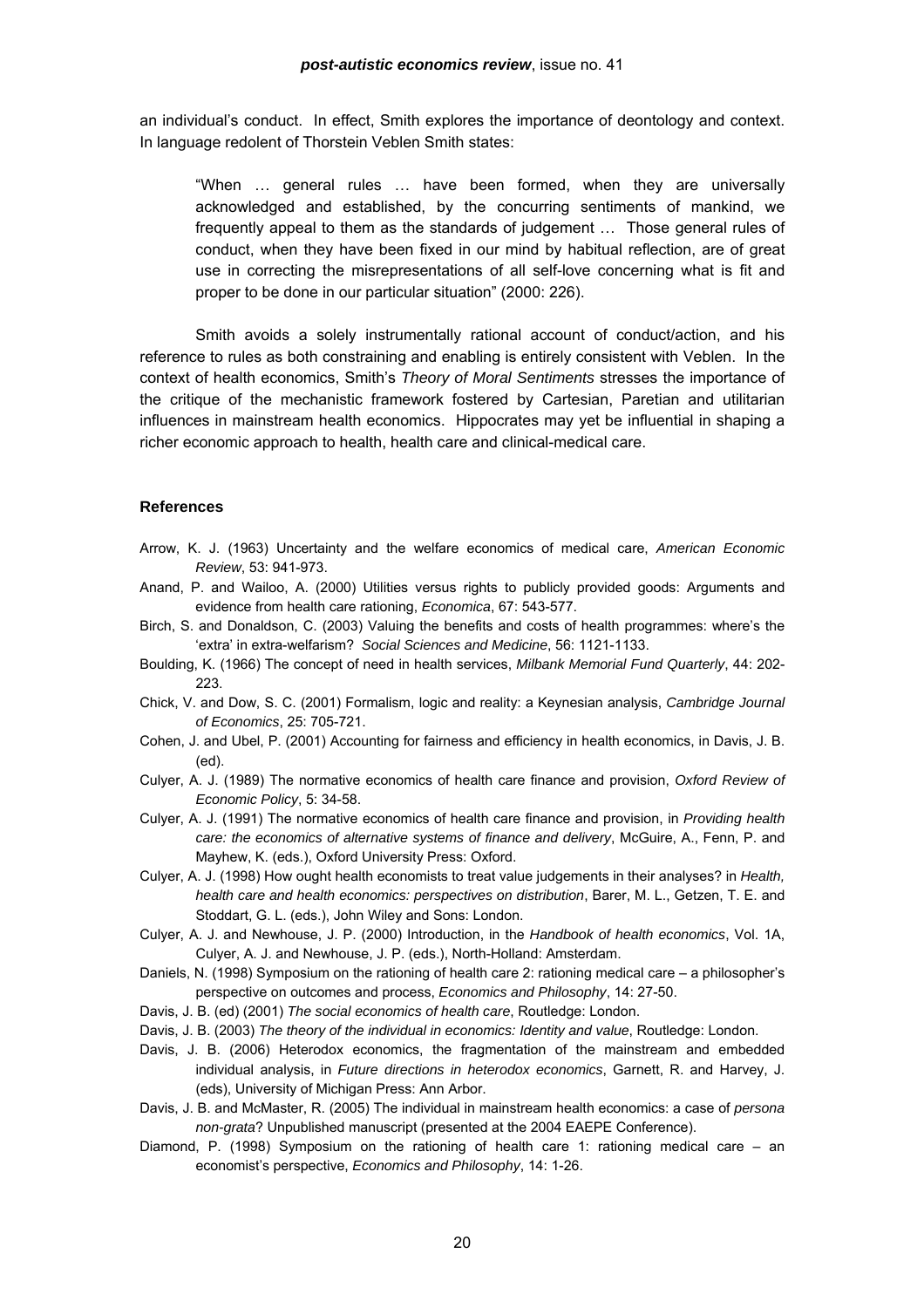- Donaldson, C., Currie, G., and Mitton, C. (2002) Cost-effectiveness analysis in health care: contraindications, *British Medical Journal*, 325: 891-894.
- Dranove, D. and Satterthwaite, M. A. (2000) The industrial organization of health care markets, in *Handbook of health economics*, Culyer, A. J. and Newhouse, J. P. (eds.), Elsevier: North Holland.
- Dupré, J. (2005) *Human nature and the limits of science*, Oxford University Press: Oxford.
- Dunn, S. (forthcoming) Prolegomena to a post Keynesian health economics, *Review of Social Economy*.
- Evans, R. G. (1974) Supplier-induced demand: some empirical evidence and implications, in *The economics of health and medical care*, Perlman, M. (ed.), Macmillan: London.
- Fine, B. (2002) *The world of consumption: the material and cultural revisited* (second edition), Routledge: London.
- Folbre, N. and Goodin, R. E. (2004) Revealling altruism, *Review of Social Economy*, 62: 1-25.
- Forget, E. L. (2004) Contested histories of an applied field: the case of health economics, *History of Political Economy*, 36: 617-637.
- Fuchs, V. R. (1996) Economics, values, and health care reform, *American Economic Review*, 86: 1-24.
- Fuchs, V. R. (2000) The future of health economics, *Journal of Health Economics*, 19: 141-157.
- Galbraith, J. K. (1979) *The affluent society*, (third edition), Penguin: Harmondsworth.
- Georgescu-Roegen, N. (1971) *The entropy law and the economic process*, Harvard University Press: Cambridge, MA.
- Grossman, M. (1972) On the concept of health capital and the demand for health, *Journal of Political Economy*, 80: 223-255.
- Hildred, W. and Watkins, L. (1996) The nearly good, the bad, and the ugly in cost-effectiveness analysis of health care, *Journal of Economic Issues*, 30: 755-775.
- Hodgson, G. M. (2006) An institutional and evolutionary perspective on health economics, paper presented at the Eighth International Workshop on Institutional Economics, University of Hertfordshire, June.
- Hurley, J. 2000. An overview of the normative economics of the health sector, in the *Handbook of health economics*, Vol. 1A, Culyer, A. J. and Newhouse, J. P. (eds.), North-Holland: Amsterdam.
- Hutton, J. and Maynard, A. (2000) A NICE Challenge for health economics, *Health Economics*, 9: 89-93.
- Keaney, M. (2002) Unhealthy accumulation: the globalization of health care privatization, *Review of Social Economy*, Special Issue on Reform in the Provision of Health Care, 60: 331-357.
- Kennedy, I. (1981) *The unmasking of medicine: a searching look at health care today*, George, Allen and Unwin: London.
- Khalil, E. L. (2003) What is altruism?, (critical commentary), *Journal of Economic Psychology*, 25: 97- 123.
- Le Grand, J. (2003) Foreword, in *Private participation in health services*, Harding, A. and Preker, A. S. (eds.), World Bank: Washington D. C.
- McGuire, A., Henderson, J. and Mooney, G. (1982) *The economics of health care: an introductory text*, Routldege and Kegan Paul: London.
- McGuire, T. G. (2000) Physician agency, in the *Handbook of health economics*, Vol. 1A, Culyer, A. J. and Newhouse, J. P. (eds.), Amsterdam, North-Holland.
- Maclean, A. (1993) *The elimination of morality: reflections on utilitarianism and bioethics*, Routledge: London.
- McMaster, R. (2006) Health, health care, and clinical-medical care as commodities: A case of de gustibus non est disputandum? Unpublished paper.
- Marx, K. (1990) *Capital*, Volume 1, Penguin: London.
- Mooney, G. (2001) Communitarianism and health economics, in Davis, J. B. (ed).
- Mooney, G. and Ryan, M. (1993) Agency in health care: getting beyond first principles, *Journal of Health Economics*, 12: 125-135.
- Newhouse, J. P. (1992) Medical care costs: how much welfare loss? *Journal of Economic Perspectives*, 6: 3-21.
- O'Neill, J. (1998) *The market: ethics, knowledge and politics*, Routledge: London.
- Ouchi, W. G. (1980) Markets, bureaucracies and clans, *Administrative Science Quarterly*, 25: 129-141.
- Pauly, M. V. (1988) Is medical care different? Old questions, new answers, *Journal of Health Politics, Policy and Law*, 13 (2): 227-238.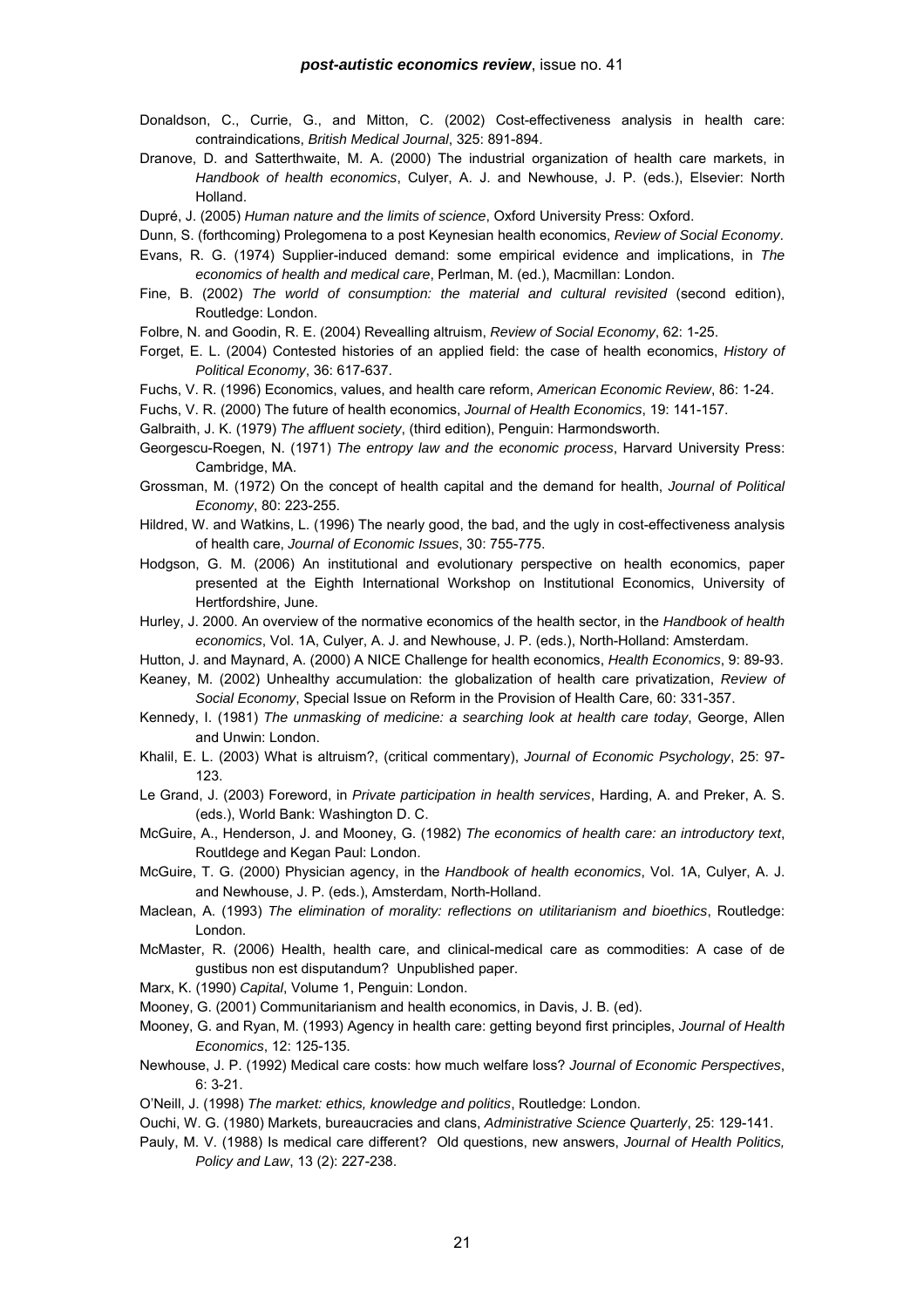- Polanyi, K. (1944) *The great transformation: the political and economic origins of our time*, Beacon Press: Boston.
- Potts, J. (2000) *The new evolutionary microeconomics: complexity, competence and adaptive behaviour*, Edward Elgar: Cheltenham.
- Porter, T. M. (2004) The culture of quantification and the history of public reason, *Journal of the History of Economic Thought*, 26: 165-177.
- Radin, M. J. (1996) *Contested commodities*, Harvard University Press: Cambridge, MA.
- Rice, T. (1998) *The economics of health reconsidered*, Health Administration Press: Chicago.
- Reinhardt, U. (2004) An information infrastructure for the pharmaceutical market, *Health Affairs*, 23:. 107-112.
- Ryan, M. (1999) Using conjoint analysis to go beyond health outcomes: an application to in vitro fertilisation, *Social Science and Medicine*, 48: 535-546.
- Sen A. (1987) *On ethics and economics*, Blackwell: Oxford.
- Shenav, Y. (1999) *Manufacturing rationality: the engineering foundations of the managerial revolution*, Oxford University Press: Oxford.
- Smith, A. (2000) *The theory of moral sentiments*, Prometheus Books: Amherst, NY [originally published 1759].
- Sulmasy, D. P. (1993) What's so special about medicine? *Theoretical Medicine*, 14: 27-42.
- van Staveren, I. (2005) Modelling care, *Review of Social Economy*, 63: 567-586.
- Whynes, D. K. (1996) Towards an evidence-based national health service? *Economic Journal*, 106:1702-1712.

Williams, B. (1985) *Ethics and the limits of philosophy*, Fontana: London.

World Health Organization (2002) *World Health Report*, World Health Organization: Geneva.

SUGGESTED CITATION:

 $\mathcal{L}_\text{max}$  and  $\mathcal{L}_\text{max}$  and  $\mathcal{L}_\text{max}$  and  $\mathcal{L}_\text{max}$ 

Robert McMaster, "On the need for a heterodox health economics", *post-autistic ec[on](http://www.paecon.net/PAEReview/issue41/Goodacre41.htm)omics review*, issue no. 41, 5 March 2007, pp. 9-22, [http://www.paecon.net/PAEReview/issue41/McMaster41.htm](http://www.paecon.net/PAEReview/issue41/Goodacre41.htm)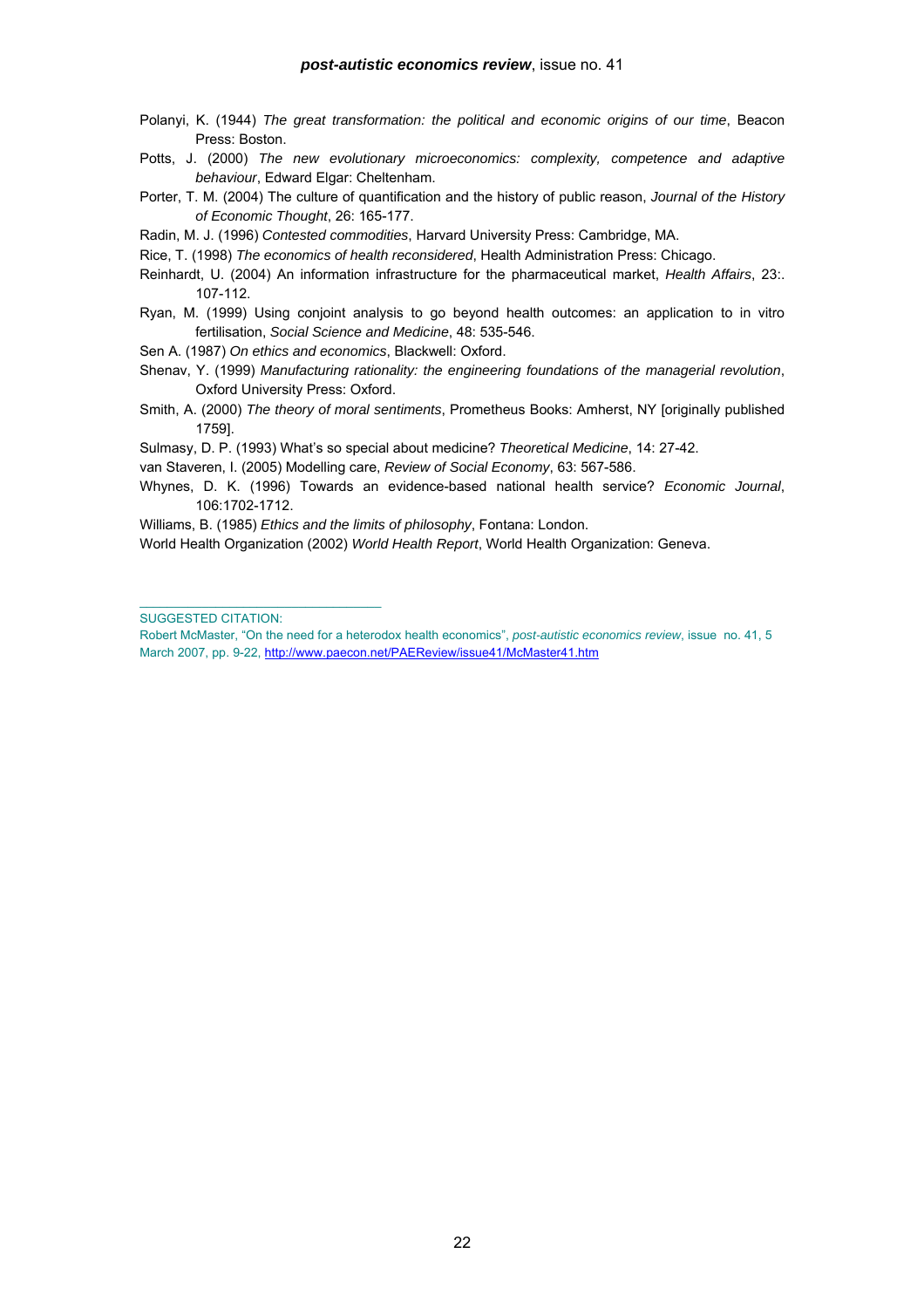### **True cost environmental accounting for a post-autistic economy**

David A. Bainbridge (Alliant International University, USA)

© Copyright: David A. Bainbridge

 It has become clear in recent years that environmental policy must do more than simply combat harmful substances or put a filter on each exhaust or waste pipe to reduce pollutants to an "acceptable level." The catalytic converter is a good example of the problem, with almost 3 tons of non-renewable resources invested in each one (Schmidt-Bleek 1998, 1999). We need to rethink production to make it cleaner and more sustainable by improving our accounting (Bainbridge, 2006).

 As the eminent British economist A.C. Pigou (1920) noted early in the last century, the market will fail unless it includes all costs. If the market were complete, any attempt at separate environmental and social accounting would not be necessary, and Milton Friedman's (1970) dictum, *"A company's only responsibility is to increase profits for stockholders*" might suffice. However, the flawed and incomplete market we have today, with enormous uncounted costs and incorrectly attributed costs, performs very poorly. It considers only a small fraction of the total transaction cost, leaving many "externalities" out of the picture (Bainbridge 1983, 2004, 2006; Antheaume, 2004). If full costs were known many current market transactions would not occur, and we would face a much more hopeful, secure and sustainable future (Ròbert et al., 2002; McDonough and Braungart, 2002; Young, 2006).

 To reduce consumption of non-renewable resources and limit adverse impacts we need to understand the input and output of companies and the life cycle costs of products, from the cradle to the grave (made, used, disposed) or cradle to the cradle (made, used, recycled, reused, or returned to nature). This is the goal of most sustainability reporting, from the Eco Management and Audit Scheme to the Global Reporting Initiative (McDonough and Braungart, 2002; IEFE, 2005; IFA, 2005; GRI, 2002). It will not be easy, because we haven't studied these issues very often, and the flow pathways and impacts can be complicated and long term. The poor Inuit for example are facing severe health problems from PCBs, a chemical not used in their culture or region—but carried in by air pollution and fish and mammal populations, biomagnified in food chains and deposited in their bodies (Pereg et al., 2002). How do we account for these and other legacy pollutants? Synergistic impacts between multiple pollutants?

 To understand both social and ecosystem effects we would like to know much more about material flows (Brigenzu et al., 2000; Palm and Jonsson, 2003; Hansen and Lassen, 2003; Pedersen and de Haan, 2006). We should be able to clearly describe:

1) What is the spatial distribution?

How much is there? Where does it come from? Where does it go? Does it move in air, water, food, dust? Is it local or global? Concentrated or diffuse? Are materials bio-magnified?

2) What secondary effects or pathways are there? Are metabolites or breakdown products more hazardous? Even when materials are non-toxic to humans they can lead to ecosystem catastrophes. Ecotoxicity is common for many materials that are used or emitted from power plants and cars, or used in buildings and equipment. Nitrogen, phosphorus and zinc are common examples (Günther, 1997; Vitousek et al., 1997; Karlen et al., 2001; Reck et al., 2006).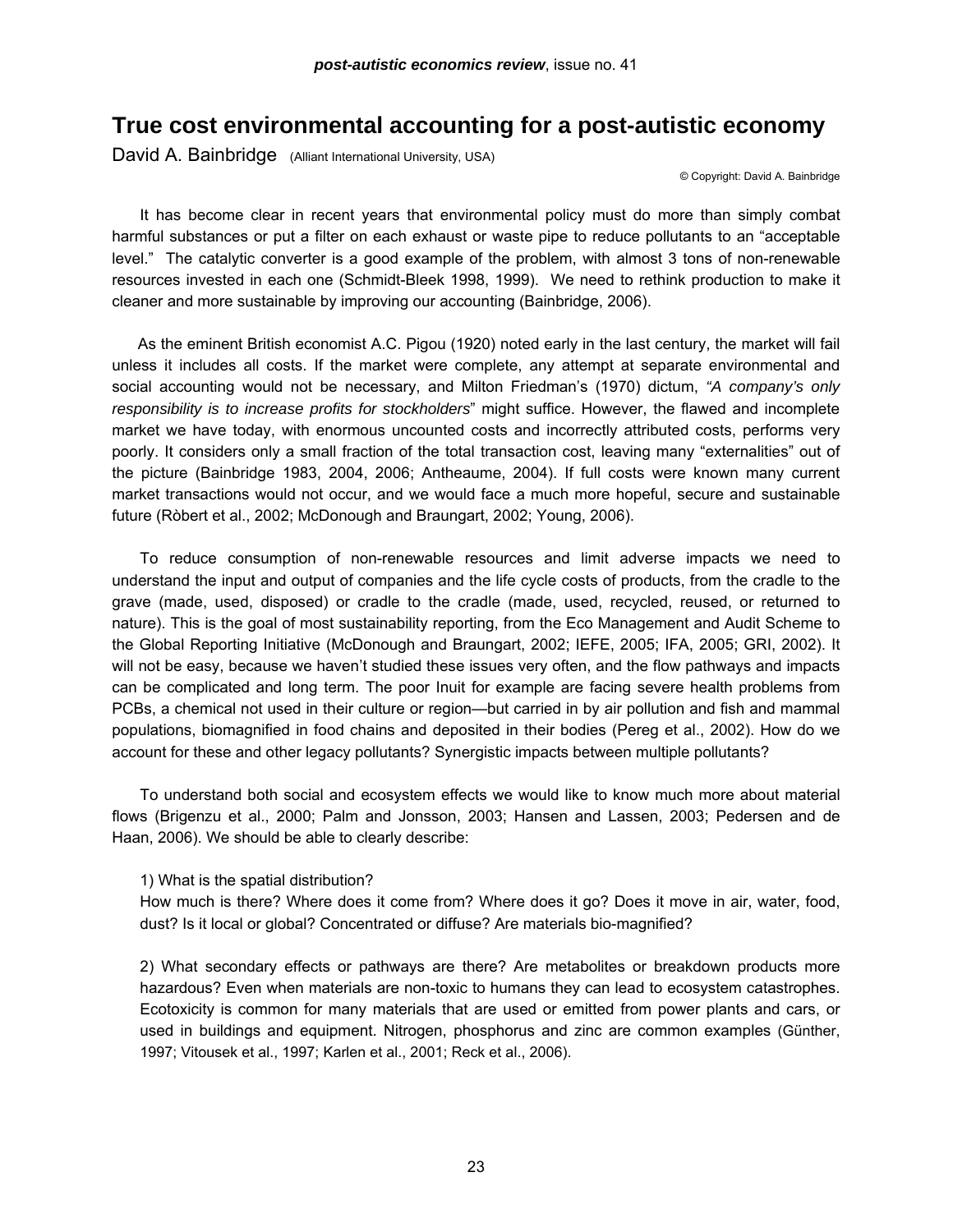3) Are effects cumulative or instantaneous? Lethal? Mutagenic? Teratogenic? Can we and/or ecosystems shed materials if exposures are infrequent, or do they build up over our lifetime?

4) How persistent are the materials in the environment? Do they break down in hours? Days? Years? Millennia? Can they be collected and destroyed or recycled?

 We also need to consider natural and human disasters. What happens to all the hazardous and ecotoxic materials in a fire? Flood? Hurricane? Tornado? This can be a major source of pollution. Each home may only have 10-20 kg of toxic materials and chemicals at any one time; but if 250,000 homes are destroyed (as they were in Hurricane Katrina) this can lead to the uncontrolled release of more than a million kilograms of hazardous materials into the environment. In addition, building materials, furnishing or electronic appliances that burn may release mercury, lead, chromium or be transformed into much more toxic materials such as PVC into dioxin. Large quantities of industrial, commercial and agricultural chemicals are also released in natural disasters, adding to the magnitude of the catastrophe and making cleanup much more difficult.

 To understand these issues better we need to improve company balance sheets and update them regularly. These balance sheets will evaluate facilities, production, operation, maintenance and service (Sigma Project, 2002; ISAR, 2004; IFA, 2005). Only a few of the possible flow paths are shown for clarity.

|                  |                                                     |             | Local                                     | Regional | Global        |  |  |
|------------------|-----------------------------------------------------|-------------|-------------------------------------------|----------|---------------|--|--|
| Input            | Output                                              |             | Impact                                    | Impact   | <b>Impact</b> |  |  |
| Raw materials    | Use<br>Disposal<br><b>Products</b><br>Air pollution |             |                                           |          |               |  |  |
| Energy           | Water pollution<br>Energy                           |             |                                           |          |               |  |  |
| Water            | Nitrogen pollution<br>Waste water                   |             |                                           |          |               |  |  |
| Air              | Water pollutants                                    |             | Thermal pollution<br>Global warming gases |          |               |  |  |
| Products         | Air pollutants                                      |             |                                           |          |               |  |  |
| Merchandise      | Wastes                                              | Ecotoxicity |                                           |          |               |  |  |
| Communication    | Merchandise                                         |             | <b>Biodiversity impacts</b>               |          |               |  |  |
| <b>Services</b>  | Health impacts - short term<br>Communication        |             |                                           |          |               |  |  |
| Transport/travel | Services                                            |             | Health impacts - long term                |          |               |  |  |
|                  | <b>Noise</b>                                        |             |                                           |          |               |  |  |
| Stock (storage)  | Inventory                                           |             |                                           |          |               |  |  |
| Raw materials    | Land area, land cover, landscaping                  |             |                                           |          |               |  |  |
| Energy           | <b>Structures</b>                                   |             |                                           |          |               |  |  |
| Water            | <b>Fixtures</b>                                     |             |                                           |          |               |  |  |
| Products         | Plant and equipment                                 |             |                                           |          |               |  |  |
| Merchandise      | Vehicle fleet                                       |             |                                           |          |               |  |  |
|                  | Parking lots and roads                              |             |                                           |          |               |  |  |

### **A Company Balance Sheet**

 Some input data already exists in most companies and is usually much easier to find and record than output data. Middleware should be able to mine billing and accounts records to retrieve and update input figures. Some types of output are already recorded because they are required by service providers (waste water, solid waste) or laws (toxics, larger amounts of air pollutants), but impact data is much more challenging to find and often doesn't exist. Additional research is critically needed to develop this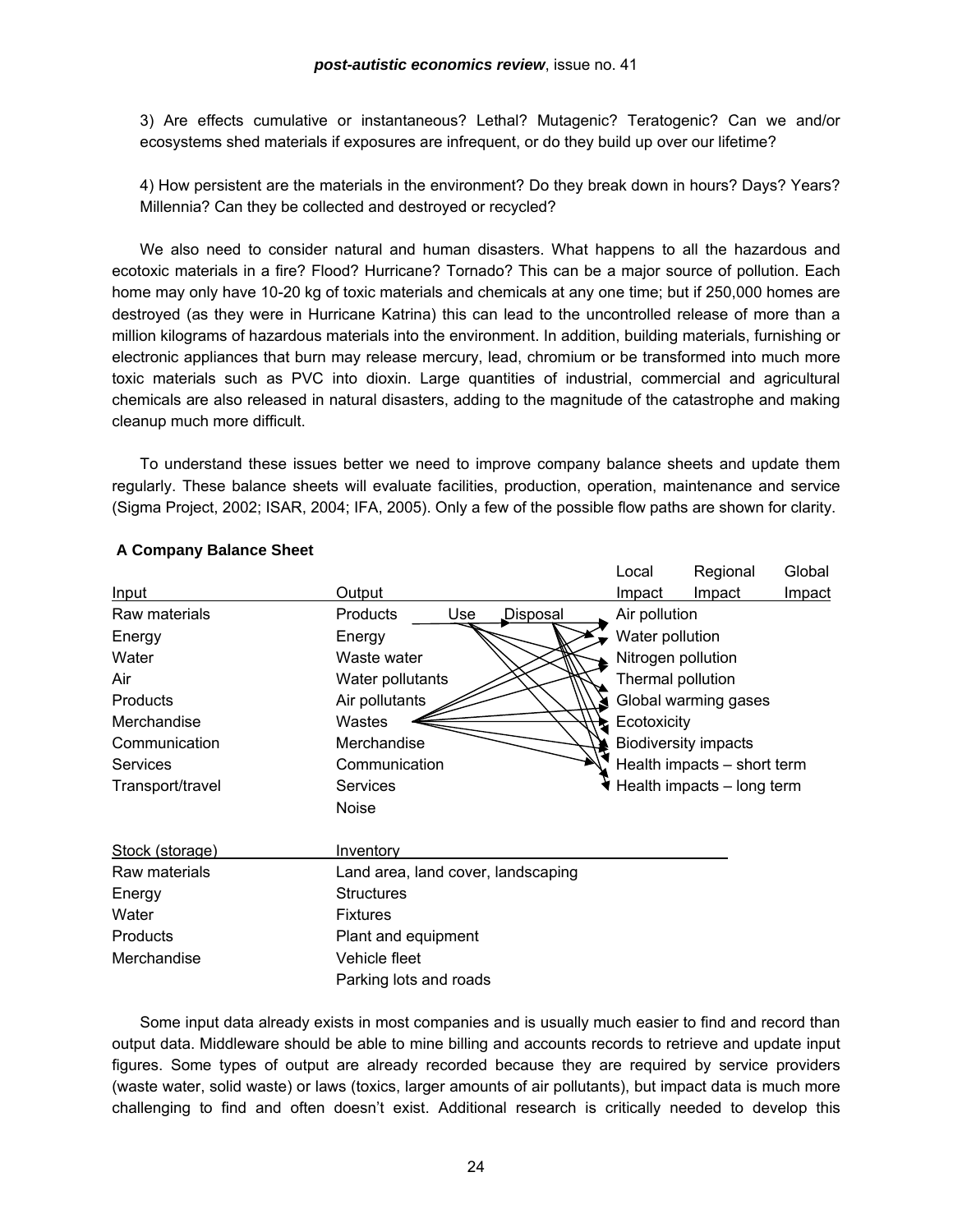information, and to refine the cost of lost ecosystem services (Howarth and Farber, 2002). Data mining middleware can help track down historic and ongoing research, impact calculators and conversions, to help converting output data to impact estimates and costs.

 As an example, suppose we run a small manufacturing firm in San Diego. We want to account for our energy use, this includes:

| <b>Input</b>                                                           | <b>Output</b> | <b>Impacts</b>                                                               | <b>Information needed</b>                                                                                          |  |  |
|------------------------------------------------------------------------|---------------|------------------------------------------------------------------------------|--------------------------------------------------------------------------------------------------------------------|--|--|
| Electricity (KWH)                                                      | air pollution | global warming gases                                                         | utility production mix from SDG&E                                                                                  |  |  |
|                                                                        |               | health impacts                                                               | Dept of Health medical cost impacts,<br>asthma, pulmonary disease and<br>treatment cost                            |  |  |
|                                                                        |               | ecosystem impacts                                                            | hydropower environmental impact<br>air pollution impacts<br>thermal pollution impacts<br>nuclear pollution impacts |  |  |
|                                                                        |               | nitrogen pollution                                                           | and CalEPA, CEC or EPA<br>production impact data                                                                   |  |  |
|                                                                        |               | financial impacts                                                            | decreased tourism near coal power<br>plants from smog                                                              |  |  |
| Natural gas (therm)                                                    | air pollution | global warming gases                                                         | loss factors in transport and use                                                                                  |  |  |
|                                                                        |               | health impacts                                                               | pollutant emissions (manuf. or CEC,<br>AQRB, EPA or CalEPA)                                                        |  |  |
|                                                                        |               | ecosystem impacts                                                            | air pollution impacts<br>water pollution impacts                                                                   |  |  |
|                                                                        |               | nitrogen pollution                                                           | efficiency factor (appliance manuf.)                                                                               |  |  |
| Gasoline/diesel/jet fuel (gallons)<br>air pollution<br>water pollution |               | vehicle emissions<br>global warming gases or APCD)                           | (DOE, EPA, CalEPA,                                                                                                 |  |  |
|                                                                        |               | nitrogen pollution impacts<br>health impacts<br>ecosystem impacts            | Dept. of Health                                                                                                    |  |  |
|                                                                        |               | increased costs<br>health impacts<br>ecosystem damage and restoration costs  | <b>Wastewater Treatment</b><br>City Stormwater, RWQCB<br>DFG, FWS                                                  |  |  |
| war fighting cost                                                      |               | military equipment and training<br>energy cost<br>environmental costs of war | DOD, Congress                                                                                                      |  |  |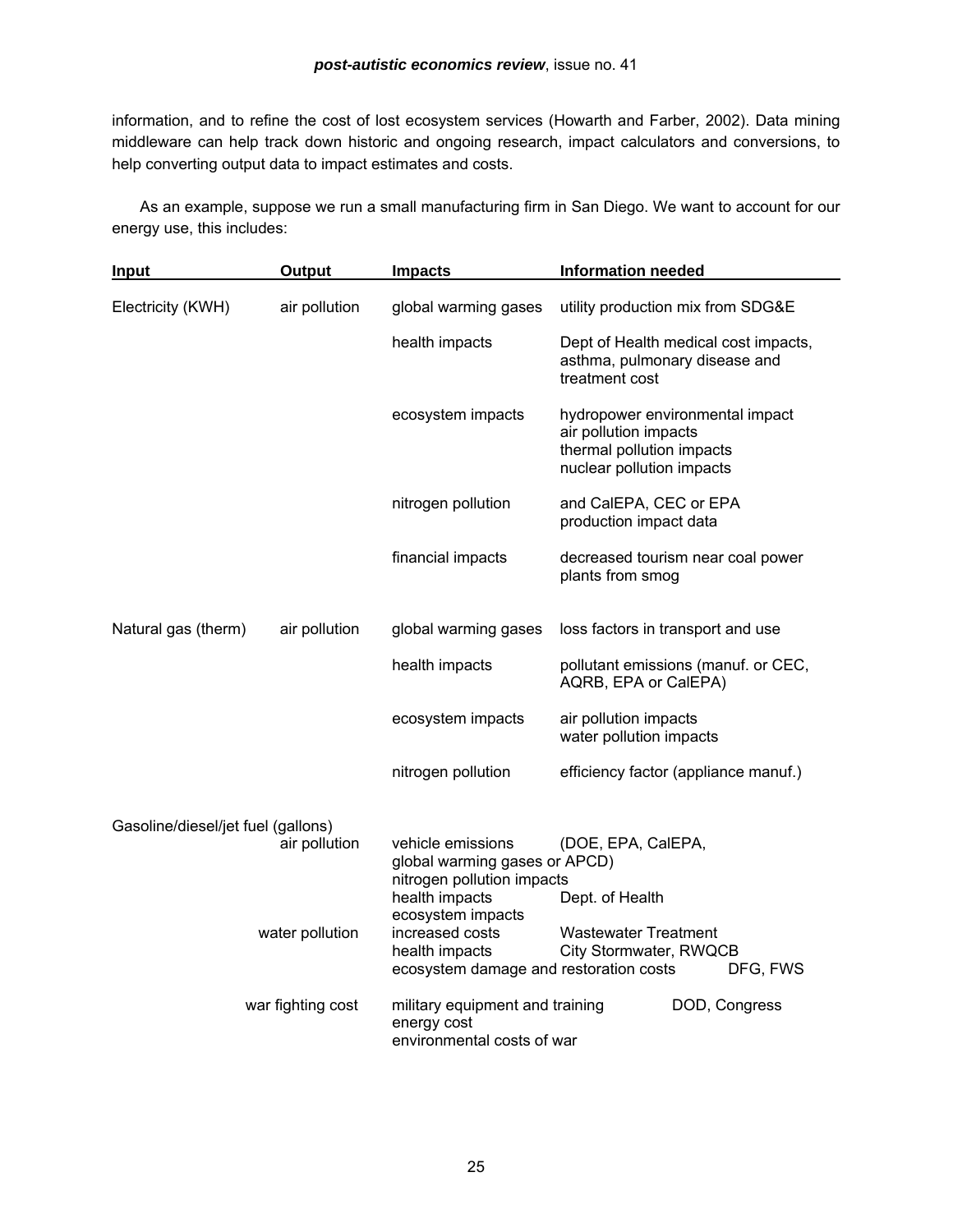#### *post-autistic economics review*, issue no. 41

 If we are being responsible, we would also account for the employee commutes, by miles driven and/or gallons of gas and diesel burned. This may be one of our largest impact factors.

 We then need to look at all of our other material and resource flows (in and out), starting with the most hazardous, ecotoxic and common. We should look carefully at water and waste water, because it would be easy and is important. We should also consider stormwater impacts. We should evaluate our use of materials, steel, aluminum, plastics (by type), paints, dyes and other finishing materials. And we should include paper, paints and packing materials. For key resources we might try to compare alternative sources of more sustainable materials – recycled steel and aluminum, eco friendly paints and packaging materials, and more sustainable shipping practices (train instead of plane).

 Material flow analysis can help with demateralization and creation of more sustainable industrial ecologies (Orbach and Liedtke, 1998; Bainbridge et al., 2004; Jacobson, 2006). To redirect the economies of the industrialized countries back onto a more "sustainable path," the enormous quantities of materials that are moved in order to provide people living in industrialized countries with their prosperity may need to be reduced by a factor of 10 or more (Schmidt Bleek, 1998; Ròbert et al., 2000). Sufficient examples exist to show that this is possible, but true cost environmental accounting will be needed to drive the process.

 The development of an environmental accounting spreadsheet for a more complicated multinational corporation will be considerably more challenging but is also more important. We would want software/middleware that could easily develop detailed information across the firm and across the globe. We would, for example, want to know the numbers of vehicles (gas, diesel, biodiesel, ethanol, LPG), fuel use, and the miles or km driven each year (Forum for the Future, 2003). Middleware data mining might be used to develop this information from vehicle inventory data bases and fuel billing. If we wanted to be more accurate we would also want to know the type of driving, city or highway, and where it took place: so we could better estimate impact per mile and distribution of impacts. This may eventually be done by data mining the vehicle fleet global positioning records This would also require area specific impact factors – by nation, state or province. Texas has made a start by offering a set of calculators for some types of impacts, ECALC (2006), and others should follow suit.

 Although much progress has been made in environmental accounting (Gray et al., 1995; Rikkhardsson et al., 2002), the work has really just begun. Much more accurate and complete information is needed on a wide range of costs and benefits (Bainbridge, 2006). It also has to be made much easier. If we undertake this type of accounting today it is labor intensive and therefore costly. What we need to do is develop the tools that make this efficient and easy for even small firms to use to their advantage. For larger firms this software/middleware might interact with Microsoft, SAP, Abacus and other office accounting and management packages. For the smaller firm it would be ideal if it could be integrated with Quicken or Quickbooks. Quality assurance and auditing systems will also need to be refined (Beets and Souther, 1999; Wallage, 2000).

 Database developers, information source managers, and accountants must also be educated on the importance of this work and the need for readily accessible information (Daly and Cobb, 1989; Lintott, 1996; Gray and Collison, 2002; Chua, 2006; Wallage, 2000; Bainbridge, 2006). Considerable additional research and increasing integration of information across disciplines is needed to make sustainability reporting faster, cheaper, more effective, and more fun: but it is perhaps the most important work in the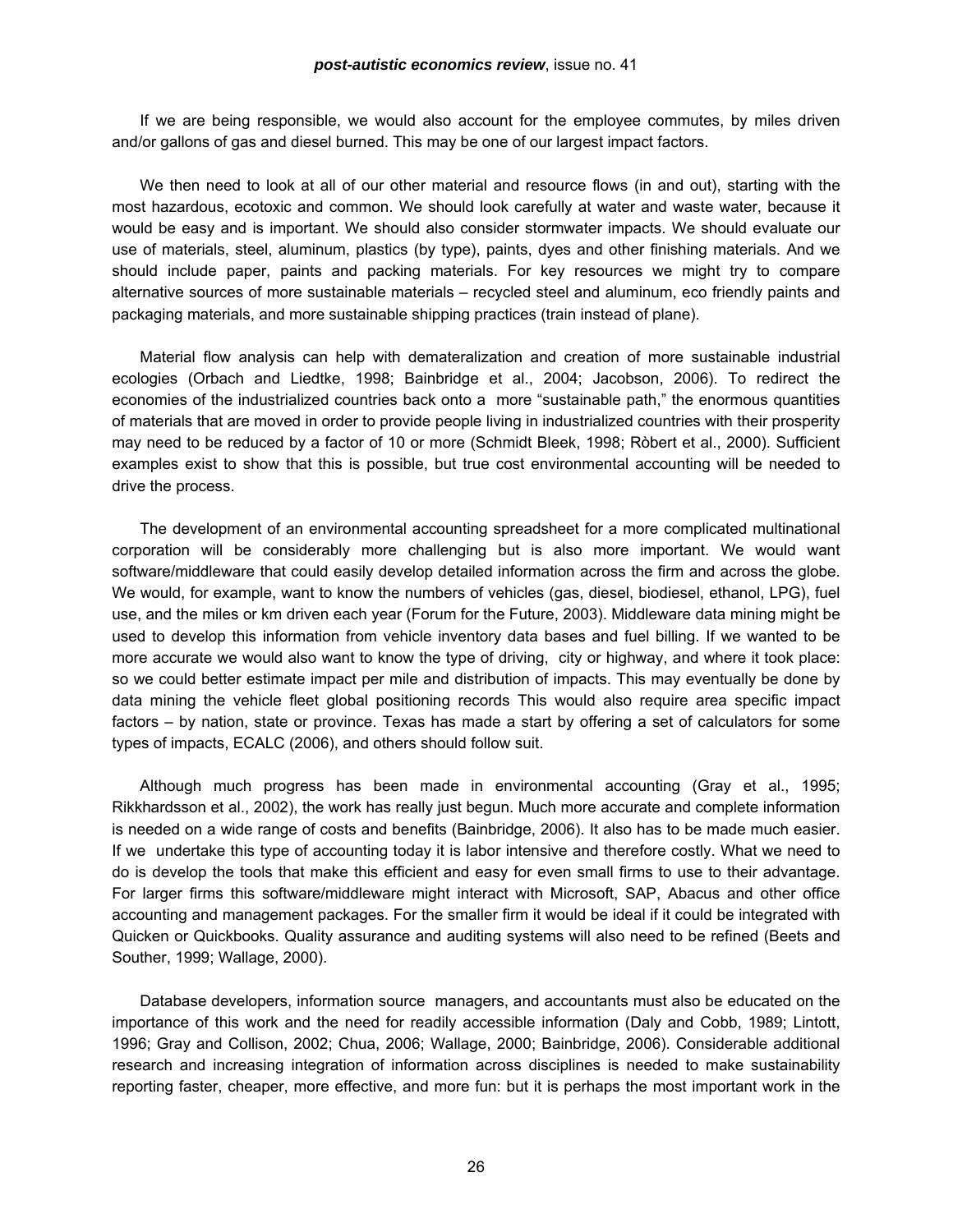world for the next decade. If we can't convert to true cost accounting we are unlikely to prosper, and may not survive.

### **References**

- Antheaume, N. 2004. Valuing external cost from theory to practice: implications for full cost accounting. *European Accounting Review* 13(3):443-464.
- Bainbridge, D. A. 2006. Adding ecological considerations to "environmental" accounting. *Bulletin of the Ecological Society of America*. 8(4):335-340.
- Bainbridge, D. A. 2004. The price falls short. *Solar Today* 18(5):62,59.
- Bainbridge, D. A. 1983. Farm accounts 1982: A very bad year. *ACRES USA* (September 13):9.
- Bainbridge, D. A., T. Jodoin, K. Killian and R. Kennedy. 2004. Industrial ecology a solution for North and South. *Journal of the Center for International Studies* 12:51-62.
- Beets, S. D. and C. C. Souther. 1999. Corporate environmental reports: the need for standards and an environmental assurance service. *Accounting Horizons*.13(2):129-145.
- Bringezu, S., H. Schütz and S. Moll. 2003. Rationale for and interpretation of economy-wide material flow analysis and derived indicators. *Journal of Industrial Ecology* 7(2):43-64.
- Chua, W. F. 2006. *Extended Performance Reporting*. Institute of Chartered Public Accountants in Australia. Sydney, Australia.
- Daly, H. E. and J. Cobb. 1989. *For the Common Good: Redirecting the Economy Toward Community, the Environment and a Sustainable Future*. Beacon Press, Boston, MA.
- ECALC. 2006. Emissions impacts for energy use in Texas http://ecalc.tamu.edu
- Forum for the Future. 2003. *Sigma Environmental Accounting Guide*. Sigma Project, London, UK.
- Friedman, M. 1970. The social responsibility of business is to increase its profits. New York Times Magazine, Sept. 13:33.
- GRI [Global Reporting Initiative]. 2002. *Sustainability Reporting Guidelines*. GRI Secretariat, Boston, MA. (GRI is now in the Netherlands at Globalreporting.org)
- Gray, R. and D. Collison. 2002. Can't see the wood for the trees, can't see the trees for the numbers? Accounting education, sustainability and the Public Interest. *Critical Perspectives on Accounting* 13(5/6):797-837.
- Gray, R., R. Kouhy, and S. Lavers. 1995. Corporate social and environmental accounting: a review of the literature and a longitudinal study of UK disclosure. *Accounting, Auditing and Accountability Journal* 8(2):47-77.
- Günther, F. 1997. Hampered effluent accumulation process: phosphorus management and societal structure. *Ecological Economics* 21:159-174.
- Hansen, E. and C. Lassen. 2003. Experience with the use of substance flow analysis in Denmark. *Journal of Industrial Ecology* 6(3-4):201-219.
- Howarth, R. B. and S. Farber. 2002. Accounting for the value of ecosystem services. *Ecological Economics* 41(3):421-429.
- IEFE Università Bocconi. 2005. *EVER: Evaluation of EMAS and Eco-label for their Revision, Executive Summary*. DG Environment, European Commission. Brussels, Belgium.
- International Federation of Accountants. 2005. Environmental Management Accounting. IFA, New York, NY.
- ISAR [Intergovernmental Working Group of experts on International Standards of Accounting and Reporting] 2004. *A Manual for the Preparers and Users of Ec0-efficiency Indicators* v1.1. United Nations Conference on Trade and Development. UN, NY.
- Jacobson, N. B. "Industrial symbiosis in Kalundborg," Denmark*. Journal of Industrial Ecology* 10(1/2) (2006):239-255.
- Karlen, C., I. O. Wallinde, D. Heijerick, C. Leygraf, and C. R. Janssen. 2001. Runoff rates and ecotoxicity of zinc induced by atmospheric corrosion. *Science of the Total Environment* 277(1-3):169-180.
- Lintott, J. 1996. Environmental accounting; useful to whom and for what? *Ecological Economics* 16:179-190.
- McDonough, W. and M. Braungart. 2002. *Cradle to Cradle: Remaking the Way We Make Things.* North Point Press, NY.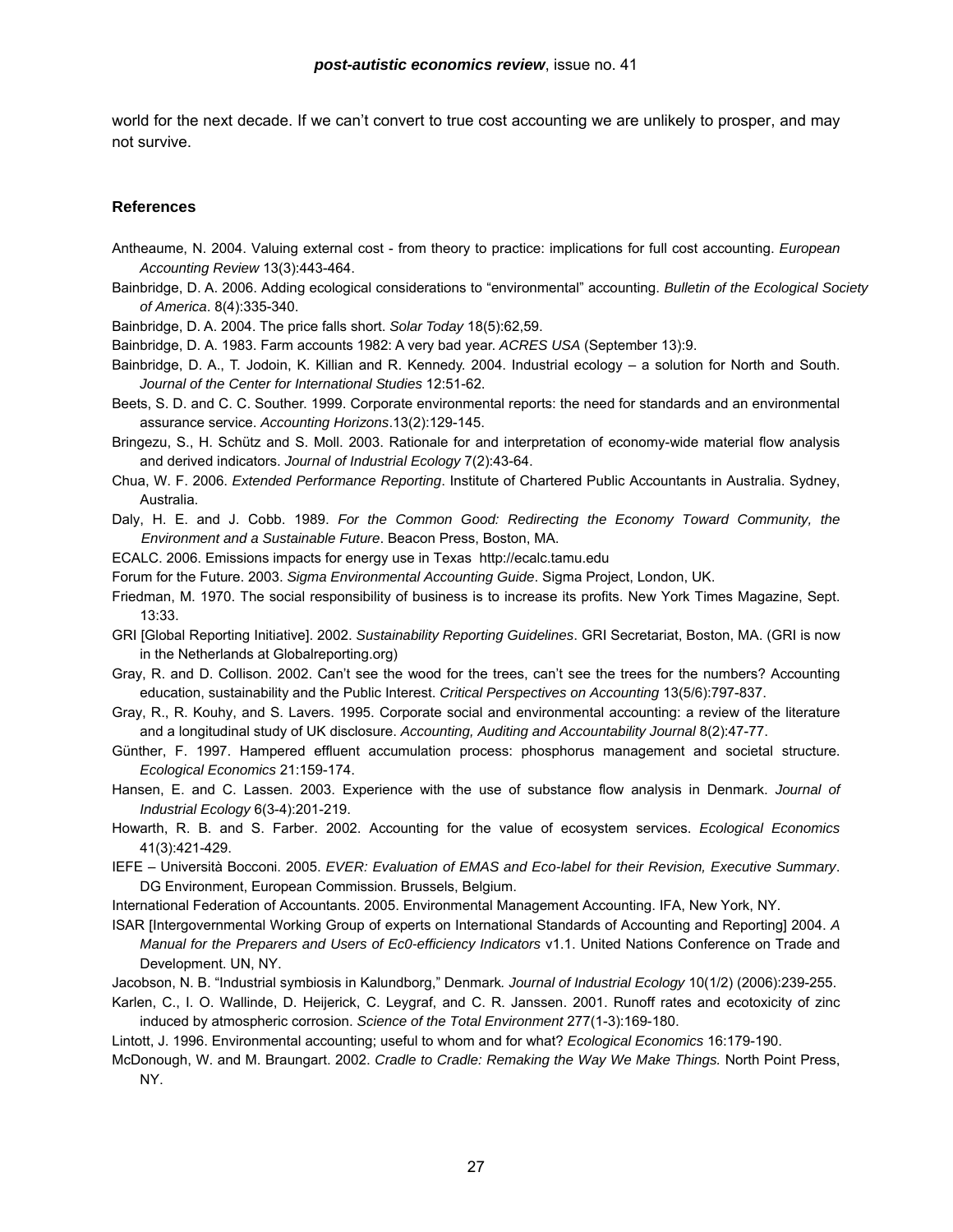- Orbach, T. and C. Liedtke. 1998. *Eco-management Accounting in Germany: Concepts and Practical Implementation*. No. 88 Wuppertal Institute, Wuppertal, Germany.
- Palm, V. and K. Jonsson. 2003. Materials flow accounting in Sweden: material use for national consumption and for export. *Journal of Industrial Ecology* 7(1):81-92.
- Pedersen, O.G. and M. De Haan. 2006. The system of environmental and economic accounts 2003 and the economic relevance of physical flow accounting. *Journal of Industrial Ecology* 10(1/2):19-42

Pereg, D., E. Dewailly, G. C. Poirer and P. Ayotte. 2002. Environmental exposure to polychlorinated biphenyls and placental CYP1A1 in Inuit women from Northern Quebec. *Environmental Health Perspectives* 110(6):607-612.

Pigou, A. C. 1920. *The Economics of Welfare*. Methuen, London, UK (see for example p 194-5).

- Reck, B., M. Bertram, D.M. Müller and T.E. Graedel. 2006. Multilevel anthropogenic cycles of copper and zinc*. Journal of Industrial Ecology* 10(1-2):89-110.
- Rikhardsson, P., A. J.R. Andresen and H. Bang. 2002. Sustainability reporting on the internet: a study of the Global 500. *Greener Management International* 40:57-75.
- Rikhardsson, P. M., M. Bennett, J. J. Bouma and S. Schaltegger, Eds. 2005*. Implementing Environmental Management Accounting: Status and Challenges.* Springer, NY.
- Robèrt, K.-H., J. Holmberg, and E. U. von Weizsäcker. 2000. Factor X for subtle policy-making. *Greener Management International* 31:25-37.
- Robèrt, K.-H., B. Schmidt-Bleek, J. Aloisi de Larderel, G. Basile, J. L. Jansen, R. Kuehr, P. Price Thomas, M. Suzuki, P. Hawken, and M. Wackernagel. 2002. Strategic sustainable development – selection, design and synergies of applied tools*. Journal of Cleaner Production* 10:197-214.
- Schmidt- Bleek, F. 1998. *Das MIPS-Konzept: Weniger Naturverbrauch mehr Lebensqualität durch Faktor 10*, Munich, Germany.
- Schmidt-Bleek, F. 1999. *The MIPS-Concept: Bridging Ecological, Economic, and Social Dimensions with Sustainability Indicators*. Wuppertal Institute, Wuppertal, Germany.

Sigma Project. 2002. *The Sigma Guidelines Toolkit*. The Sustainability Integrated Guidelines for Management Project. UK Department of Trade and Industry, British Standards Institute, Forum for the Future, SustainAbility, London, UK.

- Vitousek, P. M., J. Aber, R. W. Howarth, G. E. Likens, P. A. Matson, D. W. Schindler, W. H. Schlesinger, G. D. Tilman. 1997. Human alteration of the global nitrogen cycle: causes and consequences. *Issues In Ecology* 1:1-15.
- Wallage, P. 2000. Assurance on sustainability reporting: an auditor's view. *Auditing: A Journal of Practice and Theory*. December. 19:53-65.
- Young, R. 2006. Sustainability: from rhetoric to reality through markets*. Journal of Cleaner Production* 14(15/16):1443-1447.

### **Web resources**

Environmental Management Accounting Research and Information Center [www.emawebsite.org](http://www.emawebsite.org/)

Environmental Management Accounting Network-EU [www.emanu-eu.net](http://www.emanu-eu.net/) International Federation of Accountants [www.ifac.org](http://www.ifac.org/) Global Reporting Initiative [www.globalreporting.org](http://www.globalreporting.org/) US Society for Ecological Economics [www.ussee.org](http://www.ussee.org/) International Society for Industrial Ecology [www.is4ie.org](http://www.is4ie.org/)

\_\_\_\_\_\_\_\_\_\_\_\_\_\_\_\_\_\_\_\_\_\_\_\_\_\_\_\_\_\_\_\_\_\_\_

SUGGESTED CITATION:

David A. Bainbridge, "True Cost Environmental Accounting for a Post-Autistic Economy", *post-autistic economics review*, issue no. 41, 5 March 2007, pp. 23-28, [http://www.paecon.net/PAEReview/issue41/Bainbridge41.htm](http://www.paecon.net/PAEReview/issue41/Goodacre41.htm)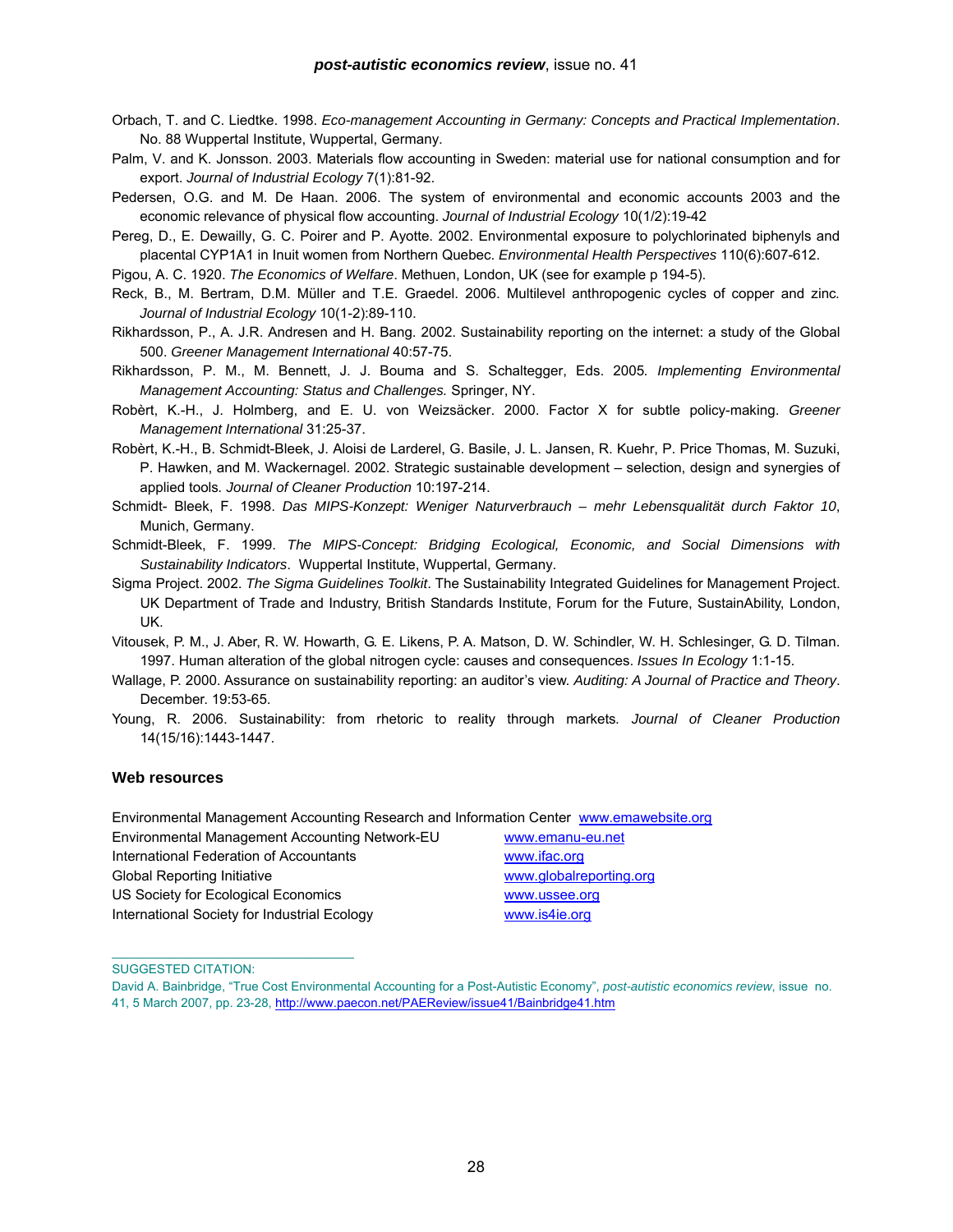# **Does John Kenneth Galbraith Have a Legacy?\***

Richard Parker (Harvard University, USA)

© Copyright: Richard Parker

To many in the 1980s, it seemed as if Keynesianism was gone forever--and some, such as Bob Lucas and Friedman, welcomed its death with open arms. But a funny thing then happened: Keynesianism's greatest challengers themselves failed, and rather quickly. Monetarism was tried by Paul Volcker and the Bank of England--and abandoned. Supply Side was embraced by Ronald Reagan and David Stockman--and failed. New Classical economics proved worse at prediction and explanation than Larry Klein's adaptive expectations models. And in development economics, the heady proponents behind "the Washington Consensus," "structural adjustment," and "shock therapy" all came up with dry wells, one after another--so dry that the World Bank and IMF have been publicly apologizing for trying them, and have made "poverty reduction" their mantras for the past decade. (One mustn't be too cavalier here: the failures of development policy needlessly cost many lives, and in the world's poorest countries--especially in Africa--by common agreement left behind a tragic "lost decade" of development.)

But what's all this got to do with Kenneth Galbraith? Let me start an answer by invoking a quote from the great *Annales* historian Fernand Braudel: "Events are the ephemera of history." Now he of "la longue duree" of course was signaling our need to think in epochs, and yet Galbraith--who lived to be 97--on a purely human level surely embodies the notion of the "longue duree" as an individual. He was born when Teddy Roosevelt was president, amidst the old Progressive Era. That is important--as is the fact that he arrived for the first time at Harvard in 1934, 72 years ago, in the midst of the Great Depression, when a second Roosevelt was president. We are stamped by our times, and Galbraith was stamped by his.

Economics before the 1950s was not the mathematical discipline it has since become--and yet remarkably it produced its fair share of better than average economists. Smith, Ricardo, Marx, Marshall, Pigou, Ely, Veblen, Commons, Keynes, Schumpeter can't simply be dismissed as "sociologists"--that epithet modern economists like to fling about when they mean to dismiss an opponent. Sadly though, I hasten to add, I would guess 90% of economics graduate students nowadays could tell you nothing about half those names, and know little beyond the names--and perhaps the title of a work or two--for the other half.

This ignorance of one's professional ancestors , of course, was largely seen as an advantage in post-World War II economics--certainly it was my experience as a student taught the discipline in the late 1960s and early 1970s. Mathematical models and mathematical techniques were our meat and potatoes--and if we learned something about our ancestors, it was almost by accident. The promise of economics was in the present and future. The Neoclassical Synthesis--that shotgun marriage of Keynesian macro-theory and pre-Keynesian micro-theory--reigned, and the cross in front of which we learned to bow was the IS-LM cross that Hicks had taught as the essence of what Keynes meant. Those were the heady days of game theory, of econometrics, of computer-based forecasting (done, I might add, with punch cards on mainframes, a horror I hate even to mention to students today). What we all knew though was that we were the van of a remarkable revolution that was in the midst of being won; and toward those, like Kenneth Galbraith, who were warning us of revolutionary excess, we were taught to display impatient contempt.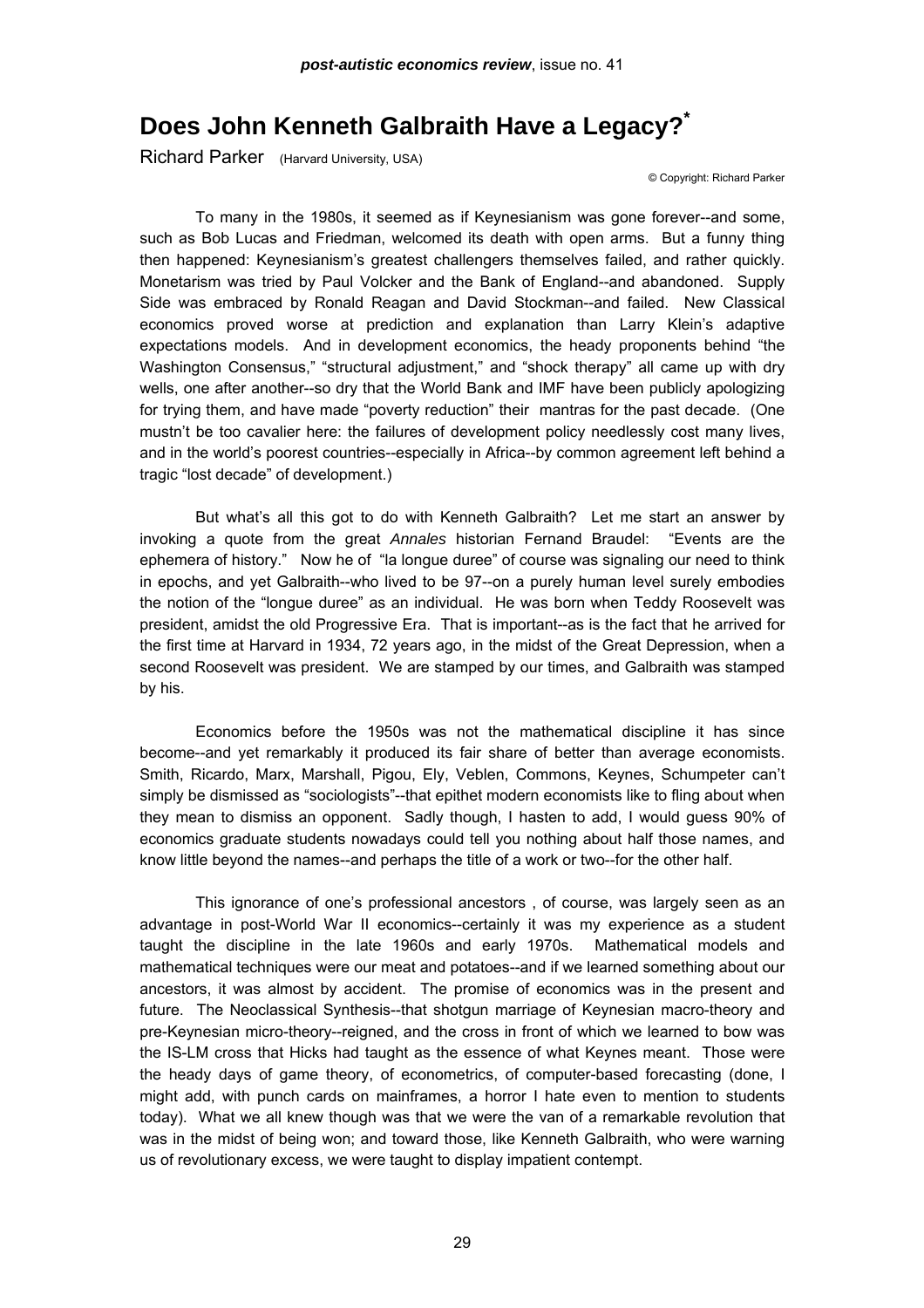But what was Galbraith warning us about? Several things, I believe. First, that mathematicization of economics--not the individual techniques so much as the belief that we were the new physicists of human relations--was a dangerous assumption that carried risks at least as large as the clear opportunities we saw. Human beings, he said, weren't simply atoms or electrons, or whatever else was considered the fundamental unit of physics before pi-mesons or string theory. They (we) weren't quite rational either--especially when in groups--in the strict ways that the micro-assumptions of the Neoclassical Synthesis, even when it tried to tuck this problem behind the veil of Revealed Preference, said they (we) were.

Human beings, Galbraith insisted from his own observation and experience, were subject to all sorts of "irrationalities"--passions, miscalculations, misunderstandings, pressures to conform and pressures to obey--that made our models (especially when too tightly drawn) unstable, and our predictions prone to error. We needed, he said, to understand that in large groups--especially nations--human beings acted out of collective beliefs ("conventional wisdoms," he called them) that reflected and reenforced both the unequal distributions of power and wealth that everywhere and always exist, and the ideological justifications that groups--especially dominant groups--impose on the rest of a society and era.

That made for a "softer" sort of economics than my generation was being taught at the time--and made it child's play for us to sneer and dismiss Galbraith then. In middle age, however, I've had to rethink (as all of us should, but not all of us do) my youthful confidences. And in that process, I've come to believe that Galbraith has proved, in many absolutely important ways, ultimately "wiser" than the "smarter" and "harder-minded" economics inscribed in rigorously-mathematical models--especially when those models treat government and the politics behind governance either as exogenous to primary models of the market, or simply as a beneficent, wise and evenhanded helpmates in realizing the market's genius, as many of his Keynesian colleagues did, thinking themselves perfectly able to manipulate aggregate demand in order to achieve permanent growth as the solution to ancient problems of inequality.

I think it would behoove all of us today to attend, rather more humbly, to three fundamental objections that Galbraith raised almost a half century ago. The first was that power will always and everywhere be present in both economics and politics, and that economists who thought the "natural laws" of the market would felicitously trump the use of power by the powerful to gain unnatural market rents were wrong. In this of course he was guided by Berle and Means, by Robinson and Chamberlin, and in a way by Schumpeter--to whom he owes much, especially in his first major work, *American Capitalism*, and in key elements of *The Affluent Society* and *The New Industrial State*. At the simplest level, here Galbraith kept reminding us that wage markets behave differently from capital markets and capital markets from technology and natural resource markets, that time is not homogeneous or continuous, that the future is at best imperfectly known--I'm putting this as neutrally and in as familiar terms for my colleagues as I can, not precisely in Galbraith's words--and finally that all this (plus that stubbornly irreducible question of power) bears large implications for the possibilities, real or heuristic, of any equilibrium-based model--as well as for the future of the world.

Especially in *The Affluent Society* and beyond, he emphasized two features of that reality. Here first was that America had moved by the 1950s into a post-scarcity age (not nearly so transient as an era, nor--as he reminded us in talking about the role of nuclear weapons--not so surely permanent either) and that in this new age the parsimonious definition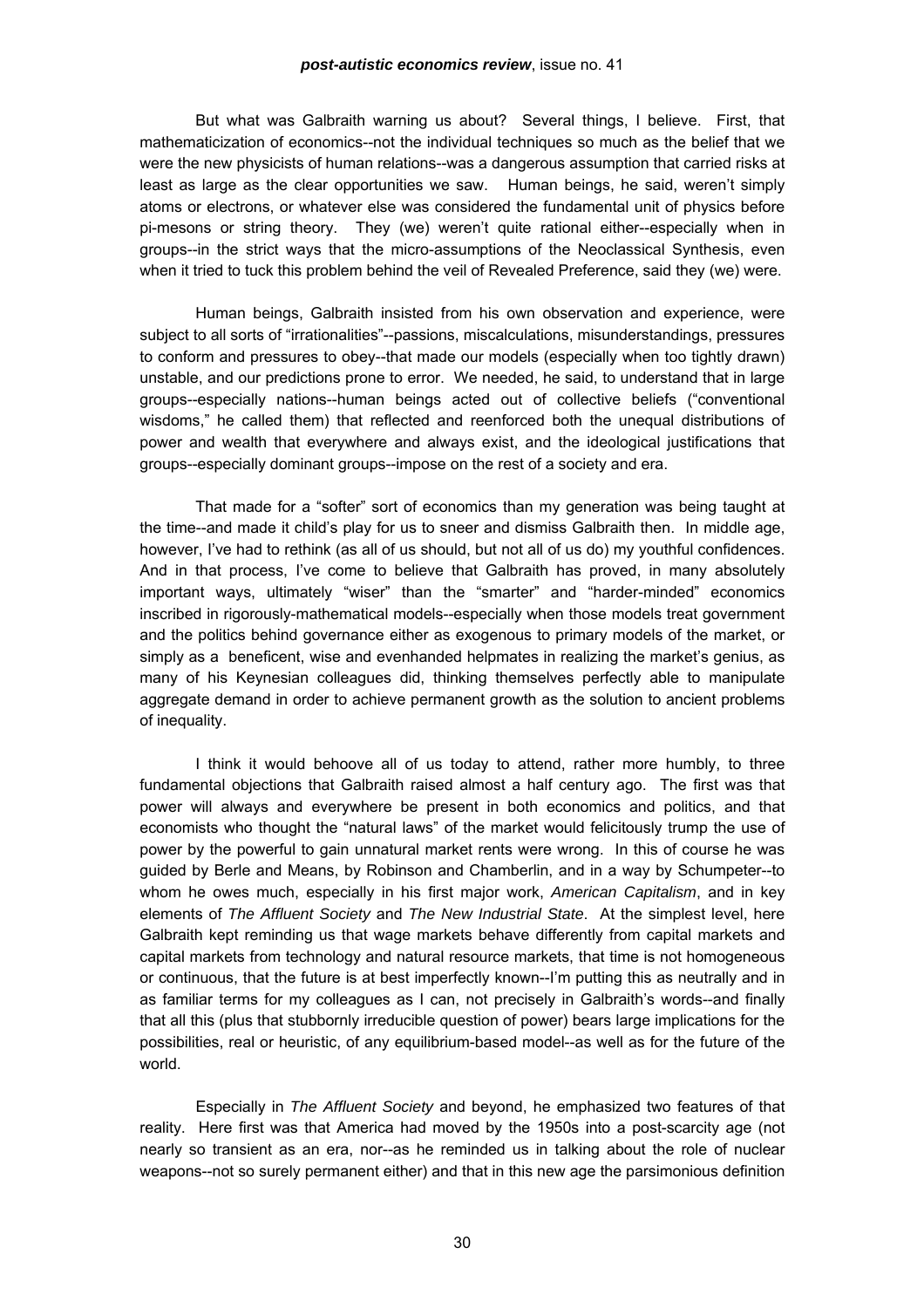that Lionel Robbins had famously given to economics--a study of allocation under conditions of scarcity--therefore no longer operated with the same force or had the same importance it once had. (Sen's work on modern famine as principally a distributive, rather than an absolute scarcity, issue reminds us indirectly of this as well--though I daresay neither he nor Ambassador Galbraith would consider, say, India an affluent society.) His other point here was that the great corporation--that distinctive institution of modern capitalism--through advertising, branding, marketing, et cetera--now and hereafter would exercise a major influence over the nature and shape and intensity of consumer demand not wholly subservient to either the consumer nor the market.

The second major argument Galbraith made was that politics was and is universally important to economics. Not just in government's conservatively-imagined role as a night watchman, but in its active manipulation of markets and their behavior for more liberal ends. This was not just to point to the extensive system of legal regulation that was well established by the mid-20th century, but to the unprecedented size of government income and spending relative to post-World War II GDP--a third to as much as half of GDP in fact in the modern advanced industrial economies. It was this achievement of an enormous economic scale- beyond its regulatory scope--that, in Ken's view, made our world so different from the 19<sup>th</sup> and early 20<sup>th</sup> century world Marshall and his colleagues had described.

These facts about our age--and I do think we must call them facts, rather than Galbraithian hypotheses--of affluence, of the market power of great corporations, and the giant presence of modern governments in economies, combined to make his final point: that to a great degree, the important decisions about the overarching shape and direction of economies--versus the relatively trivial questions of the price of this good or that service, negotiated in the classic equililbrium-seeking "tapping" models of Walrasian markets themselves--had become the issue of our times. But this then led, if one stipulated that democratic theory was capable of evolving, to a powerful inference,: that those great decisions were fundamentally--while capable of being clarified by economists--at the heart of democratic politics, and the informed interplay of democratic citizens.

But what were those key decisions that citizens needed to make? Here I shall conclude by once again citing Braudel on events as "the ephemera of history." The large questions for citizens, according to Galbraith, now were how to sustain an essentially equitable prosperity that attended to the private markets's habits of distribution of wealth and income; that recognized that public goods in an era of prosperity were quite often more important than private goods, and needed public action sustained by public ideology--not just private markets--to achieve them; and that war--war in an age that had finally discovered how mankind could end all life on the planet itself — made even prosperity and the right allocation of public and private goods--ephemeral to mastering the dark forces of Mars in our midst.

Growing up, as a boy Kenneth Galbraith had seen his father in World War I join the local draft board in order to exempt unwilling Canadian farmboys from the slaughter of Flanders Field. At the end of World War II, both in the Strategic Bombing Survey and his brief excursion into the State Department in 1946, he had seen firsthand the feckless and horrific consequences of rational strategic bombing policies and the ways power and irrationality, masquerading as purposeful reason, had given birth to the Cold War and the thermonuclear age. It was these experiences--and the bipartisan ideological prison that held American liberals and conservatives, as well as the capitalist west and communist east in its grip--that informed his views of Vietnam in the 1960s, views I might add which led him to begin warning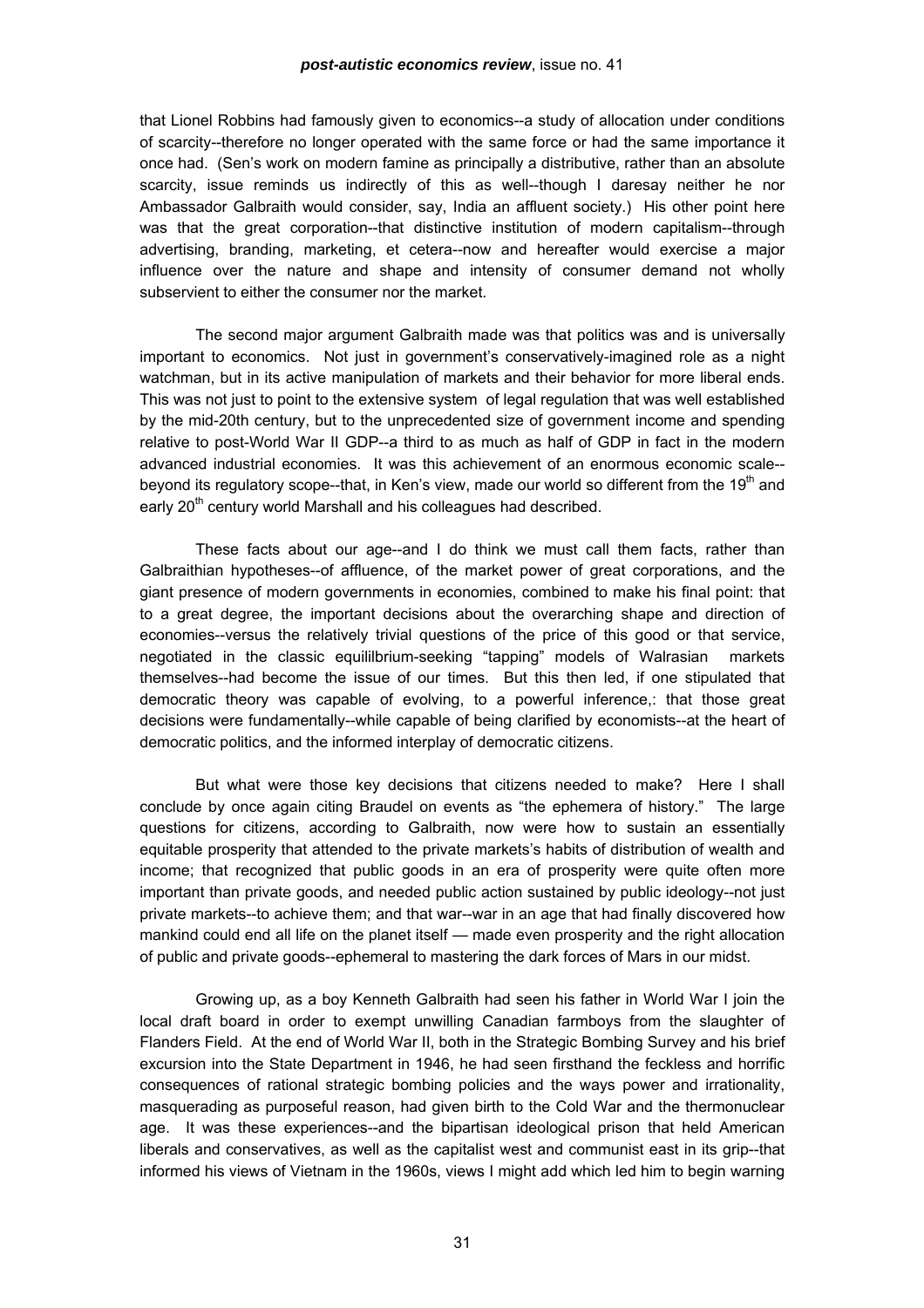President Kennedy of what an American war in Vietnam would do to America, do to the Democratic Party and to American liberalism, and do to a humane realization of Keynesian ideals--a realization that would move beyond the military Keynesianism we had so far then achieved--as early as the spring of 1961. Let me repeat that: the spring of 1961. Kennedy, I might add, heard Galbraith's warnings--and tried to act upon them, ordering McNamara and the Chiefs to begin withdrawing the relative handful of US soldiers we had there by the spring of 1963. But he did not live, of course, to see his own orders fulfilled--and all of us have paid the price ever since.

Economics today is a very different discipline than it was in those years. In a major study by the American Economics Association a decade ago, nearly two-thirds of American economists openly agreed that the profession had become "overmathematicized and too unrelated to the real world." Today, after thirty post-Golden Age years, it is fair to say that while there is still some agreement about methodologies in economics, larger agreements still elude us about purposes and goals and visions. And that is a tragedy for the world because it has helped validate a kind of new fundamentalism that Keynes, and Galbraith, and Samuelson (and Solow and Arrow and a host of other heroes of my teachers' generation) rightly tried to destroy.

We see that new fundamentalism everywhere around us--in shape and size of Washington's most recent tax cuts, in our military actions in the Middle East and South Asia, in the angry assertions that "the market" --whatever that truly might be — "always knows best," and that those who would interfere with "the market" are uselessly acting to hold back the natural tide. And not least in the censorious rebukes hurled at those who would challenge these "new" truths. *Times* columnist Tom Friedman has a pungent phrase to describe the "market as god" core (as Harvey Cox has put it) of this view--but is more sympathetic than Cox. Friedman argues that we live in a world of "golden handcuffs" and ought to get used to it, and indeed celebrate our gilt shackles because of the ever more comfortable world to which they are leading us.

Galbraith doesn't think so, and neither did Keynes--and in a world today where the economics "Nobel" was given recently to a psychologist, for god's sake, for investigating the behavioral irrationalities that trump the antique idea of rational maximizing agents, when the promise of game theory has proved greater in nuclear war planning than explaining the ways of markets, when most computer-based forecasting is good for a matter of weeks and months rather than years, and when econometrics, in the words of Lawrence Summers, has never been decisive in settling any economic question of consequence, we ought to at least give pause to think back to the ways in which Prof. Galbraith's work anticipated every one of these facts that have been discovered in the last 20 years about limits of his and my beloved profession.

Paul Samuelson many years ago remarked of Galbraith that he was the era's bestknown economist for non-economists. There is a slighting tone in that remark--at least when heard by economists--that I think we ought to revisit and reexamine. I think too that Samuelson himself--surveying the post-Golden Age world--would admit now his words contain a useful, second interpretation: that in fighting to make economics available to noneconomists, to make sure that economic questions are understood as political and diplomatic and *morally signfiicant* questions that democratic societies must engage at a deeper level, his friend Ken Galbraith has enriched us all.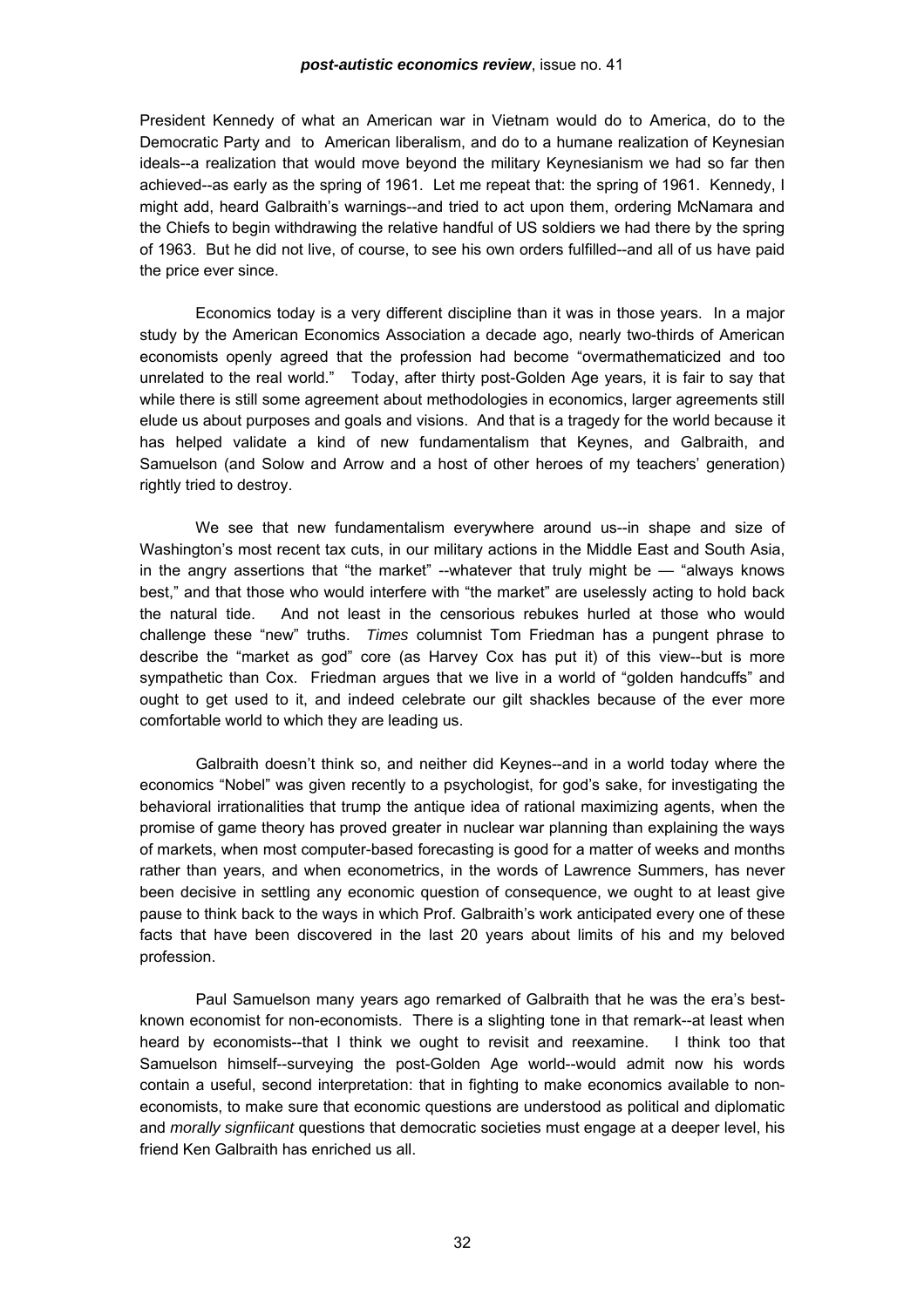### *post-autistic economics review*, issue no. 41

After 70 years at Harvard, after four dozen books that together have sold more than 7 million copies, let me conclude by suggesting that I think we would all do well to reconsider in this new century what made Ken one of the very *wisest* economists--*not* the *smartest* or *most technically-gifted*--but the *wisest* of the past century. To do so would, I believe, then help us decide what questions *we* intend to ask--and what answers *we* intend to give--in a world that spends more on arms than aid, in which two billion people live on less than \$2 per day, in which 12 million children die each year from preventable disease and malnutrition---that's *a Holocaust of children every six months*--and in which power and wealth still seem to hold such unnecessary sway.

Those were his questions. What we owe him is not just our thanks for asking them but our own answers.

\* This paper was originally published as "Galbraith laisse-t-il un heritage?" in *L'Economie politique* no. 28.

SUGGESTED CITATION:

 $\_$  . The contribution of the contribution of  $\mathcal{L}_\mathcal{A}$ 

Richard Parker "Does John Kenneth Galbraith Have a Legacy?", *post-autistic eco[n](http://www.paecon.net/PAEReview/issue41/Goodacre41.htm)omics review*, issue no. 41, 5 March 2007, pp. 29-33, [http://www.paecon.net/PAEReview/issue41/Parker41.htm](http://www.paecon.net/PAEReview/issue41/Goodacre41.htm)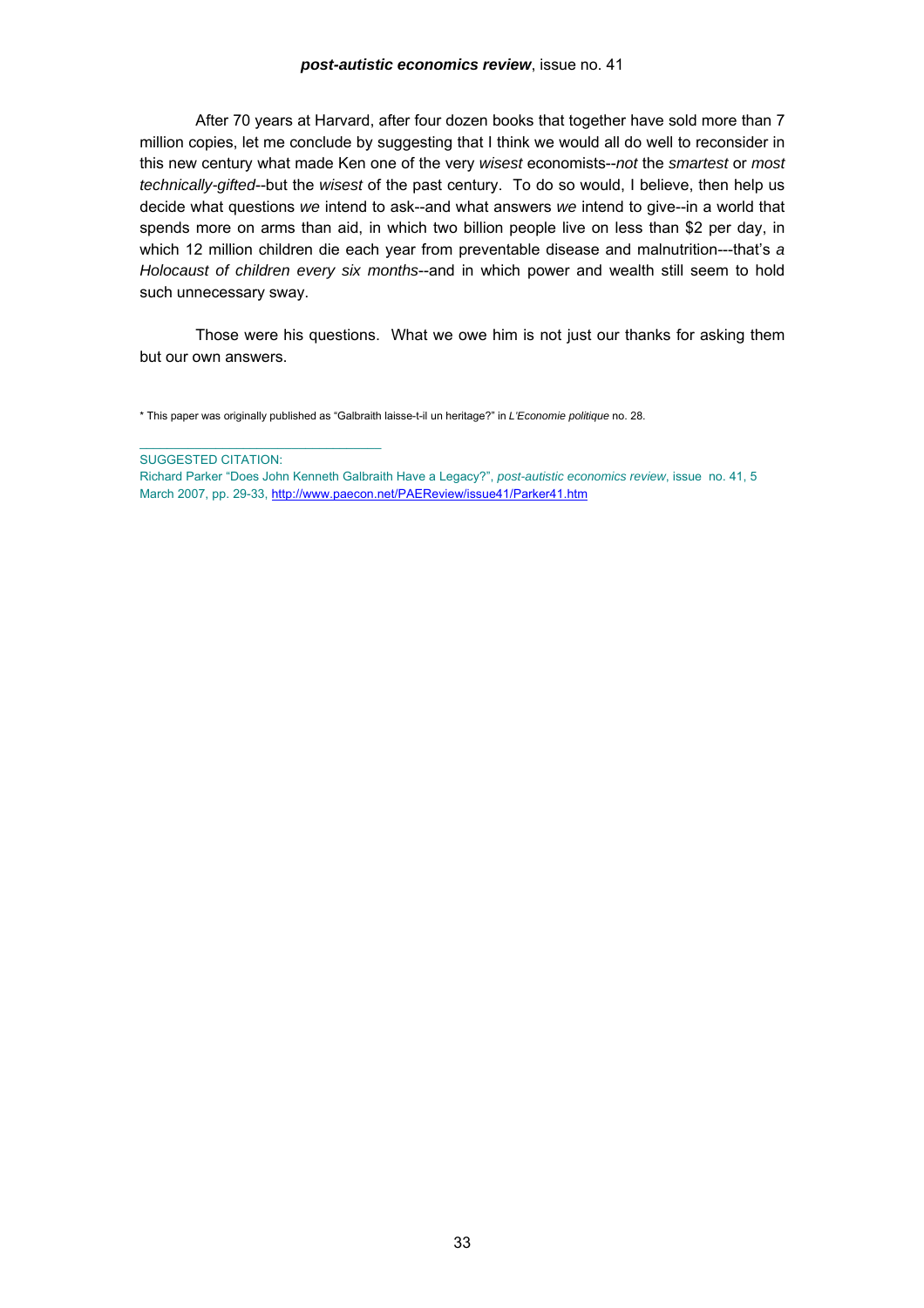## <span id="page-33-0"></span>**Labor Rights in China**[1](#page-33-0)

Tim Costello, Brendan Smith, and Jeremy Brecher (USA)

© Copyright: Tim Costello, Brendan Smith and Jeremy Brecher

 A major debate is underway in China on a proposed law that would grant new rights to Chinese workers. The debate has not been widely reported outside of China; until recently it has been almost entirely ignored by media in the United States. But when the Chinese government opened a 30-day public comment period this spring, it received nearly 200,000 comments, the majority from ordinary workers. But some comments also came from big U.S. and European-based global corporations and their lobbying groups. These powerful forces squarely opposed the new law.

 Wal-Mart's recent agreement to recognize unions in China has made headlines worldwide. But Wal-Mart and other corporations, including Google, UPS, Microsoft, Nike, AT&T, and Intel, have acted through the American Chamber of Commerce in Shanghai (AmCham) and other industry associations to try to block Chinese legislation that would significantly increase the power and protection of workers.

 This corporate campaign contradicts the justifications that have been given for public policies that encourage corporations to invest in China. U.S.-based corporations have repeatedly claimed to be raising human and labor rights standards abroad. For example, the American Chamber of Commerce in Hong Kong asserts among its "universal principles" that "American business plays an important role as a catalyst for positive social change by promoting human welfare and guaranteeing to uphold the dignity of the workers and set positive examples for their remuneration, treatment, health, and safety." But U.S.-based corporations are trying to block legislation designed specifically to improve the remuneration, treatment, health and safety, and other standards for Chinese workers.

 At a time when China exerts a growing impact on the global economy, efforts to improve the conditions of Chinese workers are profoundly important for workers everywhere. As U.S. wages stagnate, many Americans worry that low wages and labor standards in China are driving down those in America. Improving labor conditions in China can thus help workers in the rest of the world resist a race to the bottom that threatens to bring global wages and conditions down to the level of the least protected.

 China's proposed legislation will not eliminate its labor problems. The law will not provide Chinese workers with the right to independent trade unions with leaders of their own choosing and the right to strike. But foreign corporations are attacking the legislation not because it provides workers too little protection but because it provides them too much. Indeed, the proposed law may well encourage workers to organize to demand the enforcement of the rights it offers. And the prospect of independent, organized labor in China has pushed corporations to do some organizing of their own.

### **Corporate Campaign**

l

 The Chinese government released its Draft Labor Contract Law, whose proclaimed purpose is to protect workers' rights and interests, in April. The corporate campaign against

<sup>&</sup>lt;sup>1</sup> This article originally appeared in [Foreign Policy in Focus](http://www.fpif.org/).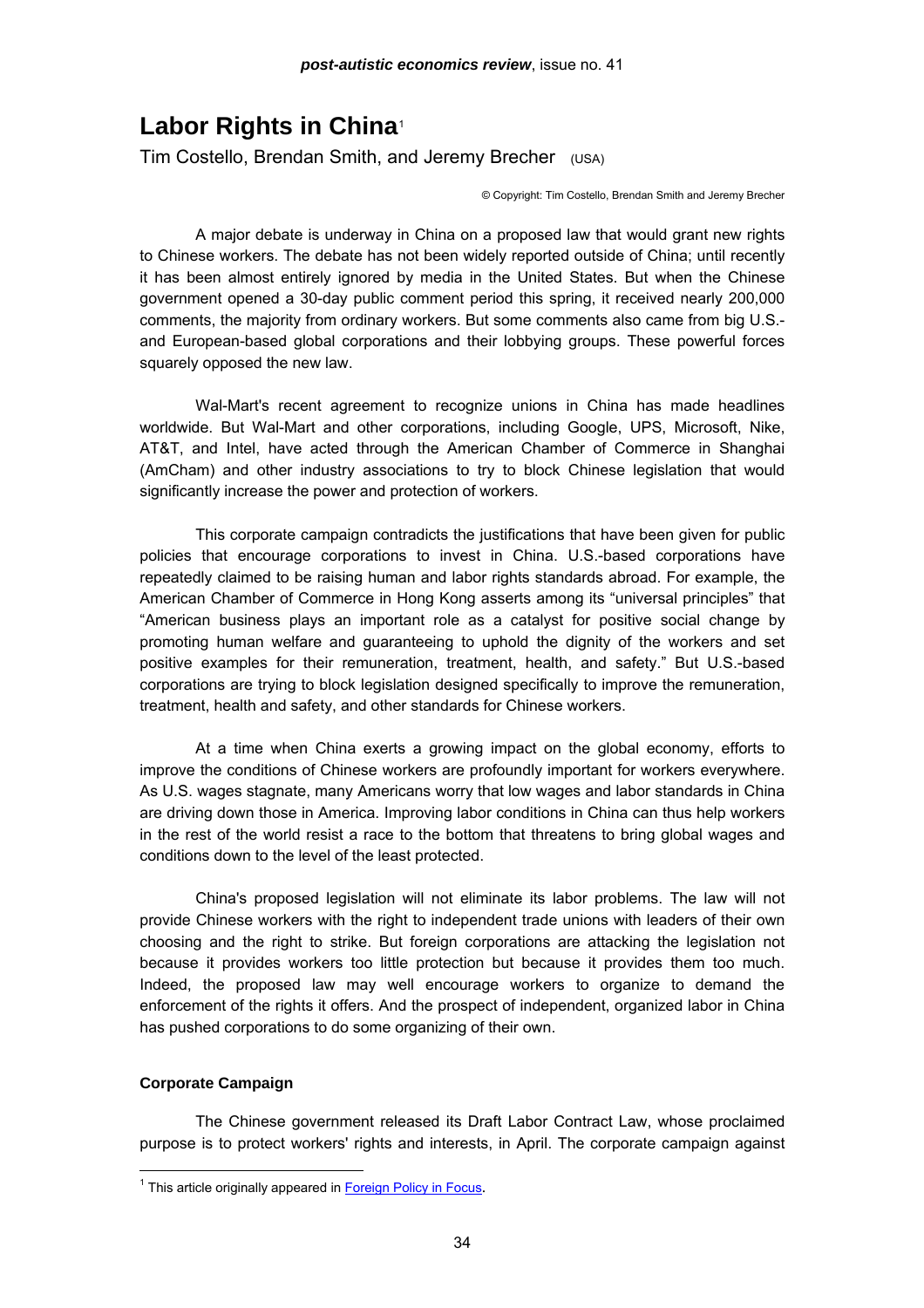<span id="page-34-0"></span>the law began soon after, spearheaded by three major organizations representing foreign corporations operating in China: the American Chamber of Commerce in Shanghai (representing over 1,300 corporations, including 150 Fortune 500 companies), the U.S.-China Business Council (representing 250 U.S. companies doing business across all sectors in China), and the European Union Chamber of Commerce in China (representing more than 860 members). All three have sent the Chinese government extensive attacks on the proposed law. The statement of AmCham in Shanghai runs to 42 pages.

 These organizations have also issued barely veiled threats that foreign companies will leave China if the new legislation is passed. According to AmCham comments on the draft legislation, the law may "reduce employment opportunities for PRC workers" and "negatively impact the PRC's competitiveness and appeal as a destination for foreign investment."

 "Business is attracted to China not only because of its labor costs but also because of its efficiency," states Dr. Keyong Wu, an expert for the British Chambers of Commerce. "If regulation starts to affect that and flexibility, then companies could turn to India, Pakistan, and South-East Asia."

 American corporations have so much affection for the status quo in China that they have gone out of their way to preserve current Chinese labor law. As the AmCham document proclaims, that labor law has "significantly promoted standardized operation of enterprises and establishment of modern enterprise system." AmCham criticizes the proposed changes in the law for making it harder to fire workers and for "rigid" restrictions on "business administration of enterprises," and concludes that "we doubt whether it is necessary to carry out such significant changes."

### **Why the Opposition?**

 $\overline{a}$ 

 The extraordinarily rapid growth of the Chinese economy has depended a great deal on foreign corporations. According to Morgan Stanley's chief economist Stephen Roach, 65% of the tripling of Chinese exports—from \$121 billion in 1994 to \$365 billion in mid-2003—is "traceable to outsourcing by Chinese subsidiaries of multinational corporations and joint ventures."<sup>[2](#page-34-0)</sup> The export surge blamed on China is primarily an export surge of global corporations using low-wage Chinese workers. Foreign corporations thus fear that the law protecting Chinese workers may eliminate their cheap labor costs.

 Foreign corporations have another, less obvious, motive for opposing protections for Chinese workers. The ability to hire cheap labor in China has put downward pressure on wages and workers' conditions around the globe. China plays a key role in setting global wage norms. It is the linchpin of what Morgan Stanley chief economist Stephen Roach has called "global labor arbitrage" in which corporations move from one labor market to another to take advantage of cheaper labor. The result is a global "race to the bottom" in which workers and their communities are put into competition with each other to see who can provide the lowest-cost labor and the most corporate-friendly conditions. According to Roach, this global labor arbitrage is also now acting as "a powerful structural depressant on traditional sources of job creation in high-wage countries such as the United States." $3$ 

<sup>2</sup> Stephen Roach, "How Global Labor Arbitrage Will Shape the World Economy," *Global Agenda*, 2005 Edition.

<sup>3</sup> Stephen Roach, "False Recovery," *Global Economic Forum*, Morgan Stanley, January 1, 2004.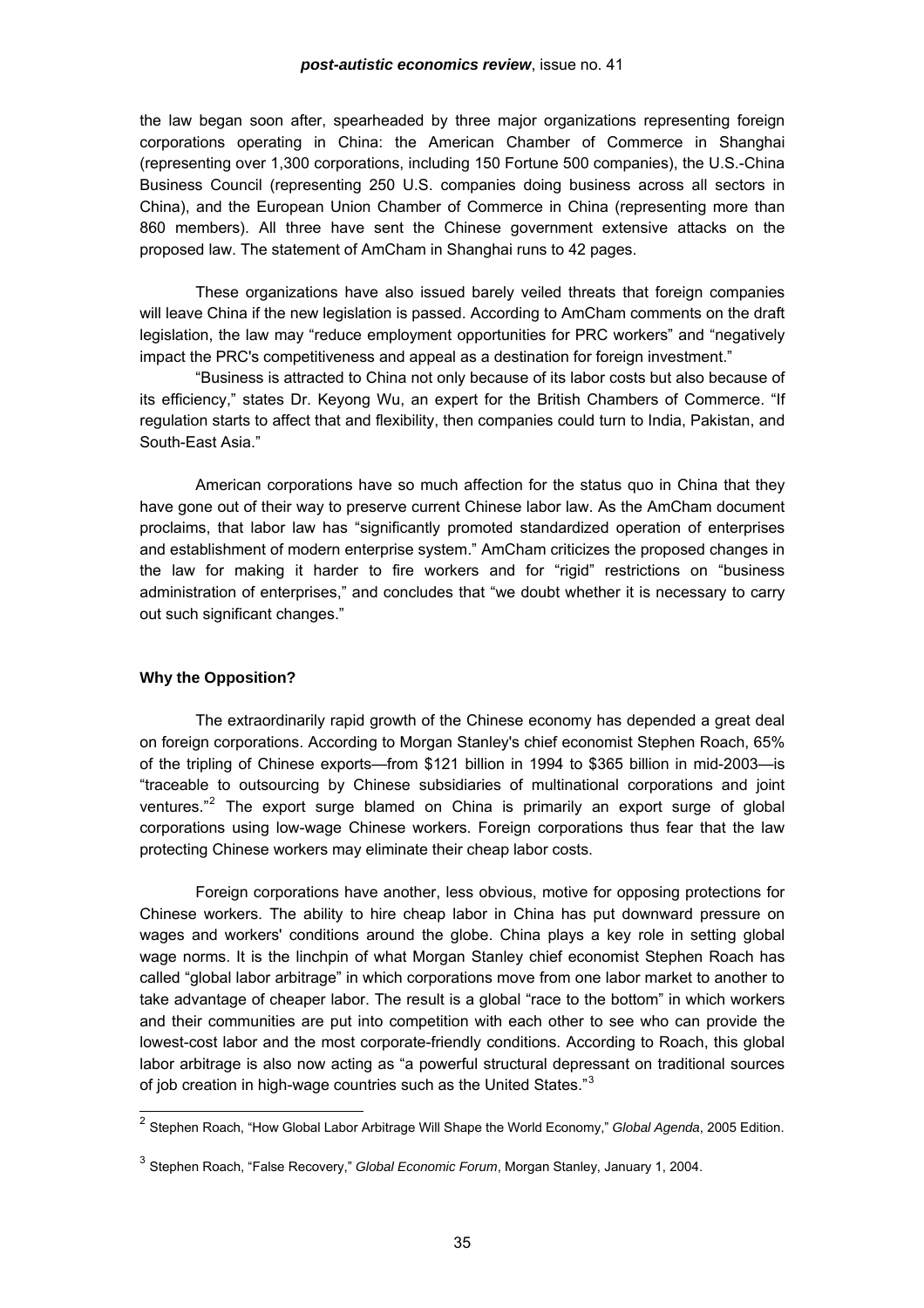<span id="page-35-0"></span> China's downward pressure on the world's wages is enormous. Harvard economist Richard Freeman estimates that the entry of India, Russia, and China into the world economy in the past few decades has doubled the workforce employed in the global economy. China alone accounts for 50% of this increase. And because these countries did not add significant capital to the global economy, more workers are competing to be employed by essentially the same amount of capital. This unbalanced equation has increased the bargaining power of capital, decreased that of labor, and substantially contributed to wage stagnation or decline in countries around the world. Chairman Ben Bernanke of the Federal Reserve Bank recently stated that the rapid integration of China, India, and the former Communist bloc into the world's economy in the space of a just a couple of decades has "no historical antecedents." $4$ 

 Andrew Ross of New York University, who recently spent a year in China studying how workers are coping with the rapid changes of the last decade, notes that foreign corporations can use the wages and working conditions in their Chinese operations to drive down labor conditions for workers at all levels worldwide:

 No industrializing country has been able to compete for the top-end slot at the same time as it absorbs jobs lower down the production chain … To command this spread—from the lowest assembly platform work to the upper reaches of industry and services—is to be in a position to set the global norm for employee standards as never before. Given the chronic disregard for job security and workplace rights in China's foreign-invested private sector, such a norm is a clear threat to the stability of livelihoods everywhere.<sup>[5](#page-35-0)</sup>

### **U.S. Responses**

l

 The exposure of the role of U.S.-based businesses in trying to block new rights for Chinese workers—in a report by Global Labor Strategies—has struck a responsive chord. A front-page article in *The New York Times*, drawing largely on the report, triggered a widespread discussion in the media, on blogs, and throughout the labor movement.

 Members of the U.S. Congress quickly stepped forward to address the concerns raised by the report. U.S. Representatives Lynn Woolsey (D-CA), Barbara Lee (D-CA), George Miller (D-CA), Barney Frank (D-MA), and 23 other House members sent a letter to President Bush "protesting the efforts of U.S. corporations to undermine the most basic human rights of Chinese workers and block proposed new worker rights and labor standards protections in the proposed new Chinese labor law."

 According to Lynn Woolsey, "We are appalled that the American Chamber of Commerce in China and some of America's most-prestigious, brand-name corporations are leading efforts inside China to weaken, if not block altogether, significant worker rights and protection provisions in the proposed Chinese labor law. This shameful lobbying campaign is totally inconsistent with our country's long-standing commitment to promote respect for

<sup>4</sup> Krishna Guha, "Bernanke Calls for Fairer Globalization," *Financial Times*, August 25, 2006.

<sup>5</sup> Andrew Ross, "A Fast Boat to China," delivered at the Cornell Global Labor Conference on February 10, 2006. Ross is author of the book *A Fast Boat to China: Corporate Flight and the Consequences of Free Trade; Lessons from Shanghai*, (Pantheon, 2006).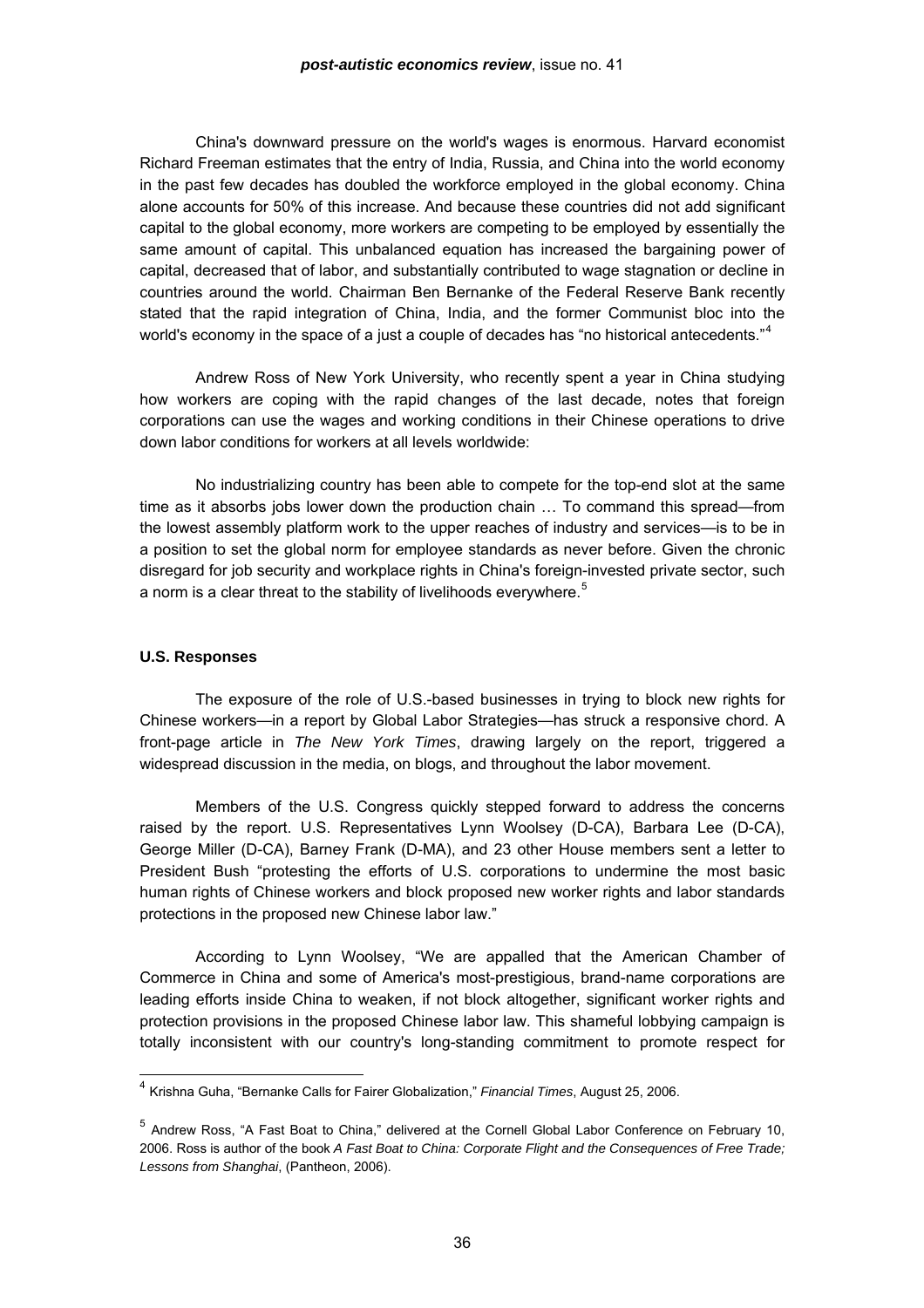### *post-autistic economics review*, issue no. 41

fundamental worker rights in law and practice everywhere. It is challenging enough for hardworking Americans to compete in the new global economy without having U.S. corporate leaders seeking to play them off against the least-protected and lowest-wage workers in the world."

 Specifically, the congressional letter calls upon President Bush to instruct the U.S. ambassador in China and the U.S. Trade Representative to deliver letters to Chinese government officials in support of worker rights and protection provisions in the Draft Labor Contract Law; repudiate the efforts of any U.S.-based corporations and their representatives doing business in China to weaken such provisions; and urge pertinent U.S.-based corporations and their representatives doing business in China to reverse their opposition and make clear their commitment to the universal rights of all Chinese workers and to improve their working conditions and living standards.

 Both major U.S. trade union federations, the AFL-CIO and Change to Win, are planning to make the opposition of U.S. corporations to expanded rights for Chinese workers a significant focus of attention in upcoming political battles over the response to globalization.

### **Linking Workers**

 The spread of globalization brought U.S. companies to China. The media has often focused on how the Chinese government was suppressing workers' struggles and not enforcing existing labor law. But in a globalized world, the Chinese government is no longer the only or even the major actor in this regard. Global corporations or their subsidiaries and suppliers are exploiting millions of Chinese workers. Indeed, nearly two-thirds of the increase in "Chinese" exports actually represents non-Chinese corporations and their subsidiaries and suppliers.

 Public policy in the United States and other countries has allowed these corporations to realize immense benefits from the low pay and poor conditions under which their Chinese workers work. These policies have been justified largely on the grounds that foreign corporations operating in China would elevate labor and human rights standards.

 But these corporations have not raised the standards. And it is, ironically, the Chinese government that now wants to improve the situation, albeit in incremental ways. By opposing a labor contract reform law that would elevate labor and human rights standards, American and other foreign corporations are aggravating the very conditions they claimed they would ameliorate. Their campaign against the law blocks protections for Chinese workers and continues protections for corporations that would exploit them.

 China's new labor bill faces a third reading this fall. If passed, it will come into full effect in March 2007. U.S., European, and other global corporations have already weighed in on the bill. They want it gutted.

 Corporations and business organizations in China, and their political allies, should hold to their original promises to improve the conditions for Chinese workers. They should immediately reverse their opposition to the draft labor code and publicly support further legislation to ensure the basic human right of Chinese workers to organize, choose their own leaders, bargain collectively, and strike.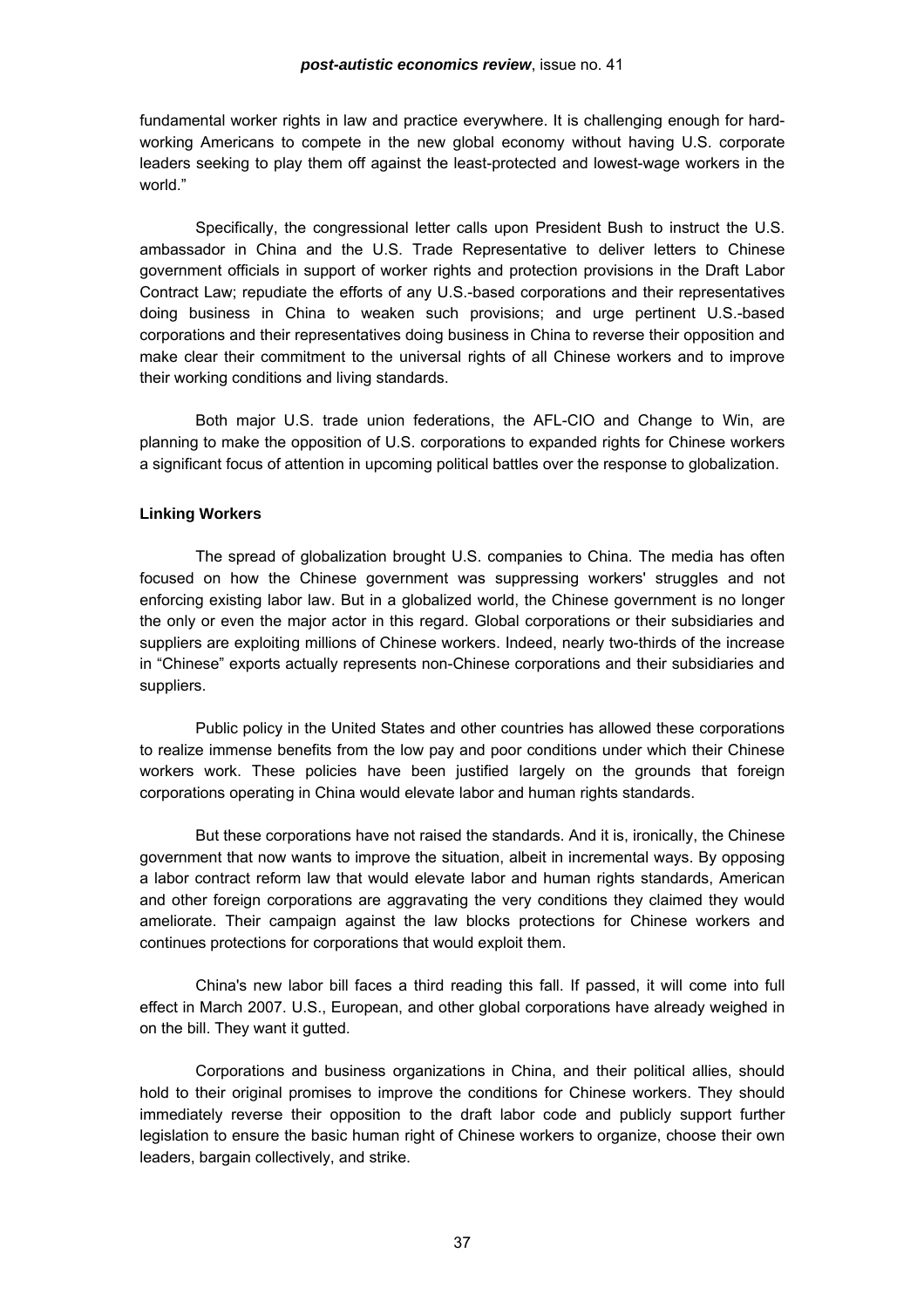Here is an issue that links the interests of workers not only in the United States and China but everywhere. Higher wages, better working conditions, and the right to organize independent unions help workers everywhere to draw a line against the race to the bottom.

 There is no need to travel to Beijing to fight for the rights of Chinese workers. The headquarters of the corporations opposing reforms for Chinese workers are in New York and Brussels, Los Angeles and London, and other cities and towns around the world. Washington, too, must make a choice. Will it support the rights of workers in China or the profits of U.S. corporations?

SUGGESTED CITATION:

 $\mathcal{L}_\text{max}$  and  $\mathcal{L}_\text{max}$  and  $\mathcal{L}_\text{max}$  and  $\mathcal{L}_\text{max}$ 

Tim Costello, Brendan Smith and Jeremy Brecher, "Labor Rights in China", *post-autistic economics rev[ie](http://www.paecon.net/PAEReview/issue41/Goodacre41.htm)w*, issue no. 41, 5 March 2007, pp. 34-38, [http://www.paecon.net/PAEReview/issue41/CostelloSmithBrecherr41.htm](http://www.paecon.net/PAEReview/issue41/Goodacre41.htm)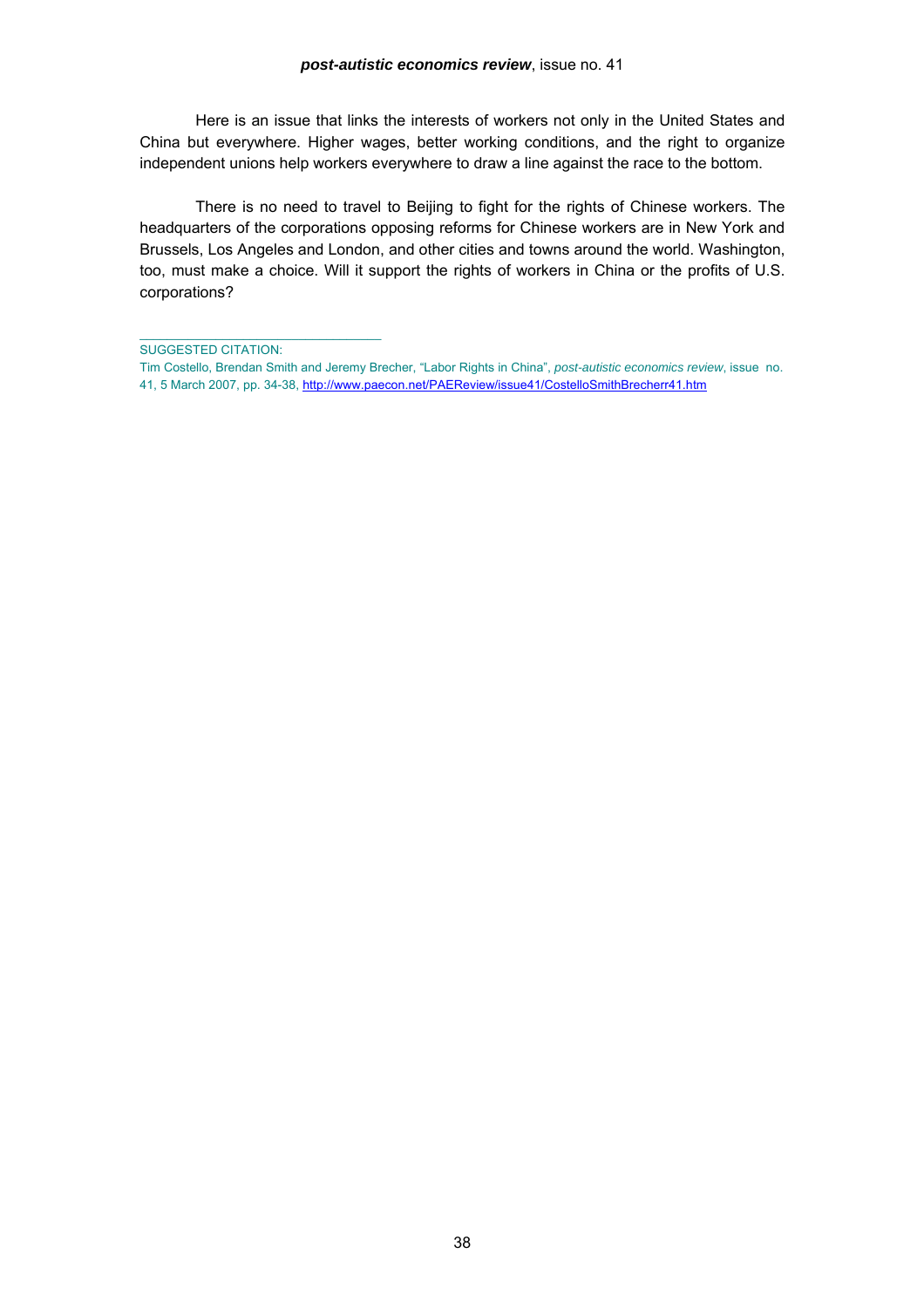# <span id="page-38-0"></span>**Endogenous growth theory: The most recent "revolution" in economics?**

Peter T. Manicas (University of Hawai'i at Mānoa, USA)

© Copyright: Peter T. Manicas

In his very interesting and provocative book, David Warsh (2006) offers that there has been a recent "revolution" in economic science, "a new economics of knowledge." While Warsh is sensitive to the history of economic thought and offers some critical insights into how it "progresses," a 1990 essay by Paul Romer is credited with precipitating this recent revolution. As Warsh writes: it was not until 1990, when "Romer published a mathematical model of economic growth in a mainstream journal that the economics of knowledge at last came into focus, after more than two centuries of informal and uneasy presence in the background" (2006: xv). But Warsh is ambivalent on the question of a whether there really has been a revolution. On the one hand, he has a chapter entitled "The Invisible Revolution" which seems to imply that few have noticed what should be a revolutionary shift in thinking. Moreover, as regards his "tale of how one paper in technical economics" precipitated "a new economics of knowledge," he asks, "What has changed as a result" and answers "not much—at least not yet" (Warsh, 2006: 408). We need to consider this provocative ambivalence in what follows. Part of the answer resides in considering the considerable continuity in the history of economic thought, and part of the answer resides in clarifying the "technical question" which Romer's paper addressed. This question regards solving a problem which first appeared in Adam Smith, runs throughout the history of economic thought and then recently surfaced as the problem of explaining growth "endogenously," that is, in a competitive market can a firm employ new knowledge to achieve increasing returns to scale?<sup>[1](#page-38-0)</sup>

In Smith's famous pin factory example there was an unresolved contradiction: The specialization which comes with the division of labor allows for remarkable increases in productivity. But up to a point at least, the bigger the pin factory the greater the possibilities of specialization and thus of increased efficiency—technically, increasing returns to scale. But since larger firms can achieve a larger scale than smaller firms, there will be a tendency toward monopoly—as Marx had insisted. Smith's more famous metaphor, the invisible hand, however, requires many competitors in which no firm can achieve market control: In this condition, returns to scale will be diminishing rather than increasing. Since growth occurs all the time, how then to resolve this paradox?

We need a bit of history here, but my approach will be different than Warsh's. Warsh's history is strikingly whiggish, arguing that "economics makes progress over time," and that, fortunately, there is "technical economics—mathematical, empirical, free to make its own mistakes—and an indispensable guide to the modern world" (2006: 408). I am not convinced of this. My suggestion is that economics remains caught in a set of assumptions which not only serve enormously important ideological purposes, but also offers little help in understanding the modern world. $2$  To see this, we need to notice that economics is a discipline which in fundamental ways has changed little since its early articulation, that

 $1$  In his review, Krugman (2006) expresses doubts both whether the Romer essay can bear the weight Warsh puts on it, and, more important, whether, "increasing returns really did transform our understanding of economic growth."

 $2$  The ideology is neo-liberalism, of course. For an insider's view, see Joseph E. Stiglitz, (2002). For a provocative history of economic analysis which shares much with my sketch, see Roncaglia, (2005).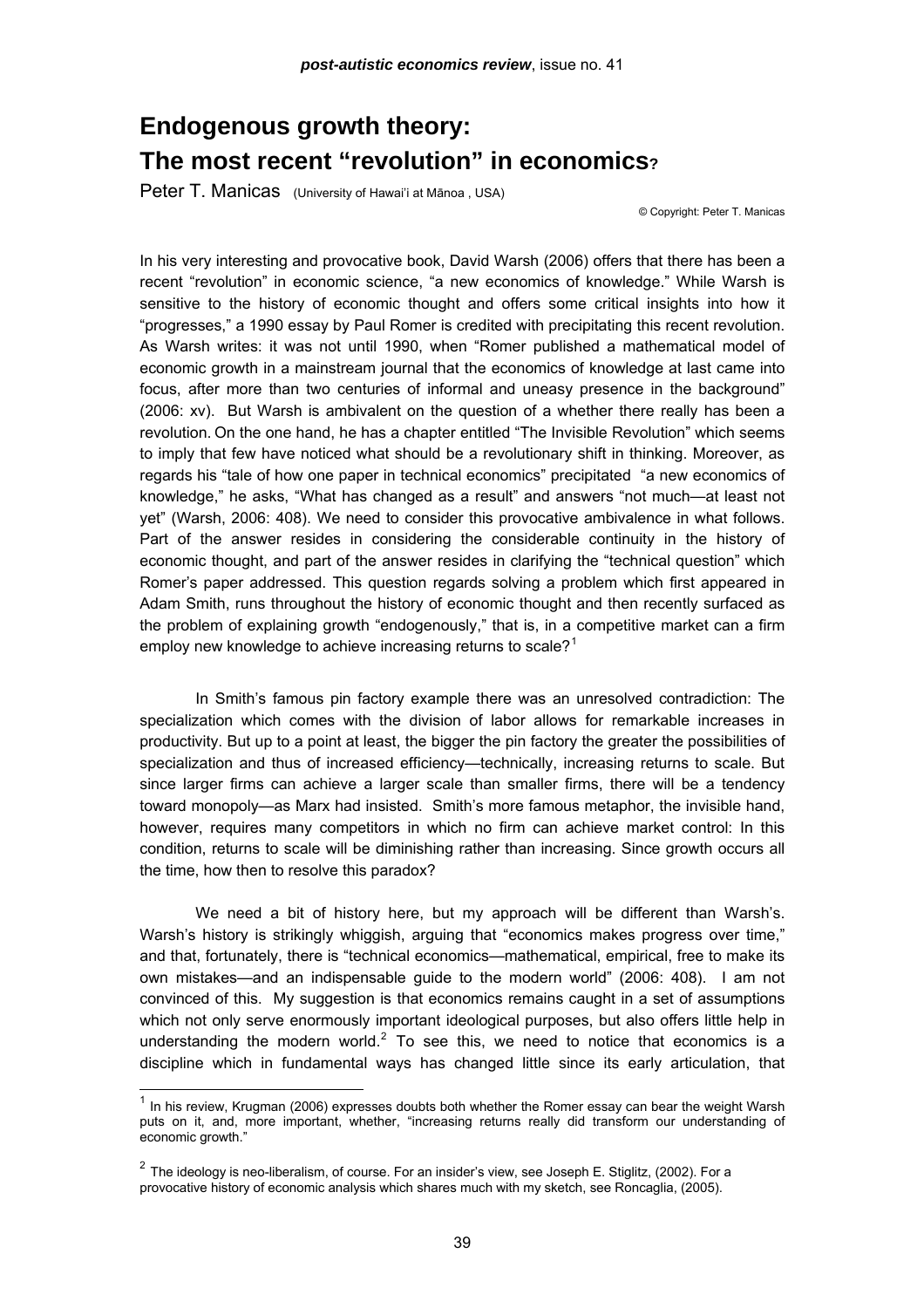<span id="page-39-0"></span>despite a series of putative "revolutions" which greatly changed the character of economic analysis, the discipline has maintained what Schumpeter termed a "vision" of the economic process. This vision is well captured by Smith's powerful metaphor of the "invisible hand." Assuming what is sometimes termed "methodological individualism," market outcomes could be explained as the joint product of the actions of self-interested and more or less atomized persons interacting in society. The stunning feature of this interaction is that in a perfectly competitive economy, all this behavior adds up to order—indeed, to an efficient allocation of resources and perhaps also, to a just distribution of these. The idea that explaining outcomes required a focus on individuals was sound, even if Smith (and the other classicists) were unclear about what had to be assumed and even if some of the more obvious assumptions were obviously not true, including doubts about whether perfect competition could reasonably be assumed. That is, part of the power of the vision is the fact that it makes good sense to try to explain, for example, a market price in terms of the decisions of households and firms. But important problems arise in what is left out and in what is imputed to these actors, whether, for example, they are rational in the sense of the theory--whether they have the requisite information and capacities, and, for example, whether theory can ignore processes that may or may not enter into the constitution of markets. The strength of these problems is to throw doubt on the entire enterprise of mainstream economics.

So-called "classical theory" from Smith to J.S. Mill, gave way to "neo-classical" theory, constituting what is usually termed "the marginalist revolution." W.S. Jevons, Carl Menger and Leon Walras each quite independently arrived at the main ideas, the heart of what today is called "micro-economics." While the idea was implicit in the metaphor of the invisible hand, Walras, along with Pareto and then Pigou, specifically introduced into this body of theory the idea of general equilibrium—a condition in which the prices and quantities of all products and factors that would be bought, given pure competition, is completely determined. As an amplification of the invisible hand, this is also a powerful idea. On this view of the matter, what might seem to be a very messy process or, worse, a very messy set of processes turns out to be a fully understandable and rigorously theorized and generalized market process.

Still, as Schumpeter has argued, the "marginalist (neo-classical) revolution" was not a revolution if by that one means that the neo-classicists offered important changes in the fundamental assumptions of "classical" theory (Schumpeter 1954: 892-944; Chapter 7), or in the conclusions that the theory generated in terms of government policy. Rather, by generalizing the idea of the "marginal" to cover both production and consumption, these writers were able to develop a "model" of the economic process which was far superior, in terms of both its clarity and its power, to the one offered by the classicists. But the idea of "the invisible hand," the question of what had to be explained, and how it was to be explained was essentially the same as that of the classicists. (*Neo*-classical theory was indeed a *new* version of classical theory.) Thus, for example, "rational bchavior" could now be unpacked in terms of optimizing "marginal utility," and production decisions unpacked in terms of minimizing "opportunity costs. And despite Marshall's "glance" at descending cost curves, pure competition remained the taken-for-granted "normal" case (Schumpeter 1954: 892). $3$ 

 $\overline{a}$ 

 $3$  Neo-classical theory has never been without its critics. These begin, perhaps, with Durkheim (see Lukes, 1974), and in Germany with the *Methodenstreit*, conveniently dated from the 1893 publication of Carl Menger's *Untersuchungen über die Method de Sozialwissenshaften und der de Politischen Ökonomie insbesondere.*  Weber, of course, played a key role, too often misunderstood. One then needs to include Thorstein Veblen and a long line "institutionalists," from John R. Commons to John Kenneth Galbraith to many contemporary "economic sociologists." Useful anthologies of essays by representative writers include: Etzioni and Lawrence 1991; Granoveter and Swedberg 1992; Swedberg 1993; Smelser and Swedberg 1994; Biggart 2002; Dobbin 2004. See also Dugger 1992. We exclude here any discussion of Marxist criticisms. See also the Progressive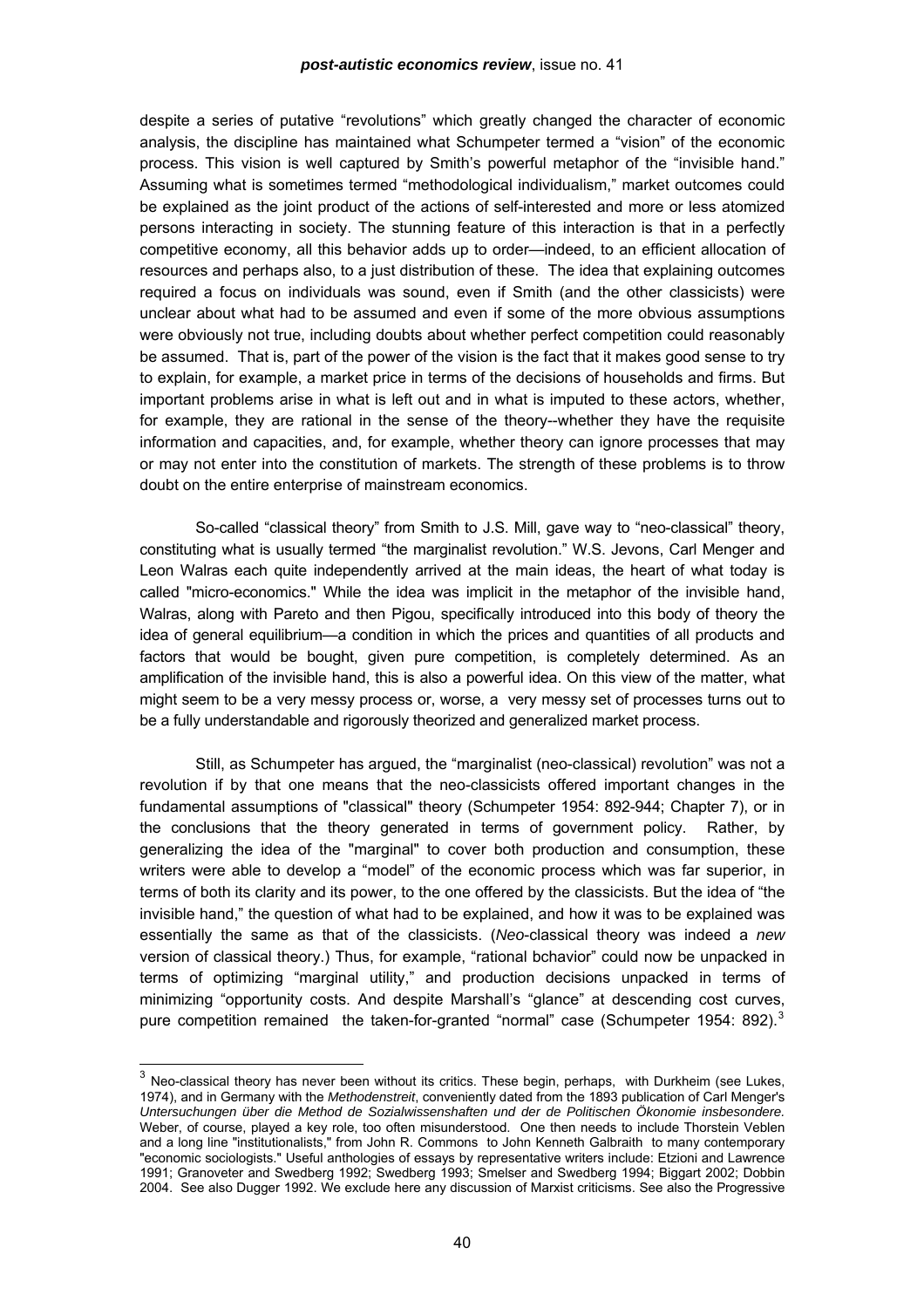<span id="page-40-0"></span>One should note also that none of this model building required much mathematics. Some writers showed a preference for equations, but others did not.<sup>[4](#page-40-0)</sup>

But with or without the mathematics, if one is seeking explanations, the fact that most of the assumptions of the model are acknowledged to be false is a serious problem. Thus, for example, the Bohr model of atom gives us an understanding of chemical outcomes just because we have good reason to believe that real world atoms are properly represented by the model.<sup>[5](#page-40-0)</sup> The classic response to the problem of the reality of the model in economics was made by Milton Friedman in 1953. Taking an unequivocal position in an ongoing debate in the philosophy of science, he argued: "…theory is to be judged by the predictive power for the class of phenomena which it is intended to 'explain'" (1968: 512). As he says:

 …the relevant question to ask about the 'assumptions' of a theory is not whether they are descriptively 'realistic,' for they never are, but whether they are sufficiently good approximations for the purpose at hand. And this question can be answered only by seeing whether the theory works, which means whether or not it yields sufficiently accurate predictions (517).

On this test, it is hardly clear that neo-classical theory succeeds. But put this aside—at least for the moment. Predictive power does give a theory usefulness but can a theory whose assumptions are not "descriptively 'realistic' explain? Friedman is here assuming an account of explanation, sometimes termed "instrumentalist" such that explanation and prediction are symmetrical, that the capacity to predict gives *also* the capacity to explain and conversely. The idea is widely taken for granted by economists. Indeed, as we notice momentarily, it is critical to the assumption that one needs a mathematical model if one is doing real science. Still, a moment's thought suggests that prediction and explanation are not symmetrical and that to explain, the model must be at least an approximation of reality. A good correlation, for example, gives one good predictive capacities, but much more is needed if we are to have an explanation. We need, for example, to know that the correlation is not a fluke, that there is a real causal mechanism at work. Indeed, the mechanism explains the correlation. For example, there is a strong correlation between exposing iron to salt air and rusting. We know why this happens precisely because molecular chemistry gives us an understanding of the (real!) properties of Fe and NaCl. Moreover, as seems plain, we are often in a position to explain when we could not have predicted. We easily explain the rusting once it has occurred, but to predict that it will occur we need to know also that nothing will prevent anticipated oxidation. Neo-classical theory is quite correct to seek

Economics Forum [\(www.web.ca/~pef](http://www.web.ca/%7Epef)), the Post-Autistic Economic Review, pae\_news@btinternet.com, and the writings of various "heterodox" economists, to be discussed below.

For some exceptional doubt offered by the discipline's most leading lights, see the AEA Presidential Addresses of Leontief 1971, Tobin 1972, and Solow 1980. Similar themes have been expressed by other notable insiders, for example, Thurow 1983, Balough 1982, Hirshman 1985, and Sen 1977.

<sup>&</sup>lt;sup>4</sup> Schumpeter notes that "nobody denies that, numerous differences in detail notwithstanding, Jevons, Menger, and Walras taught essentially the same doctrine" and that "the most important differences in technique turned on the use or the refusal to use the calculus and systems of simultaneous equations" (952f.). See below.

<sup>5</sup> For a full fledged account, see my *A Realist Philosophy of Social Science* (Cambridge: Cambridge University Press, 2006).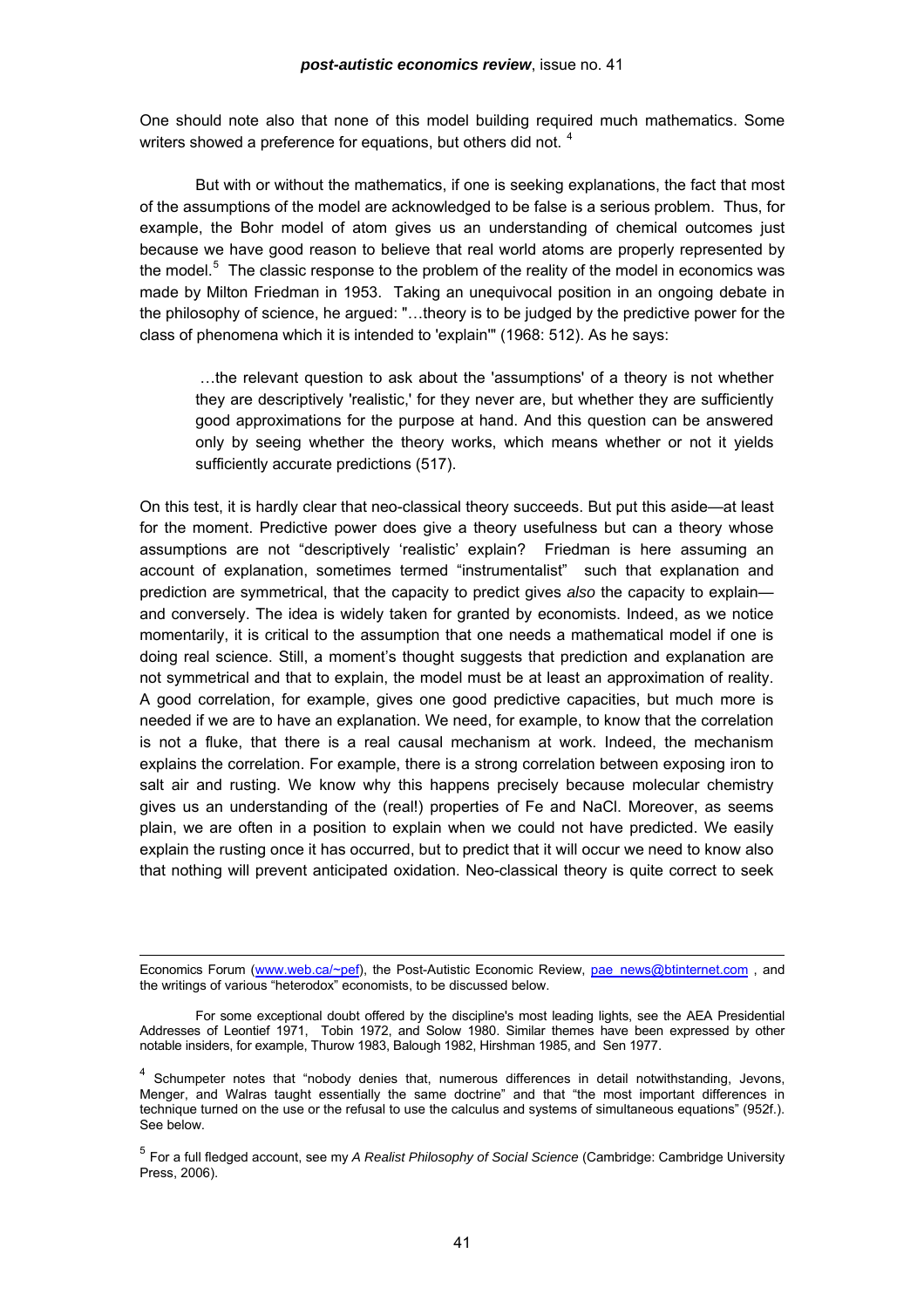<span id="page-41-0"></span>mechanisms for market outcomes, but if the mechanisms are not true of the real world, then even if there is predictive power, we lack an explanation.<sup>[6](#page-41-0)</sup>

A second "revolution" highly pertinent to the problem of explaining growth was said to occur in the 1930s with the publication of Joan Robinson's *The Economics of Imperfect Competition* (1933) and E.H. Chamberlin's *The Theory of Monopolistic Competition* (1933). It was a response to the criticism of the unreality of the model of pure competition. According to Brakman and Heijdra, Chamberlin's offered "a radical analysis" which was "the first to answer the question that was raised in 1926 by Sraffa: is it possible in a market characterized by monopolistic competition and declining average and marginal costs to reach an equilibrium?" (Brakman and Heijdra, 2004: 8). Notice first that Chamberlin's analysis (like Robinson's) was fully within the general equilibrium paradigm. That is, properties of "rational action" necessary to achieve equilibrium were all assumed, and, often unnoticed, Chamberlin also assumed free entry and exit of firms—a defining feature of pure competition. On his view, the trick to seeing the monopolistic elements of the competitive model –and hence the possibility of increasing returns to scale, was to notice that firms could introduce "product differentiation" --uniqueness of location, brand names, qualitative differences, etc. which alongside price competition (as in the pure competitive model) allowed for forms of non-price competition. This varying degree of monopoly, accordingly, allowed for increasing returns to scale.

Chamberlin noticed that this model gave a new and important role to advertising which in the model of pure competition could only be informational. He insisted that "selling costs"-- which could not appear in the pure case, must be distinguished from "production costs." Critically, the efforts of sellers alter the shape of the demand curve for a product. The implications of this are of enormous importance and, as noticed by Joan Robinson, include total rejection of the idea of "consumer sovereignty." On the pure competitive model, demand curves are outcomes of autonomous choices by rational consumers and suppliers are not in a position to manipulate demand.<sup>[7](#page-41-0)</sup> But as Chamberlin noted, "...the art of the advertiser is akin to that of the hypnotist. Control of the buyer's consciousness must be gained, and while it is being gained additional expenditure yields increasing returns" (1956: 133).

 $^6$  Most economists acknowledge that their assumptions are false, but take for granted that the model is justified in terms of its putative predictive value. But, sadly, neither do we have predictive power! Economists, like weathermen and stock market analysts, are never without an explanation of a failed prediction. On the other hand, and perhaps remarkably, even among economists, there is doubt as regards the capacity of theory to understand the real world. Davis (2004) concluded that "a majority of AEA members" who responded to a survey he conducted, admitted, "at least privately, that academic research mainly benefits academic researchers who use it to advance their own careers and that journal articles have little impact on our understanding of the real world and the practice of public policy" (359). See also the very pertinent comments by Samuelson , Romer and Pack, below. Warsh's book is full of wonderful insights into the sociology of academic economics suggesting that, following the work of Thomas Kuhn, the search for Truth is powerfully constrained institutionally.

 $<sup>7</sup>$  But this provokes the question, raised by Thorstein Veblen, of the rationality of the system: He wrote:</sup> The producers have been giving continually more attention to the saleability of the product, so that much of what appears on the books as production-cost should properly be charged to the production of saleable appearances. The distinction between the workmanship and salesmanship have been blurred in this way, until it will doubtless hold true now that the shop-cost of many articles produced for the market is mainly chargeable to the production of saleable appearances, ordinarily meretricious (quoted from Baran and Sweezy (1968: 133).

Indeed, if market capitalism is to be reproduced, new needs must constantly be created (Baran and Sweezy 1968; Galbraith 1968). As Schor put the matter, "consumerism is not an ahistorical trait of human nature, but a specific product of capitalism" (Schor 1992: 117).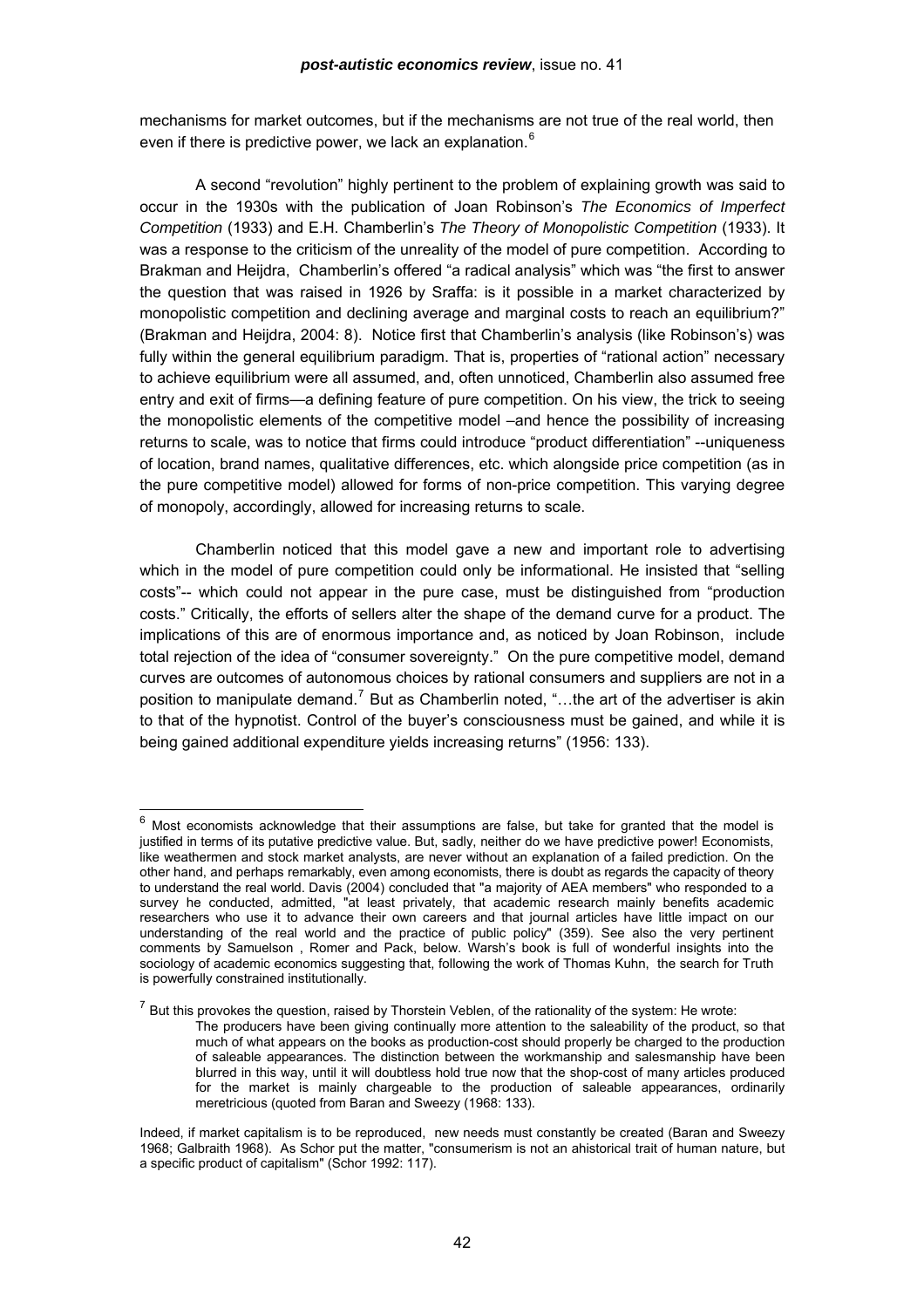### *post-autistic economics review*, issue no. 41

<span id="page-42-0"></span>The work of Robinson and Chamberlin represented a major forward step, but as Brakman and Hiejdra argue, "by the 1960's most (but not all) leading economists had come to the conclusion that the Chamberlin/Robinson revolution had essentially failed" (Brakman and Heijdra: 2). A number of reasons can be adduced which explain this.

First, it was hard to give up on the model of pure competition. In Chamberlin's terms, the invisible hand was less visible. Indeed, it might not be there at all! Second, Stigler, Friedman and others argued that the "predictions" were not very different than one's available in the pure competitive model. $^8$  $^8$  Third, and very much related, as Schumpeter pointed out: once we allow for monopolistic elements through product differentiation, there is literally "an infinite variety of market patterns between pure or perfect monopoly and pure or perfect competition." This makes for a very, very messy world which is not obviously amenable to anything like the highly simplified model of pure competition (Schumpeter, 1954: 975). Indeed, Samuelson hit the nail squarely on the head when he wrote:

If the real world displays the variety of behavior that the Chamberlin-Robinson models permit—and I believe that the Chicago writers are simply wrong in denying that these important empirical deviations exist—then reality will falsify *many* of the important qualitative and quantitative *predictions* of the competitive model. Hence by the pragmatic test of prediction adequacy, the perfect-competition model fails to be an adequate approximation…The fact that the Chamberlin-Robinson model is 'empty' in the sense of ruling out few empirical configurations and being capable of providing only formalistic descriptions, is not the slightest reason for abandoning it in favor of a 'full' model of the competitive type *if reality is similarly* 'empty' and 'non-full' (Samuelson, 1967, cited by Brakman and Heijdra, p. 11f.).

What, after all, is theory about, if not to give us an understanding of real world processes?

Brakman and Heijdra conclude with two additional observations which help to explain the failure of Chamberlin's work to revolutionize the discipline. First, the timing was bad. The Great Depression and Keynes "revolution" were of immediate concern. While Keynes's rejection of Say's law allowed him to show that one could have a stable equilibrium with less than full employment, Keynes, like Chamberlin (who nowhere appears in Keynes's work) was firmly within the paradigm of neo-classical theory. Indeed, throughout he assumed perfect competition. While the point cannot be pursued here, Samuelson's neo-Keynesian model managed to "'square the circle" "by means of 'wage stickiness' and 'the money illusion'" (Boettke 1997: 37). But here again the assumptions were not only ad hoc, but implausible, leaving the model vulnerable to the Chicago school's "hyperformalist attempt to purify the synthesis by purging it of its Keynesian contaminants" (38). The Neo-Liberalism of the recent past was the consequence. Boettke well summarizes matters:

Samuelson's reconciliation of the micro-economic ideal type with involuntary unemployment was repudiated, along with Keynesian prescriptions, in favor of a view that there could be no involuntary unemployment , hence that government action was unnecessary. The result was a doctrinaire derivation of the laissez-faire conclusions that had been overturned by the formalist revolution; economics was now cleansed of

enties.<br><sup>8</sup> The thrall of the instrumentalist model is clear here along with the relative absence of capacities to falsify on the basis of "predictions." As we shall see, these arguments recur as regards endogenous growth theory.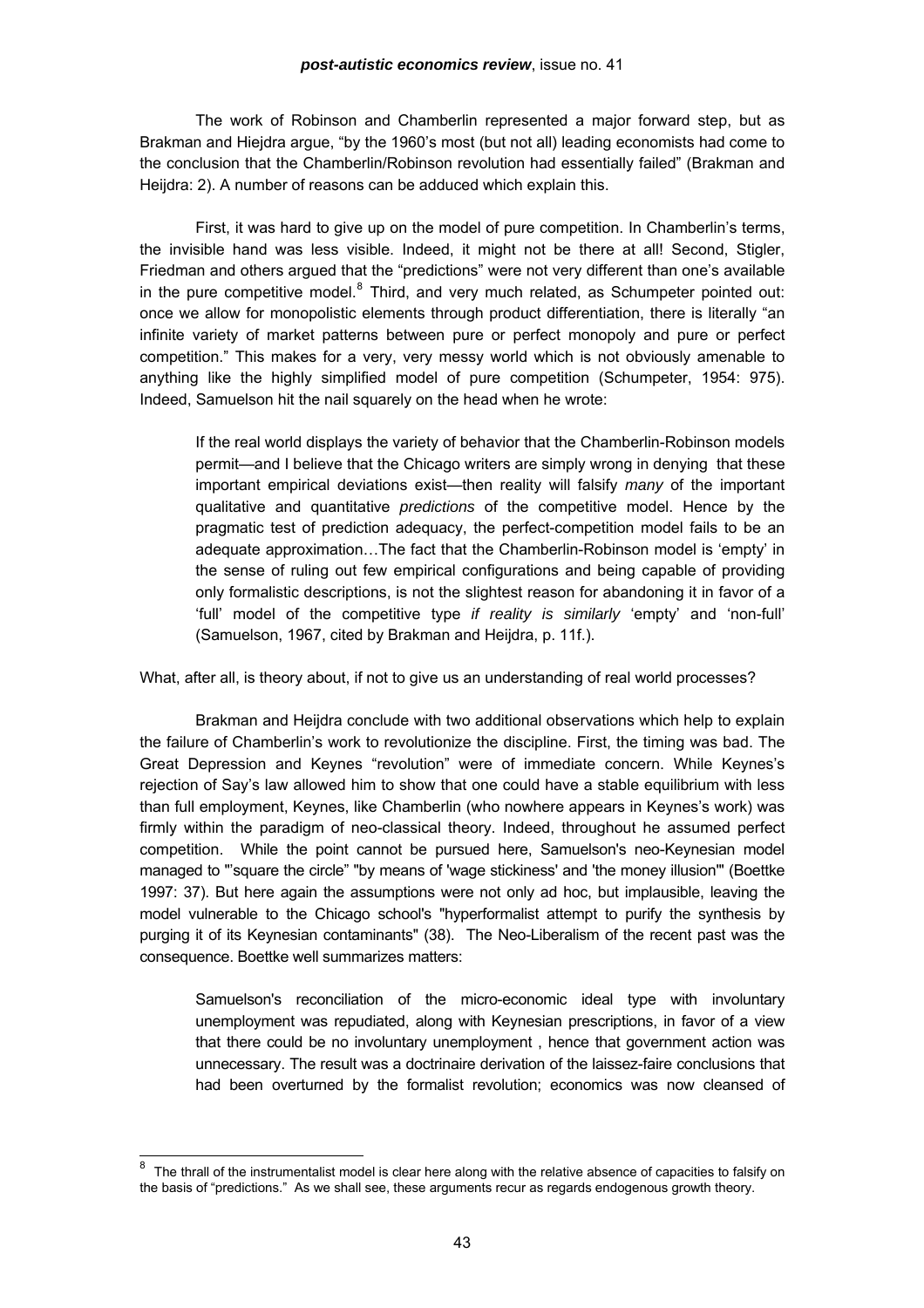<span id="page-43-0"></span>Keynesian impurities that had been introduced in the interest of realism (Boettke, 1997: 38).  $9^{\circ}$  $9^{\circ}$ 

 Brakman and Heijdra offered "perhaps a more important" reason for the failure of Chamberlin's effort to revolutionize mainstream theory. "… [P]erhaps more importantly, Chamberlin and coworkers failed to come up with a canonical model embodying the key elements of the theory. It was not so much Chamberlin's ideas that were rejected but rather his *modelling approach* that was deemed unworkable" (2). This says a great deal about economics as a science. The "formalist revolution" had by then occurred. Presumably,

in the absence of a mathematical model, the ideas could be ignored—even if they were essential to understanding economic reality. We would like to think that reality drives theory, but it surely seems here that we have good example of how fundamental assumptions, including assumptions about technique, are decisive. To see what is at issue as regards the construction of a "canonical model," we need here another bit of history.

 Mathematics has long been a part of economic theorizing, but there is no agreement on dating the birth of mathematical economics partly because its essential features are contestable. Debreu offers that 1838, the publication of Augustin Cornot's *Researches sur les Principes Mathematiques de la Thèorie des Richesses* is a proper "symbolic date" for its birth. But as Schumpeter noted, the appearance of mathematics in an economic treatise does not make it mathematical economics. It may be that already familiar ideas can be represented by a mathematical term with nothing further at stake. So for example, "a production function" was merely the mathematical expression of the relationship between inputs and outputs in the same manner as it had been understood. Calculus could easily represent the mechanism which shows that firms pay wages equivalent to the marginal product of the worker. But, as Warsh notes, the mathematics conceals many assumptions. Indeed, Marshall was not alone in thinking that the mathematics might, indeed, *mislead* inquiry and easily could be avoided.<sup>[10](#page-43-0)</sup>

 Almost everybody agrees that there was significant break after World War II. Debreu (1984), for example, says that the work of von Neuman and Morgenstern in 1944 "announced a profound and extensive transformation of economic theory." This work was followed with work by Samuelson whose 1947 *Foundations of Economic Analysis* is usually credited with bringing together this new approach to economic model building.<sup>[11](#page-43-0)</sup> In a mathematical economics, then, mathematics does not merely represent economic mechanisms mathematically; it becomes (in contrast to Marshall's advice) an engine of inquiry. Thus, one needs *also to* employ mathematics deductively, to generalize and integrate systematically the underlying processes.

10 Warsh (2006: 77) quotes Marshall's 1901 letter to Bowley:

- $(1)$  Use mathematics as a short hand language rather than as an engine of inquiry;
- $(2)$  Keep to them till you have done.
- (3) Translate into English;

- $(4)$  Then illustrate by examples that are important in real life;
- (5) Burn the mathematics;
- (6) If you can't succeed in (4) burn (3).

 $^9$  Rational expectations theory also played a role. Human capital theory (invented by Gary Becker) was the effort to place labor back within the price-auction framework. See Thurow 1983: Chapter 7.Worth mention, perhaps, Keynes was not, in contrast to Samuelson, a formalist who was committed to mathematical economics. Keynes wanted models, but for him, building them required "a vigilant observation of the actual working of our system." Indeed, "to convert a model into a quantitative formula is to destroy its usefulness as an instrument of thought" (Keynes 1984). Of course, it was Samuelson's use of mathematics which allowed him to reconcile the micro economics of neoclassical theory with involuntary employment.

<sup>&</sup>lt;sup>11</sup> Worth mention, perhaps, Wassily Leontief and Joseph Schumpeter were early advocates of mathematics and came to change their minds.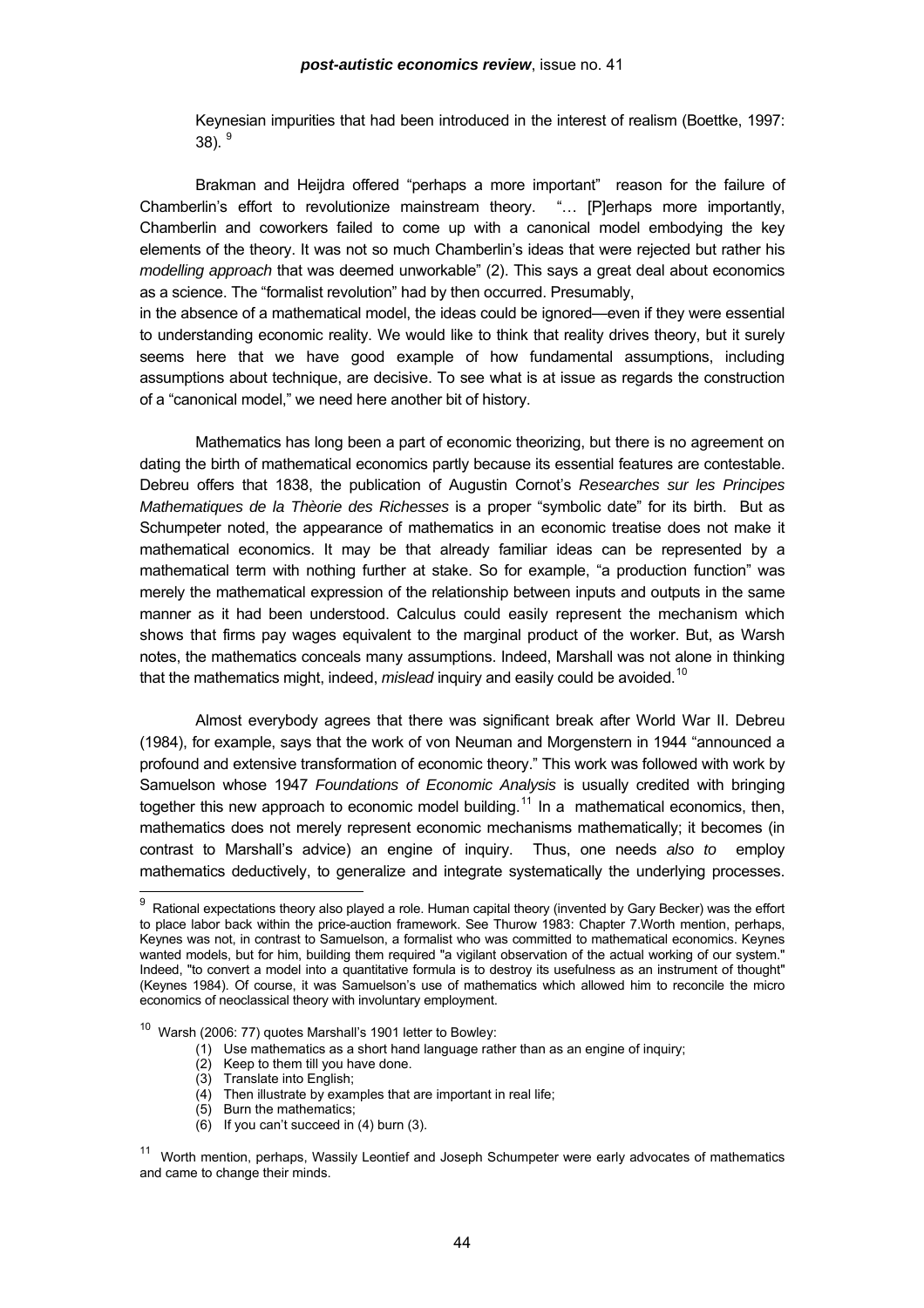<span id="page-44-0"></span>Ideally, the model should be axiomatized so that assumptions can be clarified, theorems can be drawn, and consistency can be proven (Schumpeter: 1954: 954-55). As Warsh writes: "… instead of the unstructured , unnumbered, and insoluble series of equations that Walras had envisaged, Samuelson created a system strongly influenced by the new macroeconomics…No longer was it sufficient to say that everything depended upon everything else. Now it was necessary to break the economic world into subsystems and demonstrate how the big spending categories depended on one another" (119). The approach was quickly appropriated by the leaders of the new generation of economists. We need to emphasize here also that the mathematics in use, a mathematics that assumed linearity and convexity, was easily fitted to the neo-classical model of perfect competition, even if it meant ignoring features of the world which did not fit the mathematics.<sup>[12](#page-44-0)</sup> That is, simultaneous equations of n variables were prefect to represent the ideas of general equilibrium.

 An important feature of mathematical model building was on its side. I noted earlier that Friedman's classic defense of the problem of unrealistic model building assumed that explanation and prediction were symmetrical. This is a consequence of the account of explanation which dominated thinking in the philosophy of science for many decades. Sometimes called "the covering law" model or the D-N (Deductive/Nomological) model, it holds that explanation *is* deduction. That is, if the explanadum was an entailment of premises, then one had an explanation (period). In Hempel's classic formulation:

 $C_1, C_2, \ldots, C_k$ <u>L<sub>1</sub>, L<sub>2</sub>, ….L<sub>r</sub></u> E

l

The "explanans,"  $C_1, C_2, \ldots, C_k$  are statements describing the particular facts invoked, sometimes called "the initial conditions," and  $L_1, L_2, \ldots, L_r$  are general laws. The event to be explained (the explanandum), E, is a logical consequence of the premise set.

 To take the simplest case, if one has the "principle," "If you put salt in water, it dissolves," you can then predict that in particular instance, a consequence of putting salt in water will be that it will (probably) dissolve. Similarly, on this view, one can explain why some instance of salt dissolved by appeal to the same "law." Of course, it is part of the explanation of its dissolving that the salt was put into water. Science may well begin by identifying regularities in the world. But a scientific explanation does not stop with the discovery of "lawlike" correlations. Rather, it comes with identifying the causal mechanisms at work such that, in this example, when salt is put in water, it tends to dissolve-- and not (say) to explode or turn the water to gin! Indeed, the covering law model obscures the critical role of model building in real science.

 Formalization gives economists enormous deductive power. Unfortunately, as just the time that economics was achieving the status of a science which had the appearance of physics, philosophers were providing fatal objections to Hempel's deductive-nomological

 $12$  That is, it is not true (as asserted by, for example, Debreu (1984) that "commodity space has the structure of a real vector space"—a critical assumption for formalization. Mirowski (1991) relates the story of the shepherd who agreed to accept two sticks of tobacco for one sheep but became confused when given four sticks for a second sheep. For the economist, this shows that the shepherd does not understand arithmetic. But indeed, it shows that the economist does not know sheep! The example is especially pertinent to Chamberlin's argument regarding product differentiation. Krugman offers: "Economics understandably and inevitably follows the line of least resistance" (quoted by Warsh, p. 59). But Mirowski (1991) is correct in insisting that there was nothing inevitable about this process.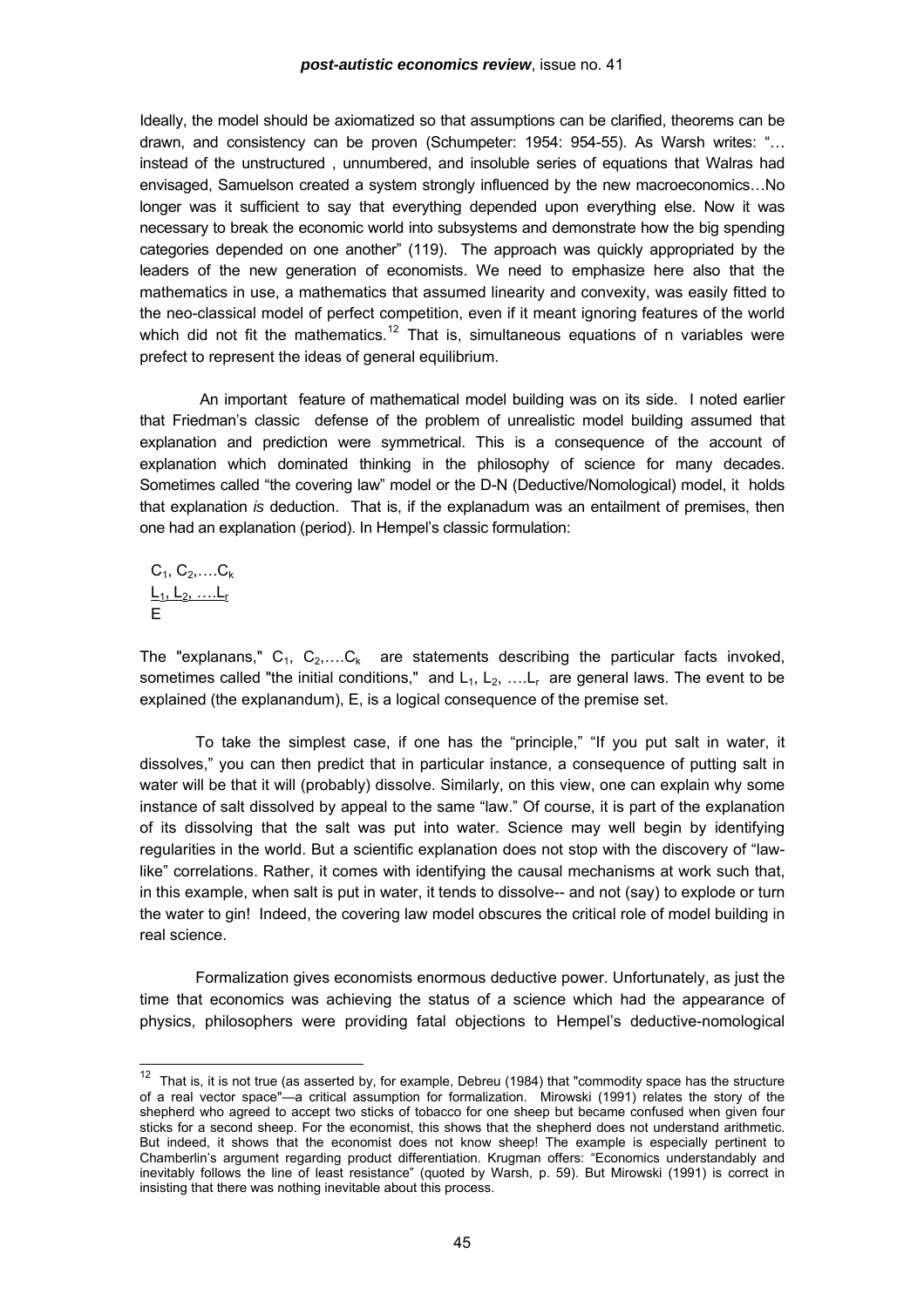<span id="page-45-0"></span>account of explanation.<sup>[13](#page-45-0)</sup> Indeed, despite much talk to the contrary, no real theory in the physical sciences can be fully expressed as a deductive system, with axioms and deductions there from. Moreover, and critically, while for some theories, mathematics will play an important role, as noted, scientific theories explain by providing "an account of the constitution and behavior of those things whose interactions with each other are responsible for the manifested patterns of behavior" (Harre: 1970: 35). These scientific theories identify "things"—molecules and atoms, consumers and firms, how they are structured and how they interact with others. They are, of course, representations, but they are meant to represent reality—as it is in-itself (Manicas, 2006). Wassily Leontief well represents the problem of mathematical economics (and econometrics):

Page after page of professional economic journals are filled with mathematical formulas leading the reader from sets of more or less plausible but entirely arbitrary assumptions to precisely stated but irrelevant theoretical conclusions…Year after year economic theorists continue to produce scores of mathematical models and to explore in great detail their formal properties; and the econometricians fit algebraic functions of all possible shapes to essentially the same sets of data without being able to advance, in any perceptible way, a systematic understanding of the structures and the operations of a real economic system (Leontief 1982: 104).

 It might be supposed that even if this is true of those equations which represent the model of purely competitive markets, reality was restored with what Brakman and Heijdra call the "second monopolistic competition revolution," powerfully promoted in a 1977 paper by Avinash Dixit and Joseph Stiglitz. In contrast to the Chamberlin revolution, this revolution was a success—at least within the world of professional economicsts. As Brakman and Heijdra write: "the reason for [their] success is that Dixit and Stiglitz managed to formulate a canonical model of Chamberlinian monopolistic competition which is both easy to use and captures key aspects of Chamberlin's model." And even if one may argue over whether it left out "key aspects" of Chamberlin's mode, the Dixit/Stiglitz model, in contrast to Chamberlin's, was mathematical. In any case, Brakman and Heijdra note that while it is "somewhat unrealistic, it has nevertheless become the workhorse model" (12).

 But indeed, the power of the idea of the "invisible hand" is nowhere clearer than in Stiglitz's acknowledgement of the consequences of one of the most typical and obviously unrealistic assumptions of their model. "The most crucial assumption" is that "all individuals are identical." To be sure, this assumption "simplifies the analysis." Unfortunately, there is a price to be paid: making this assumption "might give us a false sense of how well markets work" Indeed, "when the simplifying assumptions are dropped, it becomes apparent that the invisible hand is partly invisible because it is simply not there" (2004: 146). One may suspect that Leontieff had very much in mind a host of such unrealistic, but "workhorse models" inspired by Samuelson 1947-- including the influential 1977 paper by Dixit and Stiglitz.

 This takes us, at last, to the featured player in Warsh's "tale." Endogenous growth models, following the lead of Romer (1990) are currently *de rigour*. But it is easy to show that while "imperfect competition" now has a place in mainstream theory, the new growth models are still well within mainstream theory and, accordingly, still very much lacking a significant touch to reality. A quick review of Romer will show this.

 $^{13}$  The critical literature is huge. For a review, see Manicas (2006), Chapter 1.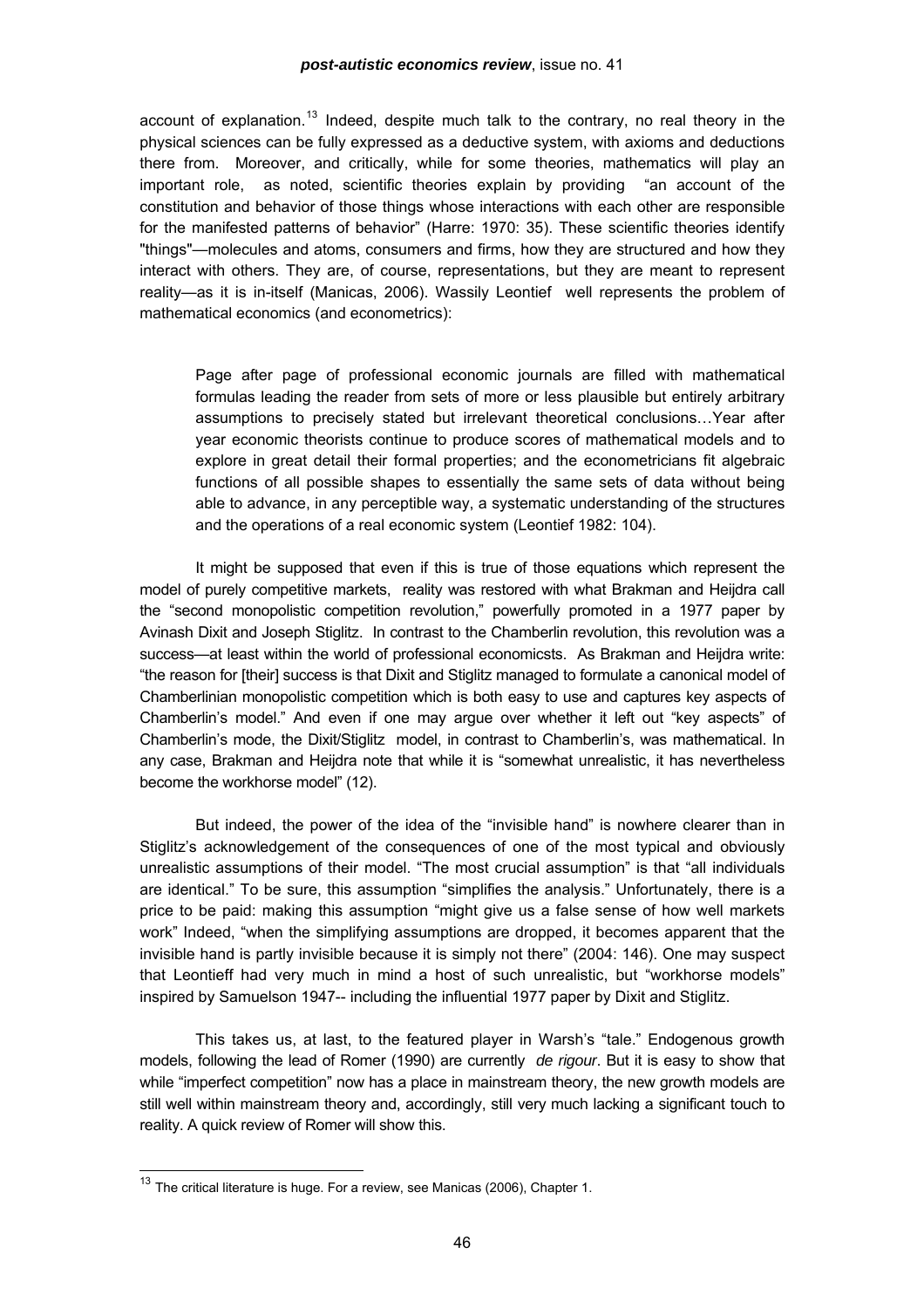<span id="page-46-0"></span>Romer's model has three major premises. First, technological change is at the heart of economic growth. Second, technical change is "endogenous"—it is explained in terms of "the intentional acts of individuals." More specifically, it is explained in terms of the familiar mechanism of neo-classical price theory, for example, that individuals are "rational" in the sense of neo-classical theory and respond to market incentives, in particular here, the competitive drive to reduce the costs of production. Third, technological change, for example, the design for a new product, or more generally "knowledge," involves non-rival, incompletely excludable goods. A non-rival good can be used by many others. A good is excludable if "the owner can prevent others from using it." The excludability, even if partial or temporary, of a non-rival good is essential as regards covering fixed costs of production and thus of increasing returns to scale.

The production process in the Romer formulation is described as a function F (A, X) where A is a non-rival input, for example, a production process that can be used in many settings, and X is a rival input, for example, physical or human capital, for example, the ability to add. Thus, "the ability to add is rivalrous because the person who possesses the ability cannot be in more than one place at the same time; nor can this person solve many problems at once." Like most economic goods, "human capital can be privately provided and traded in competitive markets" and is thus subject to rivalrous competition (S75). In Romer's model, there are four inputs: capital, labor, human capital and an index of the level of technology. If these are to function in the mathematics, of course, they must be quantifiable. Here one encounters all the usual problems with indexing.

Romer notes that prior to his work, "most models of aggregate growth, even those with spillovers or external effects, rely on price-taking behavior.<sup>[14](#page-46-0)</sup> "But once these three premises are granted, it follows directly that an equilibrium with price taking cannot be supported" (S72). Moreover, all these efforts employed a mathematics which assumed convexity.[15](#page-46-0) But because of its peculiar properties, nonrivalry needs to be represented by a mathematics of non-convex sets. Dixit and Stiglitz (1977) had provided the canonical mathematical model of monopolistic competition, and Romer had the mathematics to represent an equilibrium with non-rivalry as its key feature. (S71).

 Like his predecessors in axiomatic mathematical theorizing, Romer's model operates at a very high level of abstraction and while he did overcome some of the limits of the older mathematics, he had to make a number of "simplifying assumptions" if the mathematics was to be manageable and produce results. One is that the population and supply of labor is constant, a second is that the "the total stock of human capital is fixed and that the fraction supplied to the market is also fixed" (S79). It is plain enough that neither of these are true. Other simplifying assumptions include "extreme assumptions on factor intensities"(*ibid*.) —not to be developed here, that "the output of designs is linear in each of  $H_A$  and A when the other is held constant" (S84), that "devoting more human capital to research leads to a higher rate of production of new designs," that "the higher the total stock of designs and knowledge is,

<sup>14</sup> Price taking is the rule in perfect competition since neither buyers nor sellers can determine the price. In price-making markets, price is determined by sellers, oligopolists or monopolists. Roughly, spillovers are "externalities" which can be bad, e.g., pollution, or good, in particular here, the *unpaid* side effects of economic activity.

<sup>&</sup>lt;sup>15</sup> The distinction, convex/non-convex, is a geometrical (topological) distinction which asks whether for any pair of points within an object, any point on the straight line segment that joins them is also within the object. In cutting edge mathematical economics, the calculus gave way to set theory/topology. Warsh identifies some of the key figures, Tjalling Koopmans, a physicist turned economist, Gerard Debreu, Kenneth Arrow and others.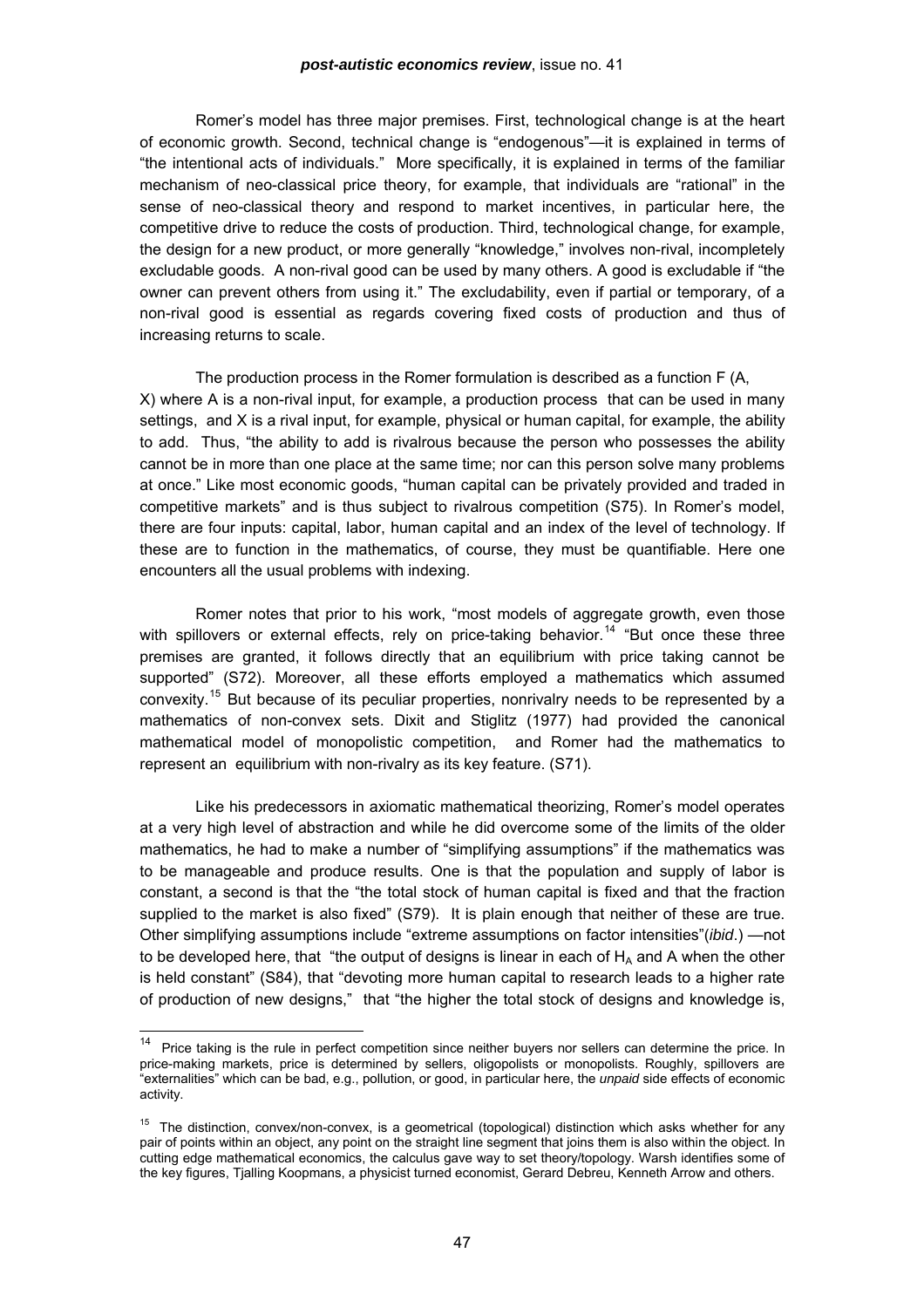<span id="page-47-0"></span>the higher the productivity of an engineer working in the research sector will be" and finally, but confusedly, that "the equilibrium here is based on the assumption that anyone engaged in research has free access to the entire stock of knowledge" (S83), that is, knowledge is nonrivalrous although the capacity to use it is. Several of these assumptions are merely simplifying, some are quite plausible, and several of them lead directly to policy: for example, expanding sums devoted to research should promote growth. The last, "free access," is puzzling because as Romer says, non-rival goods may be at least partly excludable. To protect their investment, firms do all that they can to exclude knowledge from potential competitors. But the assumption seems to be needed to assure an equilibrium solution.<sup>[16](#page-47-0)</sup>

But having been thoroughly socialized into the paradigm of neo-classical theory, Romer also takes for granted a number of other assumptions which are even more critical. Thus, as already noted, actors are rational in the required sense. Labor markets are competitive, and there is still an equilibrium price of commodities since producers can determine their marginal costs and "the resulting monopoly price is a simple markup over marginal cost, where the markup is determined by the elasticity of demand" (S87)—however this is determined.

 Warsh suggests that until Romer achieved a formalization, important ideas regarding the role of knowledge in growth economics could be ignored. But this says a great deal about the discipline of economics—noticed by Warsh but not pressed to its conclusion. On the present view of the matter, we have here an excellent example of how method stands in the way of gaining understanding. The "invisible hand" idea was powerful, no doubt, and it easy enough to see how it came to dominate nineteenth century thinking about markets. And the subsequent formalizations were indeed elegant, beautifully legitimated by a philosophy of science which though false, remained dominant (Manicas, 1989). One would need good reason, presumably, to abandon either the idea that one could explain economic outcomes in terms of the interactions of atomized, rational and self-interested persons or the highly sophisticated mathematical model building approaches which rested on these assumptions.

 The equations in Romer's paper give a rigor to the argument and allow for strict deductions from premises. But as is clear enough, their relation to reality depends upon the reality of assumptions which are required by the formalism. But perhaps, as regards the revolution in economic theory, this is not the worst of it. The augmented Solow model has not been driven from the field. Its defenders not unreasonably insist that the competitive model, suitably modified, would still be preferable to the Romer model. Indeed, given its set of special assumptions, why bring in a shaky monopoly model when so much of the traditional model has served its purposes? Echoing Friedman, as Mankiw noted, "the issue at hand is not whether the neo-classical model is exactly true… The issue is whether the model can even come close to making sense of international experience" (Quoted by Warsh, p. 274).

 Romer was himself fully aware of these problems. In his perhaps even more important 1994 essay, "The Origins of Endogenous Growth," Romer tells two "stories," "equivalent to creation myths, simply stories that economists tell themselves and each other to give meaning and structure to their current research efforts" ( 3). The first "story" regards "the convergence controversy," "whether per capita income in different countries is

<sup>&</sup>lt;sup>16</sup> According to Warsh, Joseph Stiglitz was irritated by the Romer model. "We knew how to construct models that 'worked' but we felt uneasy making these special assumptions" (Quoted by Warsh, p. 301). There may be some irony is this since Dixit and Stiglitz, of course, shared in accepting the "non-special" but manifestly untrue assumptions of the competitive model.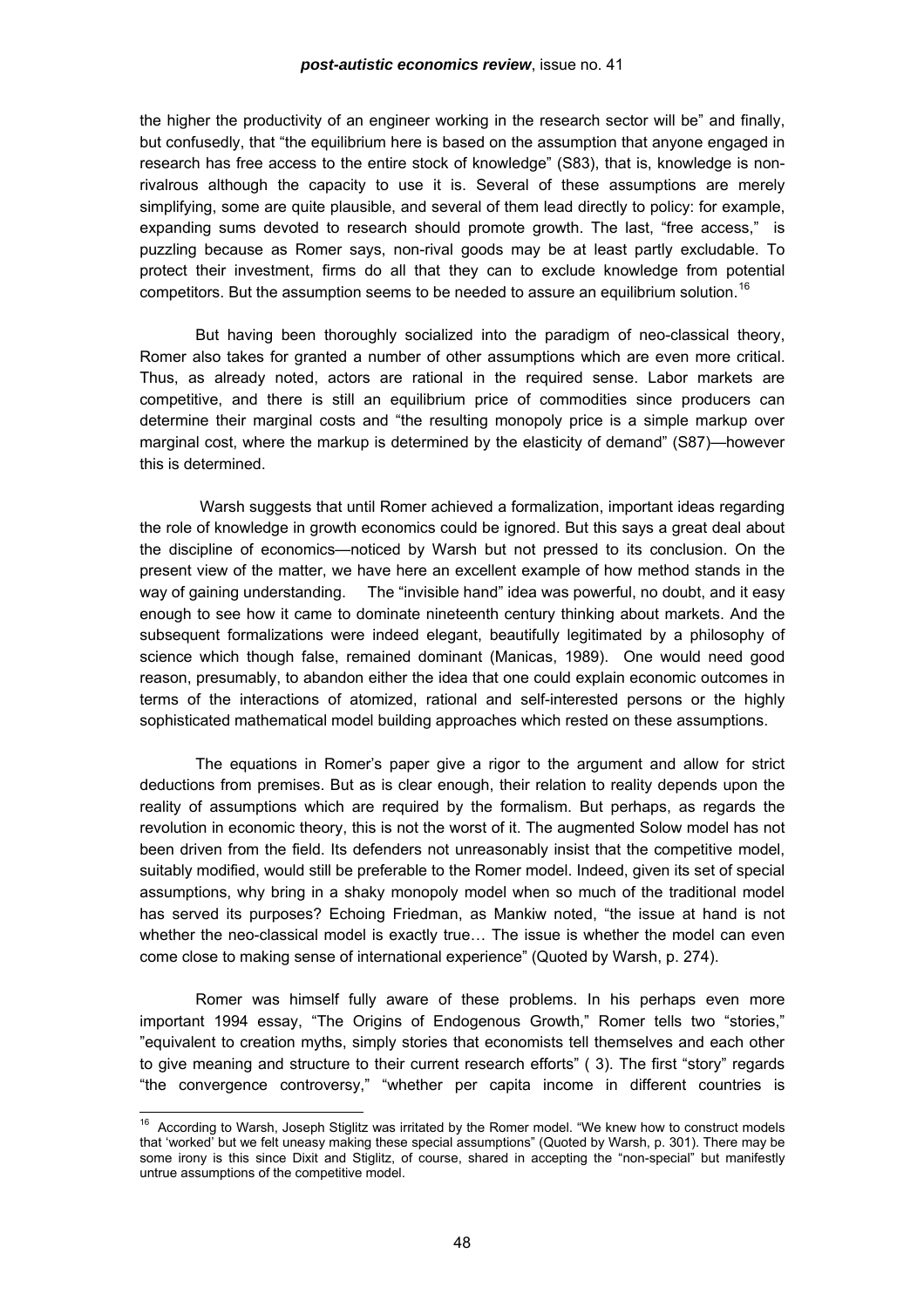<span id="page-48-0"></span>converging" (4). His conclusion is very important. "[I]f you are committed to the neo-classical mode, the kind of data in Figures 1 and 2 cannot be used to make you recant." Of what kind is this data? They are regressions of cross-cultural data.<sup>[17](#page-48-0)</sup> The problem is precisely that "many different inferences [from the competing models] are consistent with the same regression facts" (10). Worse, with suitable assumptions about evidence and the tasks of theory, "we can thereby enshrine the economic orthodoxy and make it invulnerable to challenge" (20). As suggested in the foregoing, it is perhaps *already* invulnerable to challenge.

 For Romer the convergence controversy was a wasteful divergence since it tookattention away from the real causes of growth—a divergence he admits contributing to in his 1987 essay, "Crazy Explanations for the Productivity Slowdown." He says: "Looking back, I suspect that I made this shift toward capital and away from knowledge partly in an attempt to conform to the norms of what constituted convincing empirical work in macroeconomics." "If you want to run regressions, investment in physical capital is a variable that you can use, so use it I did" (20). But indeed, if one wants to evaluate the competing theories of growth, Lucas's observation (1988) "that people with human capital migrate from places where it is scarce to [a] place where it is abundant, is as powerful a piece of evidence as all the crosscountry regressions combined" (19). To be sure, this sounds like a healthy infusion of sociology and history.

Indeed, on Warsh's account, Romer seems to have himself despaired of the limits of mathematical economics, despite his early enthusiasm, and has turned his attention as an entrepreneur to "how to educate people in a world of global competition." His 1994 paper, "New Goods, Old Theory, and the Welfare Costs of Trade Restrictions" suggests a powerful reason. He wrote: "[I]n our post-WWII enthusiasm for distilling 'the miracle of the market' down to its mathematical essence, economists have generally been willing to push issues aside. Decentralized markets could be shown to get everything right but only by assuming that half of our economic problem…had already been solved" (Quoted by Warsh, p. 326).

 The problem here is the very idea of "equilibrium." With evident acknowledgement of critics of general equilibrium theory—Romer offered that only a sparse amount of goods exist and thus that genuinely new goods are always added.<sup>[18](#page-48-0)</sup> There may well be no equilibrium since entrepreneurs are always seeking to upset the conditions that are posited to generate it. This was long ago recognized by business school professionals who argue that microeconomic models are useless for business decision-making. For example, "market models admit time considerations only in a limited and contrived manner...But investment represents the concern of major executives, rather than clerks, for the very reason that markets are dynamic and are buffeted by many forces that vary over time...In other words, executives who

 $17$  The problem becomes a defense of the competitive model in the hands of Howard Pack (1994). He asks, "But have recent theoretical insights succeeded in providing a better guide to explaining actual growth experience than the neo-classical model?" and answers: "This is doubtful." (55). For him, not only it difficult to use aggregate data to distinguish between standard neo-classical theory and endogenous growth theory, but "most of the empirical work has utilized observations across countries and imposed extremely strong assumptions about international production functions" (*ibid*.).

<sup>18</sup> As Hayek insisted: "[E]conomic theory sometimes appears at the outset to bar its way to a true appreciation of the character of the process of competition because it starts from the assumption of 'given' supply of scarce goods. But which goods are scarce, of which things are goods, and how scarce or valuable they are—these are precisely the things which competition has to discover" ("Competition as a Discovery Procedure," cited by Paul Lewis, 2006). Critical here is the idea that knowledge is distributed and not anybody can have it all. Markets offer a solution to this.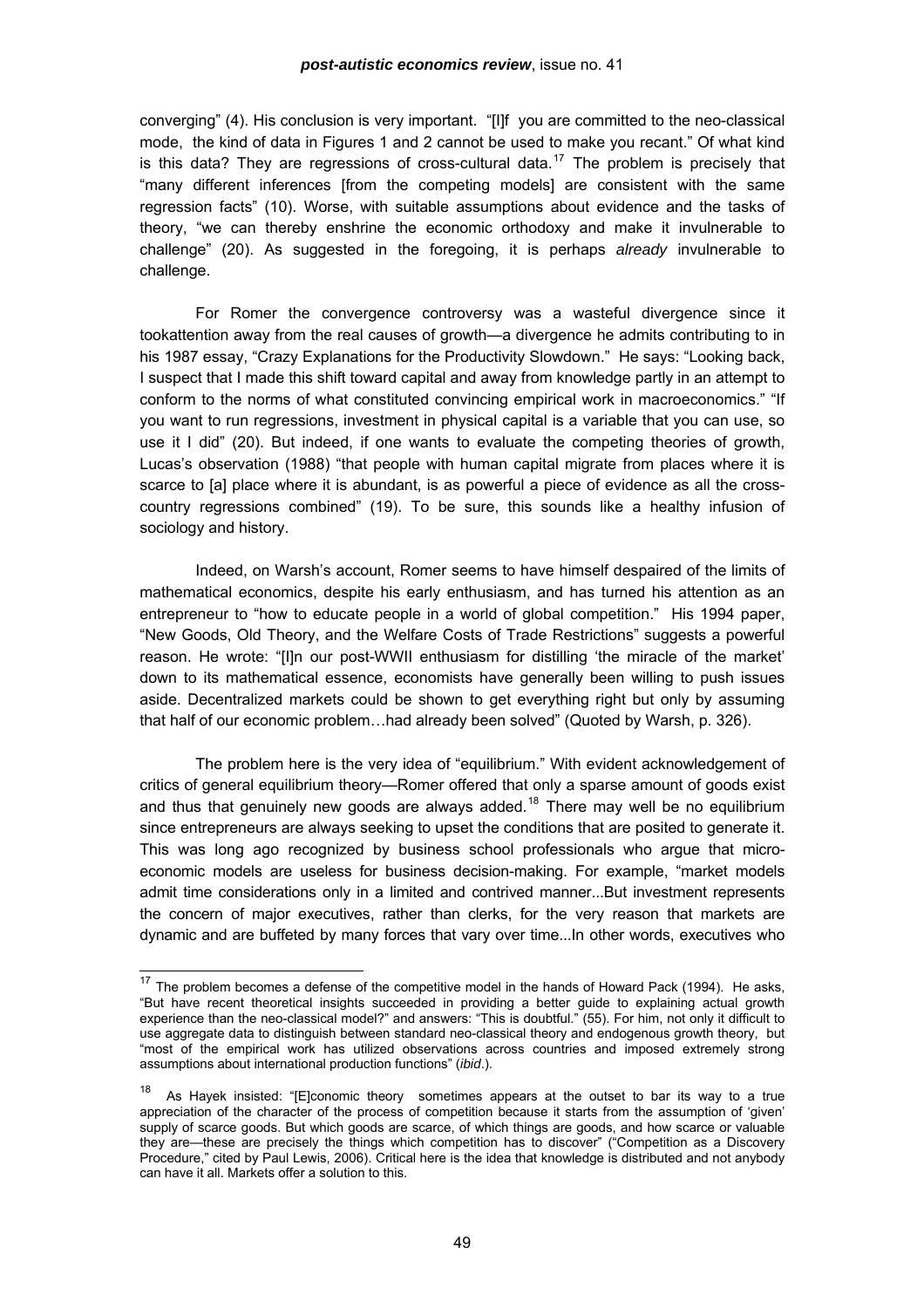<span id="page-49-0"></span>are estimating of the pattern of revenues and costs over the life of an investment--and the length of its life--get relatively little help from market models of price theory" (Oxenfeld (ed.) 1963: 63). Indeed, as Hayek and the Austrians have insisted for some time, the problem of knowledge far outreaches the rather limited role that it plays in endogenous growth theory (Lewis 2006).

It is therefore no mistake, as pointed out by William Baumol, that "ideas of entrepreneurship, institutions, property rights, and freedom have almost no place in the textbooks of core classes and industrial organization classes" (*Economic Journal Watch*, January 2006).<sup>[19](#page-49-0)</sup> Baumol provided two powerful reasons: First, "entrepreneurial activities do not incorporate the homogeneous elements that lend themselves to formal mathematical description" and second, as suggested by Romer, "equilibrium models exclude the entrepreneur by their very nature…[S]ustained equilibrium," as insisted by Schumpeter and the Hayekians, " is something that the entrepreneur does not tolerate" --exactly because entrepreneurs are constantly seeking genuinely new goods. <sup>[20](#page-49-0)</sup>

 Indeed, this takes us back to the vision laid out by Smith and the classicists. I noted that there is good sense to trying to explain economic outcomes in terms of the decisions of the relevant actors. But actors cannot be restricted to "firms" and "households." And more important, they need to be situated. Contrary to the assumptions of neo-classical theory, individuals are not identical: They have very different values, aims and goals, and more important, very different capacities and powers—critically a function of their place in social relations. CEOs of corporations are in a situation which is very different from the situation of a family run Chinese restaurant; unionized workers are not in the same situation as immigrant farm workers—one can easily go on here. Accordingly, not only are markets concretely different—exhibiting varying degrees of monopoly, but as part if this, market outcomes are also shaped by decisions of governments, unions and certifying boards, among others. $2<sup>1</sup>$ Unfortunately, reality *is* messy. Indeed, as Schumpeter and the Hayekians see, it is too messy for the inevitably static models of general equilibrium theory –whether or not it seeks to move away from the assumptions of pure competition (Schumpeter, 1954: 1160-61; Herrara, 2006: 249).

 So, what of Warsh's question: "What has changed as a result?" and his answer "not much—at least not yet." First, it is still not clear whether the new models of imperfect competition will displace the pure competitive model or whether the new growth models can indeed make sense of growth—as raised by Krugman, among others. One may doubt both.

<sup>&</sup>lt;sup>19</sup> This was established in a study by Dan Johannson in EJW (2004). The socialization of mathematical economists begins in the introductory course. As regards public thinking on economic matters, Samuelson wisely pointed out: "I don't care who writes a nation's laws—or crafts its advanced treatises—if I can write its economic textbooks" (Quoted by Warsh, p. 384).

<sup>&</sup>lt;sup>20</sup> But Baumol is nevertheless unwilling to give up general equilibrium theory. On his account, it is dealing with subjects for which the entrepreneur is irrelevant! "Static analysis has offered many valuable insights and its body of theory is an admirable accomplishment" (p. 135). Similarly, economists cannot leave to historians the "greatness mystery" that we face: why have "the relatively free economies in the past two centuries been able to outstrip…the performance in terms of growth and innovation, of all other forms of economic organization?" (*ibid*.). But as the Austrians insisted, *dis*equilibrium prices, not equilibrium prices are the key since they alert entrepreneurs to new profit opportunities. See Kirzner 1984.

One should emphasize here that the problem is not whether or not markets do function to allocate, distribute, and promote innovation, but whether general equilibrium theory provides an adequate explanation of outcomes. See my 2006*,* Chapter 6 and Appendix D.

 $21$  In addition to my 2006, see also Boettke (1997), Lawson (1997), Lewis (2004, 2006).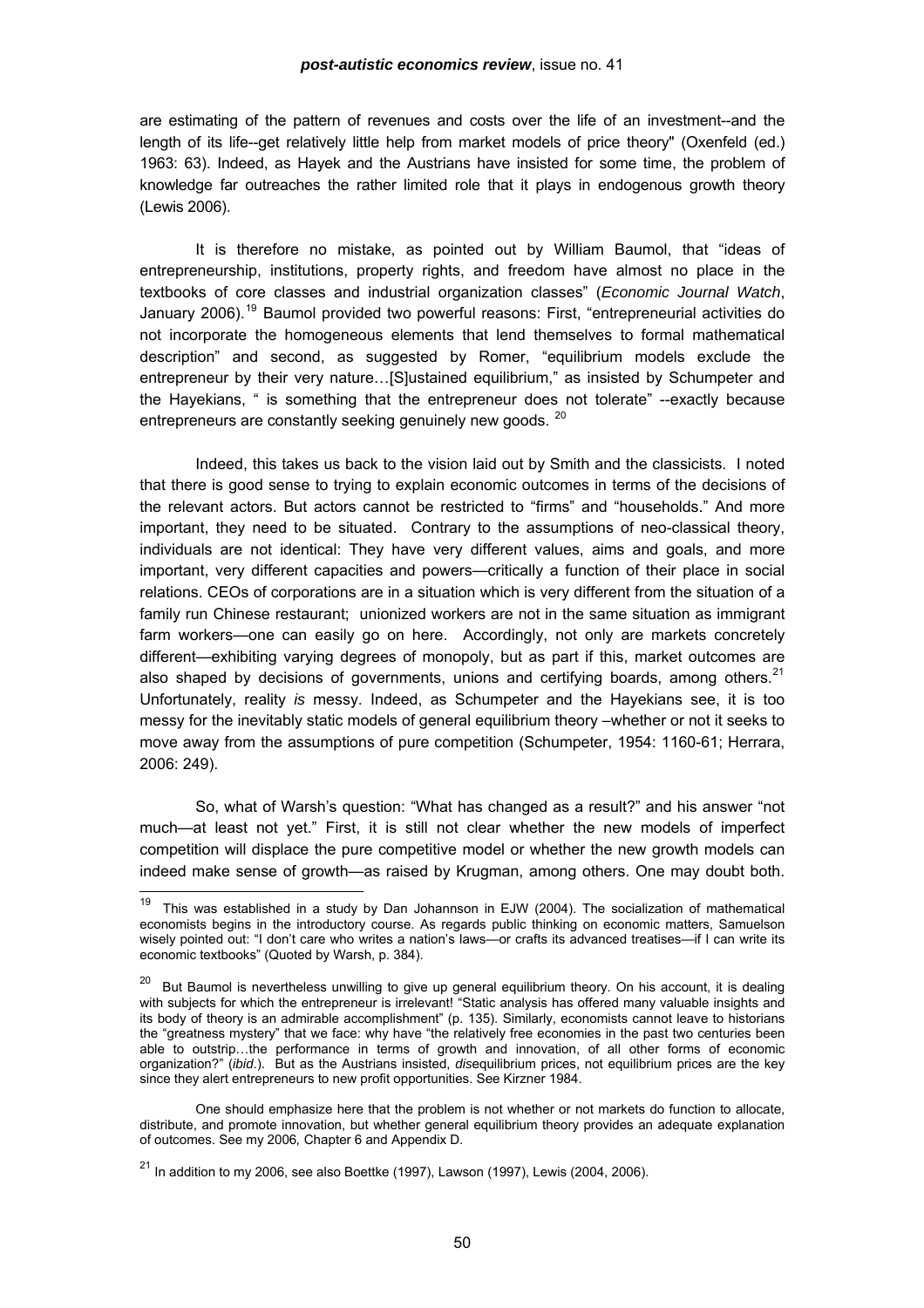<span id="page-50-0"></span>One might hope, optimistically, that at least the new models do thwart much of the ideological core of neo-liberalism. Perhaps, its ideological hold on the economics profession may be on the wane. Still, even if the pure competition model is replaced, one must assume that growth (and other critical issues) can be explained within the framework of general equilibrium theory. Not only may this be doubted, but, worse, it may well be that because perfect competition has been compromised, the new growth paradigm will conquer genuinely competing heterodox alternatives. The problem with Warsh's account is just that he does not see the extent to which endogenous growth theory is well within the neo-classical paradigm, that there are deep criticisms of that paradigm, and even more important, that there are genuine –revolutionary—alternatives. If, then, these alternative accounts—still very much in the making--can provide the best hope for an understanding of growth--and many other features of capitalist market societies, and they get buried, the new growth theory will have made another "revolution" which sustains a considerable portion of Adam Smith's vision of the invisible hand.  $22$ 

### **References**

l

- Baran, Paul A. and Sweezy, Paul M. 1968. *Monopoly Capital: An Essay on the American Economic and Social Order. N*ew York: Monthly Review Press.
- Balough, Thomas 1982. *The Irrelevance of Conventional Economics.* New York: Liveright.
- Baumol, William J. 2006. "Textbook Entrepreneurship: Comment on Johansson,"*Econ Journal Watch*, Vol. 3, No. 1.
- Biggart, Nicole Wesley 2002. *Readings in Economic Sociology*. Oxford: Blackwell
- Boettke, Peter J. 1997. "Where Did Economics Go Wrong? Modern Economics as Flight from Reality," *Critical Review,* Vol. 12.
- Brakman, Steven and Heijdra, Ben J. (eds.) 2001.*The Monopolistic Competition Revolution in Retrospect*. Cambridge: Cambridge University Press.
- Chamberlin, E.H. 1962 [1932]. *Theory of Monopolistic Competition: A Re-Orientation of the Theory of Value.* 8<sup>th</sup> Edition. Cambridge, Ma.: Harvard University Press.
- Davis, William L. 2004. "Preference Falsification in the Economics Profession," *Economic Journal Watch*, Vol. 1.
- Debreu, Gerard 1984. "Economic Theory in the Mathematical Mode," *American Economic Review*, Vol. 74, No. 3.
- Dobbin, Frank (ed.) 2004. *The New Economic Sociology: A Reader.* Princeton: Princeton University Press.
- Dixit, Avinach K. and Stiglitz, Joseph E. 1977. "Monopolistic Competititon and Optimum Product Diversity, *American Economic Review,* Vol, 67, No. 3.
- Dugger, William M. 1992. *Underground Economics: A Decade of Institutionalist Dissent*. Armonk: M.E.Sharpe.
- Dyck, Charles F. 1981. *Philosophy of Economics*. Englewood Cliffs: Prentice-Hall.
- Etzioni, Amitai and Lawrence, Paul R. 1991. *Socio-Economics: Toward a New Synthesis*. Armonk: M.E. Sharpe.
- Friedman, Milton 1968 [1953]. "The Methodology of Positivist Economics," in *Essays in Positivist Economics*. Chicago: University of Chicago Press.
- Galbraith, John Kenneth 1967. *The New Industrial State*. Boston: Houghton Mifflin.
- Granoveter, Mark and Swedburg, Richard 1992. *The Sociology of Economic Life* Boulder: Westview.
- Granoveter, Mark and Tilly, Charles 1988. "Inequality and Labor Process," in Smelser, Neil (ed.). *Handbook of Sociology* Beverly Hills, Ca.: Sage.

Harré, Rom 1970. *Principles of Scientific Thinking*. Chicago: University of Chicago Press.

<sup>22</sup> See Herrera's excellent overview (2006). As he points out, "the endogenous growth models are not *neutral*: their endogenization means *marketization* (252).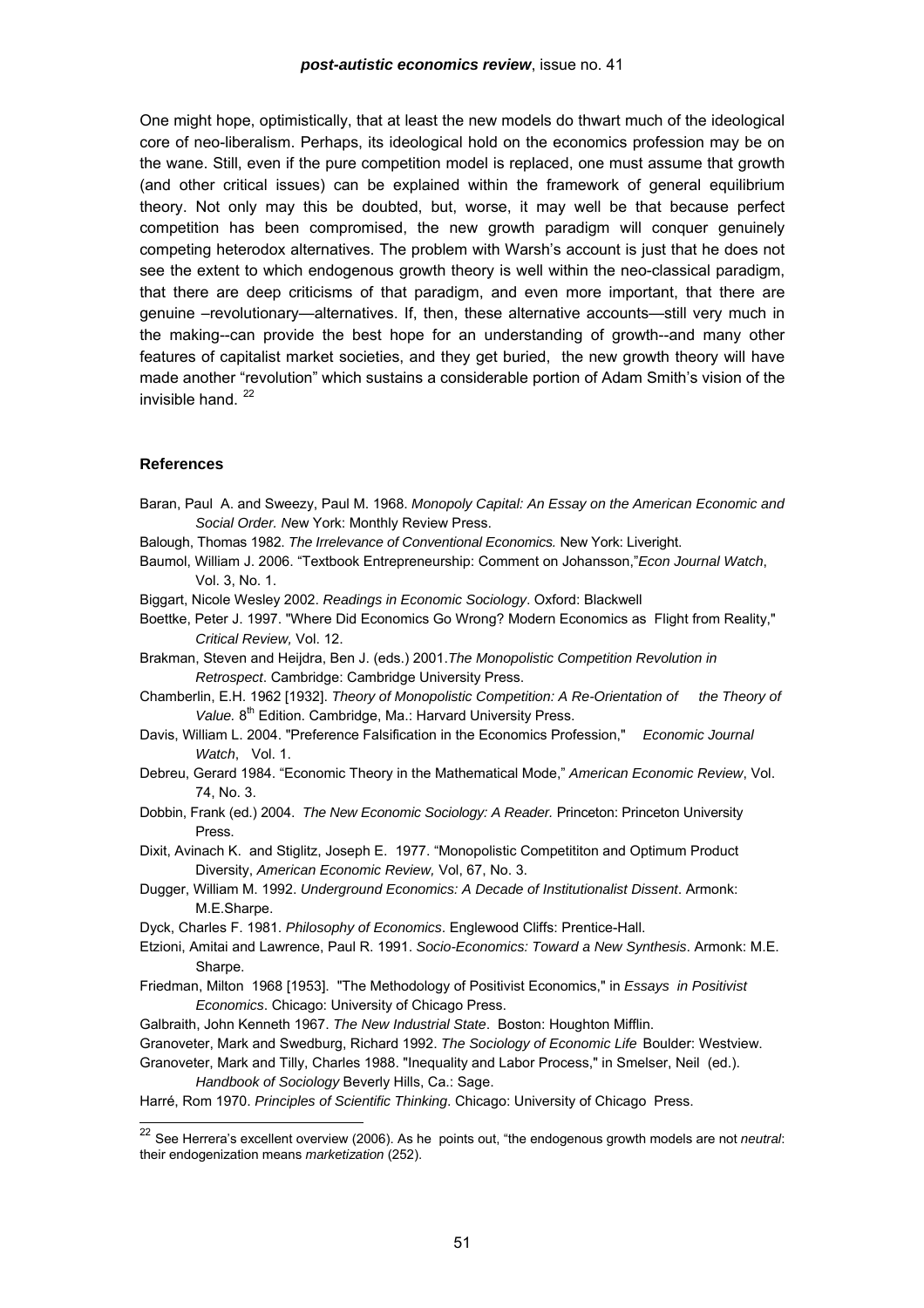- Hayek, F.A. 1978. *New Studies in Philosophy, Politics, Economics and the History of Ideas*. Chicago: University of Chicago Press.
- Herrera, Rémy 2006. "The Hidden Face of Endogenous Growth theory: Analytical and Ideological Perspectives in the Era of Neoliberal Globalization," *Review of Radical Political Economics*, Vol 38, No. 2, Spring).
- Hirshman, A.O. 1985. "Against Parsimony," *Economics and Philosophy* Vol. l .
- Johansson, Dan 2004. "Economics Without Entrepreneurship or Institutions: A Vocabulary Analysis of Graduate Textbooks," *Econ Journal Watch*, Vol. 1, No. 3.
- Kirzner, Israel M. 1984. "Prices, the Communication of Knowledge and the Discovery Process," in
- Leube, K.R. and Slabinger, A.H. (eds.), *The Political Economy of Freedom: Essays in Honor of F.A. Hayek,* Munich: Philosophia Verlag.
- Krugman, Paul 2006. "The Pin Factory Mystery," *New York Times*, May 7.
- Lawson, Tony 1997. *Economics and Reality*. London: Routledge.
- Lazonik, William 1991. *Business Organization and the Myth of the Market Economy*. Cambridge: Cambridge University Press.
- Leontief, Wassily 1982. Letter in *Science* 217.
- Lewis, Paul 2004. "Structure and Agency in Economic Analysis: The Case of Austrian Economics and the Material Embeddedness of Socio-Economic Life," in Davis, J.B., Marciano, A., and Runde, J.H. (eds.), *The Elgar Companion in Economics and Philosophy*. Cheltanham: Edward Elgar.
- Lewis, Paul 2006. "Hayek: From Economics as Equilibrium Analysis to Economics as Social Theory," in Barry, N.P. *The Elgar Companion to Hayek*. Cheltanham: Edward Elgar.
- Lukes, Steven 1972. *Emile Durkheim: His Life and Work.* New York: Harper and Row.
- Manicas, Peter T. 1989. *A History and Philosophy of the Social Sciences*. Oxford: Basil Blackwell,
- Manicas, Peter T. 2006. *A Realist Philosophy of Social Science: Understanding and Explanation.*  Cambridge: Cambridge University Press.
- Mirowski, Phillip 1991. "The When, the How and the Why of Mathematical Expression in the History of Economic Analysis, *The Journal of Economic Perspectives*, Vol. 5, No. 1.
- Oxenfeld, Alfred R. (ed.) 1963. *Models of Markets.* New York: Columbia University Press. Pack, Howard 1994. "Endogenous Growth Theory: Intellectual Appeal and Empirical Shortcomings," *Journal of Economic Perspectives*, Vol. 8, No. 1.
- Robinson, Joan 1969, 2nd Edition. *The Economics of Imperfect Competition*. London: Macmillan.
- Romer, Paul M. 1987. "Crazy Explanations for The Productivity Slowdown," in Fischer, S (ed), *NBER Macroeconomics Annual.* Cambridge: MIT Press.
- Romer, Paul M. 1990. "Endogenous Technological Change," *Journal of Political Economy,* Vol, 98.
- Romer, Paul M. 1994. "The Origins of Endogenous Growth," *The Journal of Economic Perspectives,* Vol. 8, No,. 1.
- Romer, Paul M. 1994b. "New Goods, Old Theory, and the Welfare Costs of Trade Restrictions," *Journal of Developmental Economics*, Vol. 43, No, 2
- Roncaglia, Alexander 2005. *The Wealth of Ideas: A History of Economic Thought* (New York: Cambridge University Press, 2005).
- Samuelson, Paul 1947. *Foundations of Economic Analysis* (Cambridge, MA.: Harvard University Press. Schor, Juliet B. 1992. *The Overworked American* . New York: Basic Books.
- Schor, Juliet B. 1999. *The Overspent American: Why We Want What We Don't Need.* New York: Perseus Books.
- Schumpeter, Joseph A. 1954. *History of Economic Analysis*. New York: Oxford University Press.
- Sen, Amartya K. 1977. "Rational Fools: A Critique of the Behavioral Foundations of Economic Theory," *Philosophy and Public Affairs,* Vol. 6.
- Smelser, Neil and Swedberg, Richard (eds) 1994. *The Handbook of Economic Sociology* Princeton: Princeton University Press.
- Solow, Robert 1980. "On Theories of Unemployment," *American Economic Review,* Vol. 70, No. 1. Solow, Robert 1988."Growth Theory and After," *American Economic Review,* Vol 78, No. 3.
- Stiglitz, Joseph 2004." Reflections On the State of Monopolistic Competition," in Brakman and Heijdra (2004).
- Stiglitz, Joseph 2002. *Globalization and Its Discontents.* New York: W.W. Norton.
- Swedberg, Richard 1993. *Explorations in Economic Sociology*. New York: Sage.

Thurow, Lester 1983. *Dangerous Currents*. New York: Random House.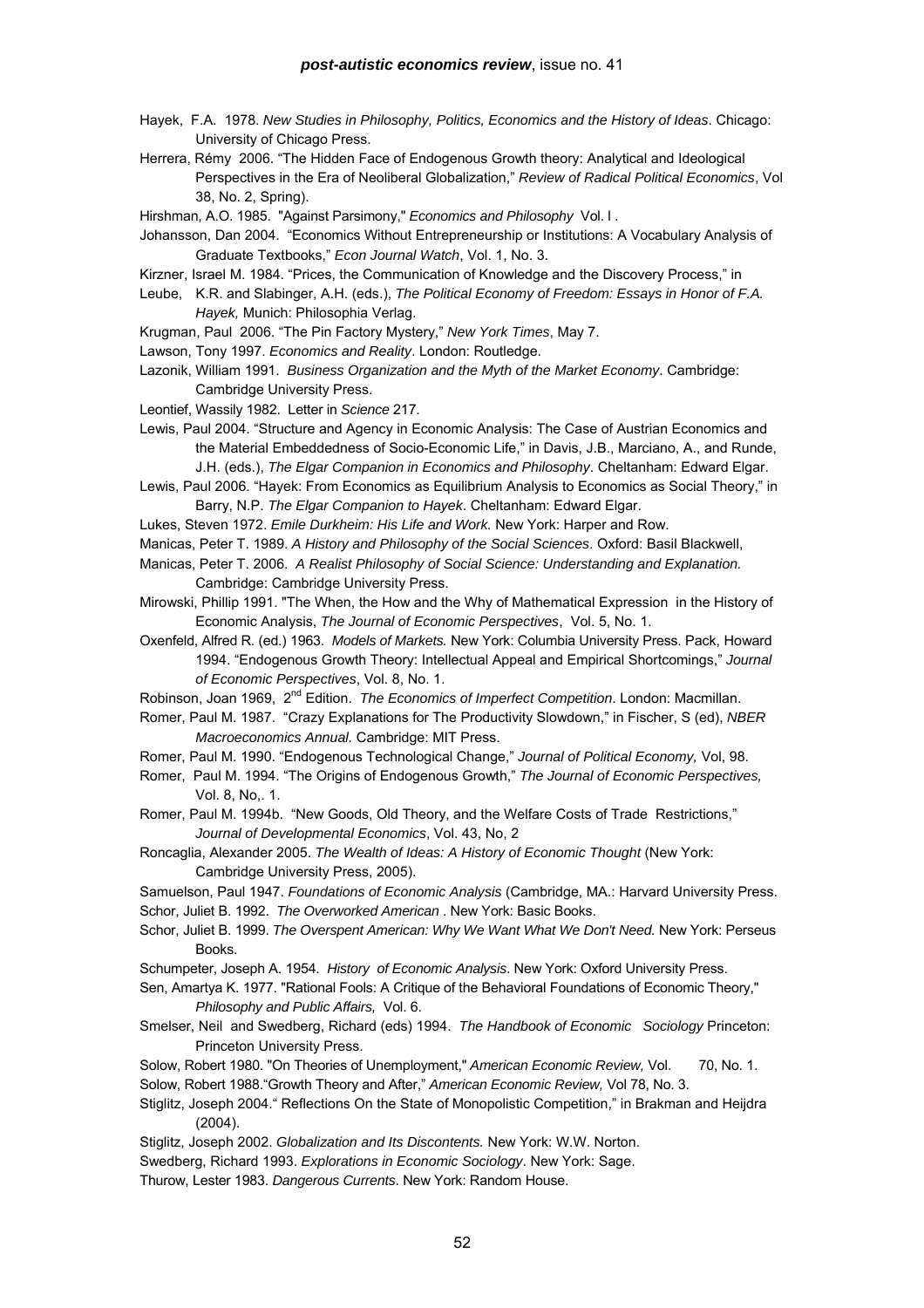### *post-autistic economics review*, issue no. 41

Tobin, James 1972. "Inflation and Unemployment," *American Economics Review*, Vol. 62.

SUGGESTED CITATION:

 $\_$  . The contribution of the contribution of  $\mathcal{L}_\mathcal{A}$ 

Peter T. Manicas, "Endogenous Growth Theory: The Most Recent "Revolution" in Economics", *post-autistic economics review*, issue no. 41, 5 March 2007, pp. 39-53, [http://www.paecon.net/PAEReview/issue41/Manicas41.htm](http://www.paecon.net/PAEReview/issue41/Goodacre41.htm)